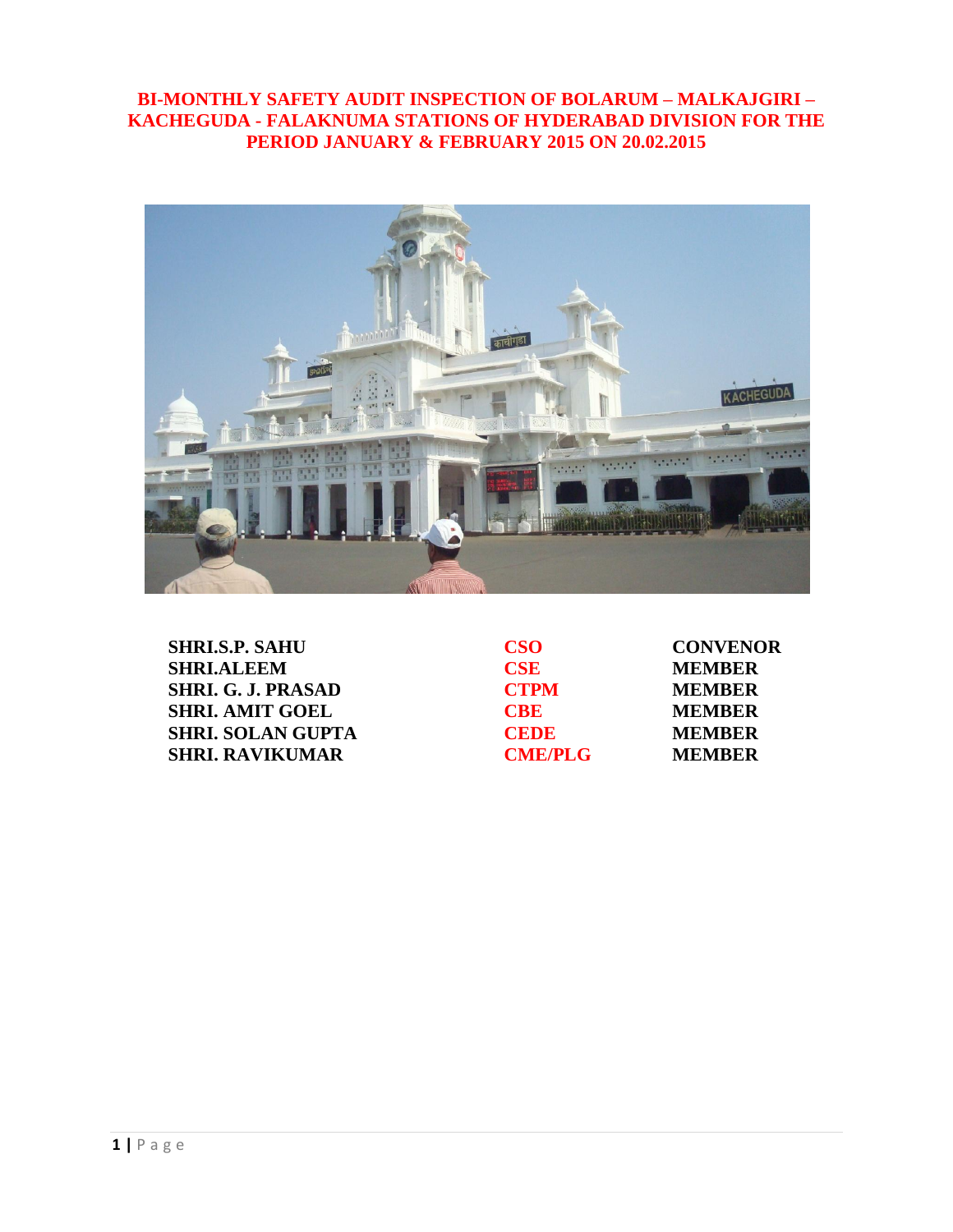# **EXECUTIVE SUMMARY ON THE BI-MONTHLY INTERNAL SAFETY AUDIT OF BOLARUM – MALKAJGIRI – KACHEGUAD – FALAKNUMA STATIONS OF HYDERABAD DIVISION FOR THE PERIOD JANUARY & FEBRUARY 2015 ON 20.02.2015**

| S.                      | Para | <b>Subject / Topic</b>                                                                                                                                                                                                                                                                                                                                                                                                                                                                                                                                                                                                                                                                                                                                                                                                                                                                                                                                                                                                    | <b>Action for</b>                                                                         |
|-------------------------|------|---------------------------------------------------------------------------------------------------------------------------------------------------------------------------------------------------------------------------------------------------------------------------------------------------------------------------------------------------------------------------------------------------------------------------------------------------------------------------------------------------------------------------------------------------------------------------------------------------------------------------------------------------------------------------------------------------------------------------------------------------------------------------------------------------------------------------------------------------------------------------------------------------------------------------------------------------------------------------------------------------------------------------|-------------------------------------------------------------------------------------------|
| No.<br>$\mathbf{1}$     | 1.0  | <b>STPD</b> station:<br>a. On PF1 (KCG side) one vertical pipe protruding on the<br>floor of platform was found which is dangerous for the<br>safety of passengers. This<br>should be removed<br>immediately before it causes any injury to the passengers.<br>b. On the pathway connecting PF $2 \& 3$ (island PF) towards<br>KCG end, one removed pillar basement with vertical rods<br>protruding & obstructing the free movement of<br>passengers was noticed. This should be removed on<br>priority.                                                                                                                                                                                                                                                                                                                                                                                                                                                                                                                 | rectification<br><b>DRM/HYB</b><br><b>PCE</b><br><b>CSTE</b><br><b>PCE</b><br><b>CSTE</b> |
| $\overline{2}$          | 4.1  | <b>BMO:</b><br><b>TSR</b> (Train Signal Register) details was perused and<br>noticed that the <b>SMs</b> are not writing the clearance time of<br>trains into CVB which is unsafe and incorrect.<br>SMR/BMO and section TI should have noticed this basic<br>failure on the part of SMs and rectified the same.                                                                                                                                                                                                                                                                                                                                                                                                                                                                                                                                                                                                                                                                                                           | <b>DRM/HYB</b><br><b>COM</b>                                                              |
| $\overline{3}$          | 4.2  | <b>BMO-S&amp;T Failure Register:</b><br>On 13 <sup>th</sup> February 2015, UP Advanced Starter Signal No.7<br>towards CVB station was defective. The remark for the<br>failure was written by S&T Officials was "auto signals"<br>became blank 1 Amp fuse blown". During this failure, Train<br>No. 17214 and 57562 were dispatched by the SM/BMO by<br>issuing $T.369$ (3b) + Caution Order. This signal failed after<br>cable meggering work in the day time.<br>In this connection, it is brought to the notice of Divisional<br>Authorities that it is not proper to deal the traffic by<br>issuing the above said documents since they will suffice<br>only the requirement of passing LSS on double line at<br>'ON' as per SR 3.12. Instead, it is proper to treat the<br>situation under 'prolonged failure of signals on double<br>line' by issuing T/D 912 as authority to proceed by<br>introducing line clear system, i.e., suspending Automatic<br><b>Block System and introducing Absolute Block System.</b> | <b>DRM/HYB</b><br><b>COM</b><br><b>CSTE</b>                                               |
| $\overline{\mathbf{4}}$ | 4.4  | Status of mobile phone of loco crew on run was checked<br>at BMO station and found that LP of Empty Rake<br>$(9701342790)$ mobile was in $'ON'$ condition.                                                                                                                                                                                                                                                                                                                                                                                                                                                                                                                                                                                                                                                                                                                                                                                                                                                                | DRM / HYB<br><b>CME</b>                                                                   |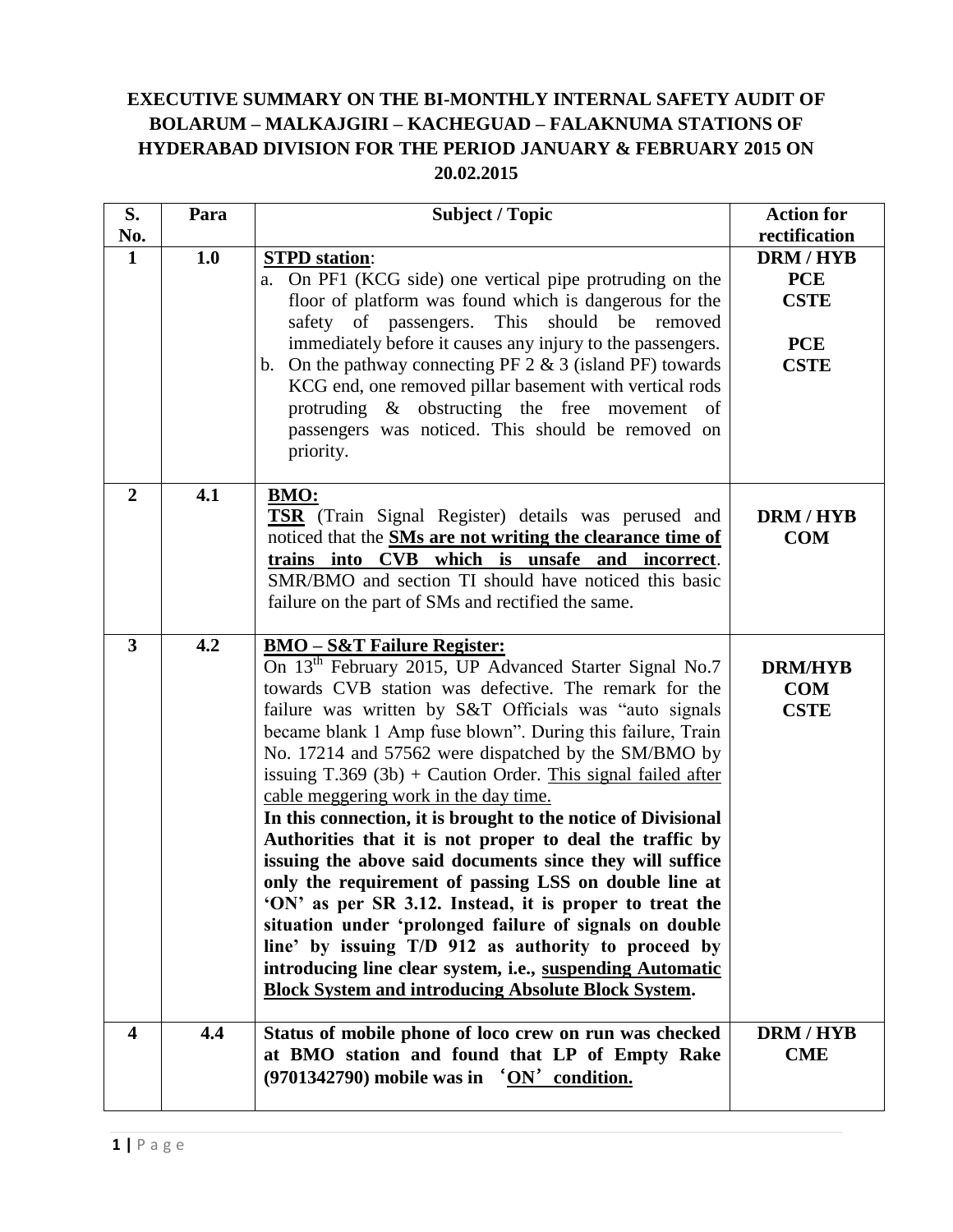| 5 | 4.11 | At KM 607/0-1- on LH & RH side, SKV welds are provided<br>with Joggled fish plates with far end bolts. 'X' marks are<br>available on field, but there is no record for RH weld.<br>SSE/P.W/MED explained that RH weld OBSW mark is old<br>one & it is provided joggled fish plate long back but failed<br>to produce the details of USFD test results.                                                                                                                                                                                                                                                                                                                                                                                                                                                                                                                                                                                                                                                                                                                                                                                                                                                                                                                                                                                                                                                                                                                                                                                      | <b>DRM/HYB</b><br><b>PCE</b>                |
|---|------|---------------------------------------------------------------------------------------------------------------------------------------------------------------------------------------------------------------------------------------------------------------------------------------------------------------------------------------------------------------------------------------------------------------------------------------------------------------------------------------------------------------------------------------------------------------------------------------------------------------------------------------------------------------------------------------------------------------------------------------------------------------------------------------------------------------------------------------------------------------------------------------------------------------------------------------------------------------------------------------------------------------------------------------------------------------------------------------------------------------------------------------------------------------------------------------------------------------------------------------------------------------------------------------------------------------------------------------------------------------------------------------------------------------------------------------------------------------------------------------------------------------------------------------------|---------------------------------------------|
| 6 | 4.12 | <b>Cable meggering:</b><br>Cable meggering of Automatic signals between BMO –<br><b>CVB</b> stations:<br>The work of cable meggering of Automatic Stop<br>a.<br>Signals between $BMO - CVB$ stations was taken up<br>between 09.50 hours to 13.25 hours of 12.12.2014 by<br>issuing T. 351 (S&T Disconnection Notice).<br>b. During this period, 3 passenger carrying trains were<br>dispatched towards CVB station by issuing T.369 (3b),<br>they are Train No. 57131 at 10.25 hours, 77680 at 11.05<br>hours and 57308 at 13.10 hours.<br>Details were further collected and found that cable<br>$c_{\cdot}$<br>meggering of Automatic Stop Signals between<br>$CVB - MJF$ stations was carried out on 04.12.2014<br>MJF - STPD stations was carried out on<br>01.02.2014<br>STPD – KCG stations was carried out on 14.9.2014<br>and<br>$KCG$ – FM stations was carried out on 8/22-6-2014<br>It appears that during the cable meggering of Automatic<br>Stop Signals between two reporting stations, the trains<br>were dealt only by issuing T.369 (3b) to pass LSS instead<br>of suspending Automatic Block System and introducing<br>line clear system, treating it as Absolute Block System;<br>and the trains should have been issued with T/D 912<br>which was not issued at BMO as noticed during the<br><b>Safety Audit.</b><br>Division shall initiate corrective action to follow the laid<br>down rules since cable meggering is a programmed work<br>in each direction or both directions on the same day or<br>other day/s. | <b>DRM/HYB</b><br><b>CSTE</b><br><b>COM</b> |
| 7 | 4.14 | <b>Stabled Load Register at BMO:</b><br>On $10^{th}$ February 2015, between 05.52 hours to 11.40 hours,<br>empty rake of 16569 was stabled and Guard signature was<br>not obtained which is essential.                                                                                                                                                                                                                                                                                                                                                                                                                                                                                                                                                                                                                                                                                                                                                                                                                                                                                                                                                                                                                                                                                                                                                                                                                                                                                                                                      | <b>DRM/HYB</b><br><b>COM</b>                |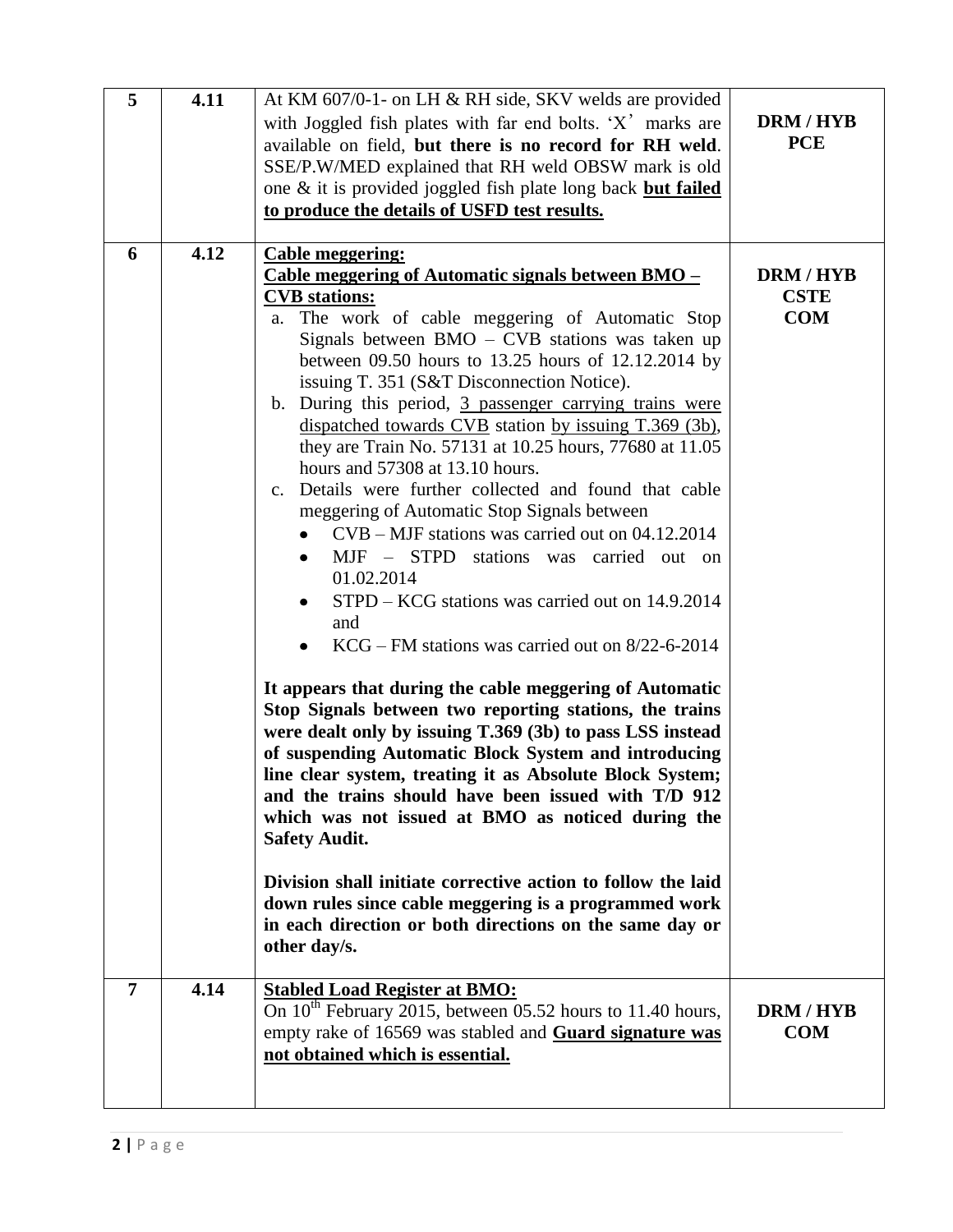| 8 | 4.15         | <b>Empty rakes worked by Pointsman as Guard in</b>                       |                  |
|---|--------------|--------------------------------------------------------------------------|------------------|
|   |              | <b>Automatic Block System:</b>                                           | <b>DRM/HYB</b>   |
|   |              | Following unsafe practices were noticed which needs to be                | <b>COM</b>       |
|   |              | rectified;                                                               | <b>CME</b>       |
|   |              | Venkatadri Express (12797):<br>a.                                        |                  |
|   |              | After primary maintenance, the rake is moved to MED /<br>$\bullet$       |                  |
|   |              | BMO and brought back to KCG before the schedule                          |                  |
|   |              | departure from KCG by deputing one Pointsman to                          |                  |
|   |              | work the rake as Guard from KCG to MED / BMO                             |                  |
|   |              | and back to KCG which is in violation of SR 4.25.                        |                  |
|   |              | BPC is given from KCG – MED/BMO and from<br>٠                            |                  |
|   |              | MED/BMO to CTO.                                                          |                  |
|   |              | Secondly, whether the Pointsman is <b>permitted to work</b><br>$\bullet$ |                  |
|   |              | the train in Automatic Block System (KCG-BMO-                            |                  |
|   |              | KCG) without competency?                                                 |                  |
|   |              | Thirdly, he is not in possession of full complement of<br>٠              |                  |
|   |              | <b>personal safety equipments as per SR 4.19</b> other than              |                  |
|   |              | hand signals & detonators making it difficult to manage                  |                  |
|   |              | in case of unusual / accident.                                           |                  |
|   |              | Fourthly, the <b>Shunter is signing the BPC for the LP</b><br>٠          |                  |
|   |              | and the Pointsman is signing the BPC for the Guard                       |                  |
|   |              | which is incorrect.                                                      |                  |
|   |              | Division shall think of an alternate solution by modifying               |                  |
|   |              | the Guards link such that the outgoing Guard of Train No.                |                  |
|   |              | 12797 (Venkatadri) should sign 'on' and take charge of the               |                  |
|   |              | empty rake and work the train from MED to CTO or depute                  |                  |
|   |              | Goods Guards to work the empty rake from $KCG - MED -$                   |                  |
|   |              | KCG instead of the Pointsman. Also, the Division to split                |                  |
|   |              | the issue of BPCs, separately for empty rake and for actual              |                  |
|   |              | train so that the actual crew who work the train from KCG                |                  |
|   |              | are made to sign the BPC.                                                |                  |
|   |              |                                                                          |                  |
|   |              | <b>Double decker:</b><br>b.                                              |                  |
|   |              |                                                                          |                  |
|   |              |                                                                          |                  |
|   |              |                                                                          |                  |
|   |              |                                                                          |                  |
|   |              |                                                                          |                  |
|   |              |                                                                          |                  |
|   |              |                                                                          |                  |
| 9 | $4.16$ (e, f | Inspection of Point No.24B at KM 606/9-607/0 at BMO:                     | <b>DRM / HYB</b> |
|   | $\&$ g)      | LH stock rail SRJ portion scabbed, need to be reconditioned              | <b>PCE</b>       |
|   |              | / replaced.                                                              |                  |
|   |              |                                                                          |                  |
|   |              | This point was last checked by ADEN/KCG on $05.1.15 \&$                  |                  |
|   |              | previously checked by SSE/P.Way/BMO on 07.11.14. But                     |                  |
|   |              | all the readings i.e., Gauge, Cross levels & versines on                 |                  |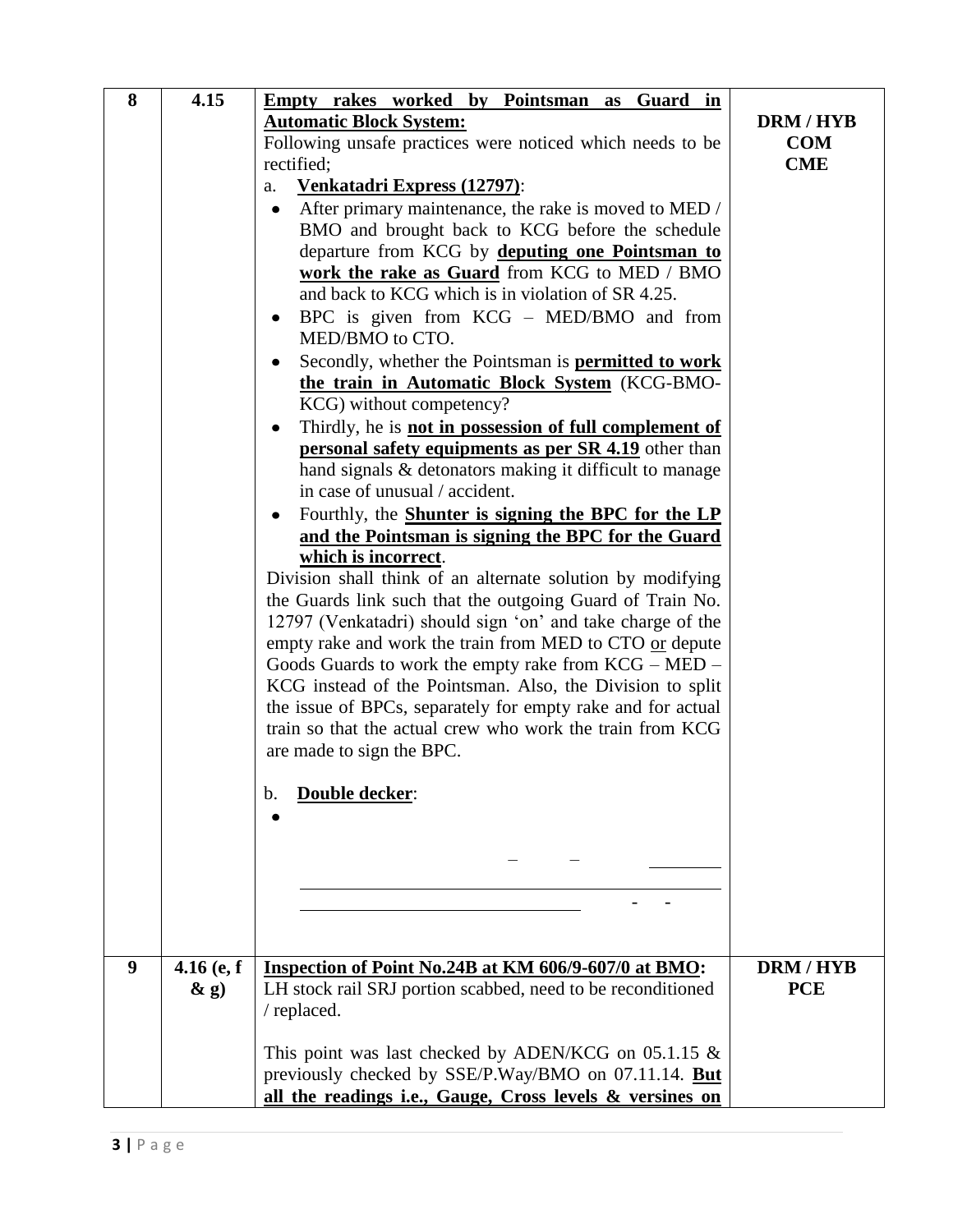|    |        | main line & turn-out, stretcher bar lengths / clearances<br>etc., do not tally with existing readings.<br>Gauge at station no.4 (+10mm), station no.5 (-8mm) $\&$<br>station no.11 (-8mm) on main line needs to be attended.<br>Cross levels on turnout side also need to be attended.                                                                                                                                                                                                                                                                     |                                             |
|----|--------|------------------------------------------------------------------------------------------------------------------------------------------------------------------------------------------------------------------------------------------------------------------------------------------------------------------------------------------------------------------------------------------------------------------------------------------------------------------------------------------------------------------------------------------------------------|---------------------------------------------|
| 10 | 5.0(c) | Inspection of Traffic LC No.250 'Special' class at KM<br>607/0-1 between BMO – CVB stations:<br>On 13.02.15 the gate was non-interlocked due to failure at<br>13.00hrs and for closing the gate for T.No.17058 Exp the on<br>duty APM Sri. Khajamia exchanged PN with on duty<br>SM/BMO. It is noticed that the PN given by SM was 98 but<br>written as 59 in PN exchange register. It is advised that<br>SS/TI to counsel the Gateman for proper exchange of PNs<br>and ensure correct entries. Even the train numbers are being<br>recorded incorrectly. | <b>DRM/HYB</b><br><b>COM</b>                |
| 11 | 6.0    | Inspection of Bridge No.739 (RUB) at KM 609/3-<br><b>4between BMO-CVB stations:</b><br>The vertical clearance of RUB (from road surface to bottom<br>of slab) is 3.40m. Vertical clearance of height gauges on<br>Alwal side is $3.40m \& BMO$ side is $3.50m$ against the<br>requirement of 3.25m. Same to be attended as per<br>standards. (The vertical clearance of height gauge should be<br>150mm below the bottom of slab).                                                                                                                         | <b>DRM/HYB</b><br><b>PCE</b>                |
| 12 | 7.0    | <b>Inspection of MJF:</b><br>On 12 <sup>th</sup> February 2015 at 17.20 hours, Train No. 77615 was<br>received on Calling-ON Signal but the line number on<br>which that train was received is neither written in the<br>register nor in the TSR by the SM. Secondly, failure<br>entry in the S&T Failure Register is not made and<br>failure memo was also not served which is in violation of<br>rule provisions. However, Calling-on cancellation entry is<br>made in the register.                                                                     | <b>DRM/HYB</b><br><b>COM</b><br><b>CSTE</b> |
| 13 | 9.1    | <b>Coaching trains received on obstructed lines at KCG:</b><br>It was seen from the Calling-on Cancellation Register that<br>number of entries are made due to reception of a trains on<br>obstructed line.<br>As many as 66 times it was used in the month of<br>February till date of inspection, 91 times in January 2015<br>and 110 times during December 2014.                                                                                                                                                                                        | <b>DRM/HYB</b><br><b>COM</b>                |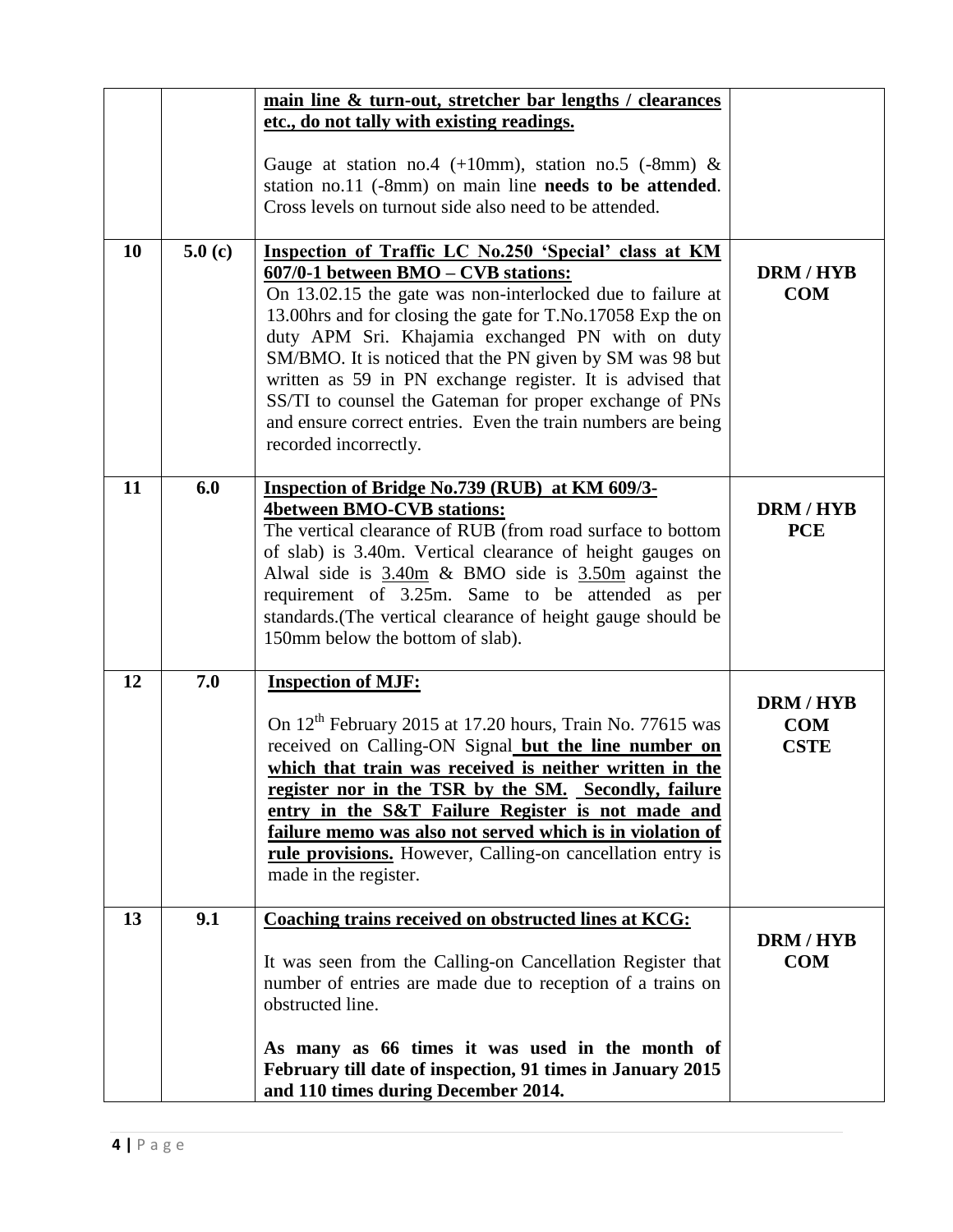|    |            | In this connection, it is suggested to the station and<br>Divisional Authorities that unless there is absolute exigency<br>to receive a coaching train with passengers on to an<br>obstructed line the number of such movements may be<br>restricted. Even when it is decided to receive it on occupied<br>line, all the rule provisions under GR 5.09 shall scrupulously<br>be followed without any deviation.                                                                                                                                                                                                                                                                                                                                                                                                                                                                                                                                                                                                                                                                                                                                                                                                                                                                                                  |                                                                                     |
|----|------------|------------------------------------------------------------------------------------------------------------------------------------------------------------------------------------------------------------------------------------------------------------------------------------------------------------------------------------------------------------------------------------------------------------------------------------------------------------------------------------------------------------------------------------------------------------------------------------------------------------------------------------------------------------------------------------------------------------------------------------------------------------------------------------------------------------------------------------------------------------------------------------------------------------------------------------------------------------------------------------------------------------------------------------------------------------------------------------------------------------------------------------------------------------------------------------------------------------------------------------------------------------------------------------------------------------------|-------------------------------------------------------------------------------------|
| 14 | 9.2        | <b>Security arrangements at KCG:</b><br>a. It was noticed that the metal detectors though provided,<br>but the same is not continuously manned which was<br>not at KCG.<br>Though KCG is one of the most important stations with<br>b.<br>heavy influx of floating public, the security arrangements<br>are not adequate as desired as per the class of the station.                                                                                                                                                                                                                                                                                                                                                                                                                                                                                                                                                                                                                                                                                                                                                                                                                                                                                                                                             | DRM / HYB<br><b>CSC</b>                                                             |
| 15 | 9.5        | <b>Inspection of Combined Crew Lobby at KCG:</b><br>a. Signal Defect Register,<br>• On 14.2.15, LP of 57602 passed a remark that DN KCG<br>Home signal (for loop line) was put back suddenly,. LP<br>& ALP applied emergency brakes and stopped the train.<br>SSE/Signals/KCG passed a remark on 19.2.15 that<br>'According to datalogger report, CASM put back the<br>reception signal suddenly to facilitate other movements<br>in the yard'. Putting back reception signals on the<br>face of an approaching train shall be resorted by the<br>SM only to avert the accident and certainly not to<br><u>facilitate change in the planning. Division shall</u><br>sensitise the SMs on this aspect.<br>On 12.2.15, LP of POH coaches passed a remark that<br>between MLY yard – MLY Shed, Shunt Signal No.41<br>below the S-46 is not visible due to tree branches, same<br>reported to TLC but no feedback till date.<br><b>b.</b> BA Equipment was Checked and found that <b>On</b><br>$12.01.2015$ at $16:17$ Hrs in which crew ID was not<br>entered instead 0000 was entered and found 22MG/100<br>ML in the blood. Division has said that Control<br>message was given but no proof was shown at that time<br>of inspection. Same to be scrutinized and take<br>appropriate action on the earring staff. | <b>DRM/HYB</b><br><b>COM</b><br>DRM / HYB<br><b>CME &amp; PCE</b><br><b>DRM/HYB</b> |
| 16 | 9.6<br>(e) | KCG:<br>At 14.50 hours, it was observed that in Station Yard on<br>Rd(2), while EOT for T.No.57305 KCG-GNT Passenger,<br>the shunting staff not observed the shunting precautions as                                                                                                                                                                                                                                                                                                                                                                                                                                                                                                                                                                                                                                                                                                                                                                                                                                                                                                                                                                                                                                                                                                                             | <b>DRM/HYB</b><br><b>COM</b>                                                        |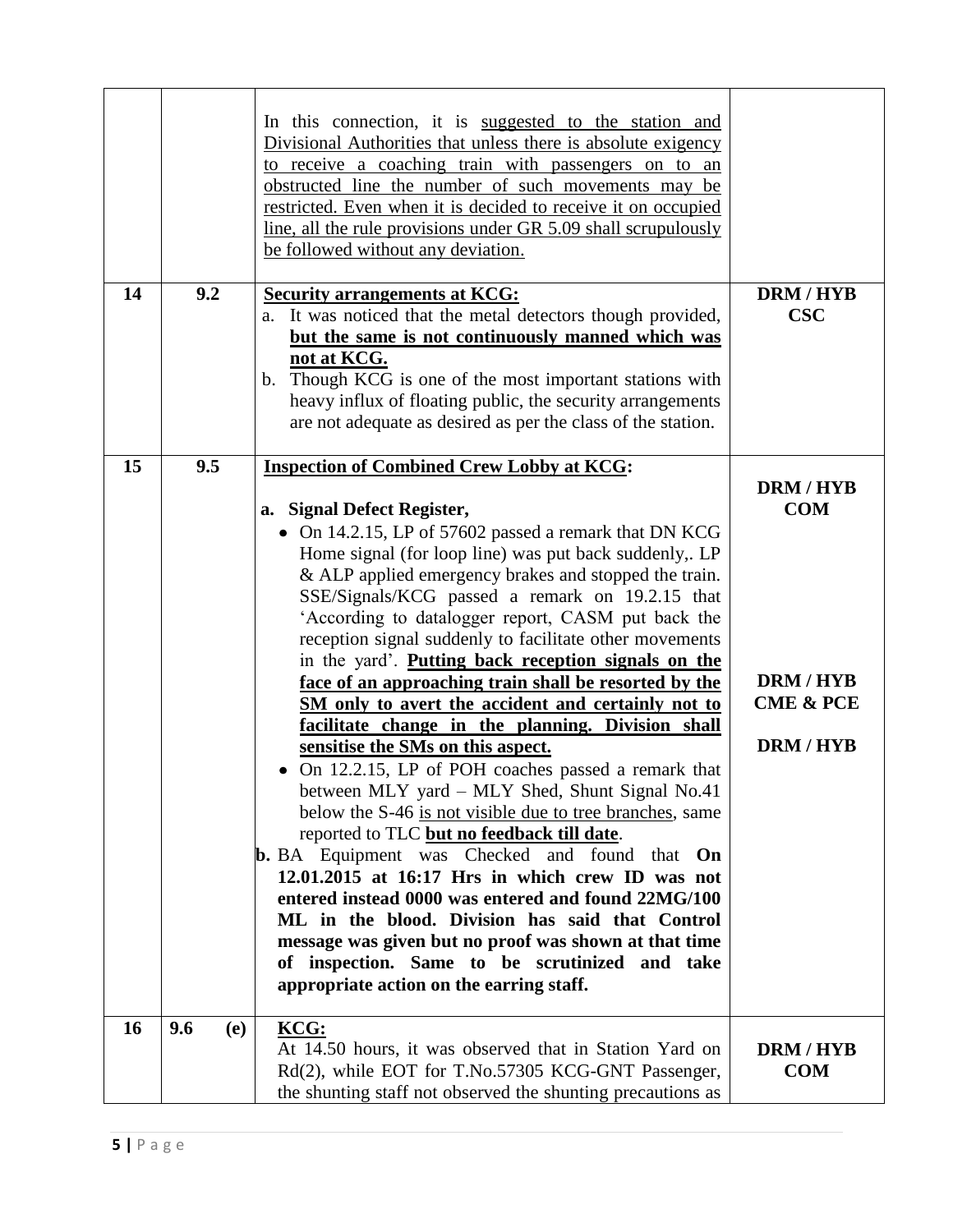|    |            | per G&SR Appendix-XII, "when shunting requires to be                                                                  |                |
|----|------------|-----------------------------------------------------------------------------------------------------------------------|----------------|
|    |            | carried out for attaching / detaching coaches on                                                                      |                |
|    |            | Mail/Exp/Passenger trains, the shunting staff shall ensure                                                            |                |
|    |            | that the engine comes come to a halt at 20m before the                                                                |                |
|    |            | train, there after attach to train cautiously ". Dy.SS / KCG                                                          |                |
|    |            | and shunting staff should be taken up for their lapses.                                                               |                |
| 17 | 10.0       | KACHIGUDA - FALAKNUMA AUTO SECTION:                                                                                   |                |
|    |            | Length of this Automatic section is 7.5 KM. Signals are                                                               | <b>DRM/HYB</b> |
|    |            | being fed from FM and KCG for approximately 3.5 KM in                                                                 | <b>CSTE</b>    |
|    |            | both directions. These signals were being fed through step                                                            |                |
|    |            | down transformer. It is seen that signals have gone 'blank' at                                                        |                |
|    |            | one occasion when both ATs tripped and APSEB also failed.                                                             |                |
|    |            | Subsequently Division has provided inverter with load on                                                              |                |
|    |            | the battery bank of station. It is noticed that there is drop in                                                      |                |
|    |            | the voltage to an extent of 15 volts. Moreover as per Board's                                                         |                |
|    |            | policy AT should feed only upto 2 KMs. Division should                                                                |                |
|    |            | propose work to bifurcate power supply by providing IPS<br>with battery bank in the middle of this section. This will |                |
|    |            | eliminate both problems of voltage drop and blanking of                                                               |                |
|    |            | signals.                                                                                                              |                |
|    |            |                                                                                                                       |                |
| 18 | 11.0 $(c)$ | <b>FM Station:</b>                                                                                                    |                |
|    |            | <b>Stabled load register:</b> It is observed that on 20.2.15 T.No. 67276                                              | <b>DRM/HYB</b> |
|    |            | MEMU Loco.No.4030+400032 was stabled on Rd (3), time of                                                               | <b>COM</b>     |
|    |            | clearance and on duty Dy.SS signature was not recorded. It is<br>advised to comply the same strictly.                 | <b>CME</b>     |
|    |            | MMTS rake stabled from 23.00 hours to 05.00 hours of next                                                             |                |
|    |            | day. Stabling time is not written and the LP / Guard are                                                              |                |
|    |            | taking charge of the train without undertaking mandatory BA                                                           |                |
|    |            | test; instead they are signing 'on' / 'off' at KCG which is                                                           |                |
|    |            | improper.                                                                                                             |                |
| 19 | 11.4       | <b>FM Station:</b>                                                                                                    | <b>DRM/HYB</b> |
|    |            | 35 block joints are available in FM yard. These block                                                                 | <b>CSTE</b>    |
|    |            | joints shall be replaced with glued joints on priority.                                                               | <b>PCE</b>     |
|    |            |                                                                                                                       |                |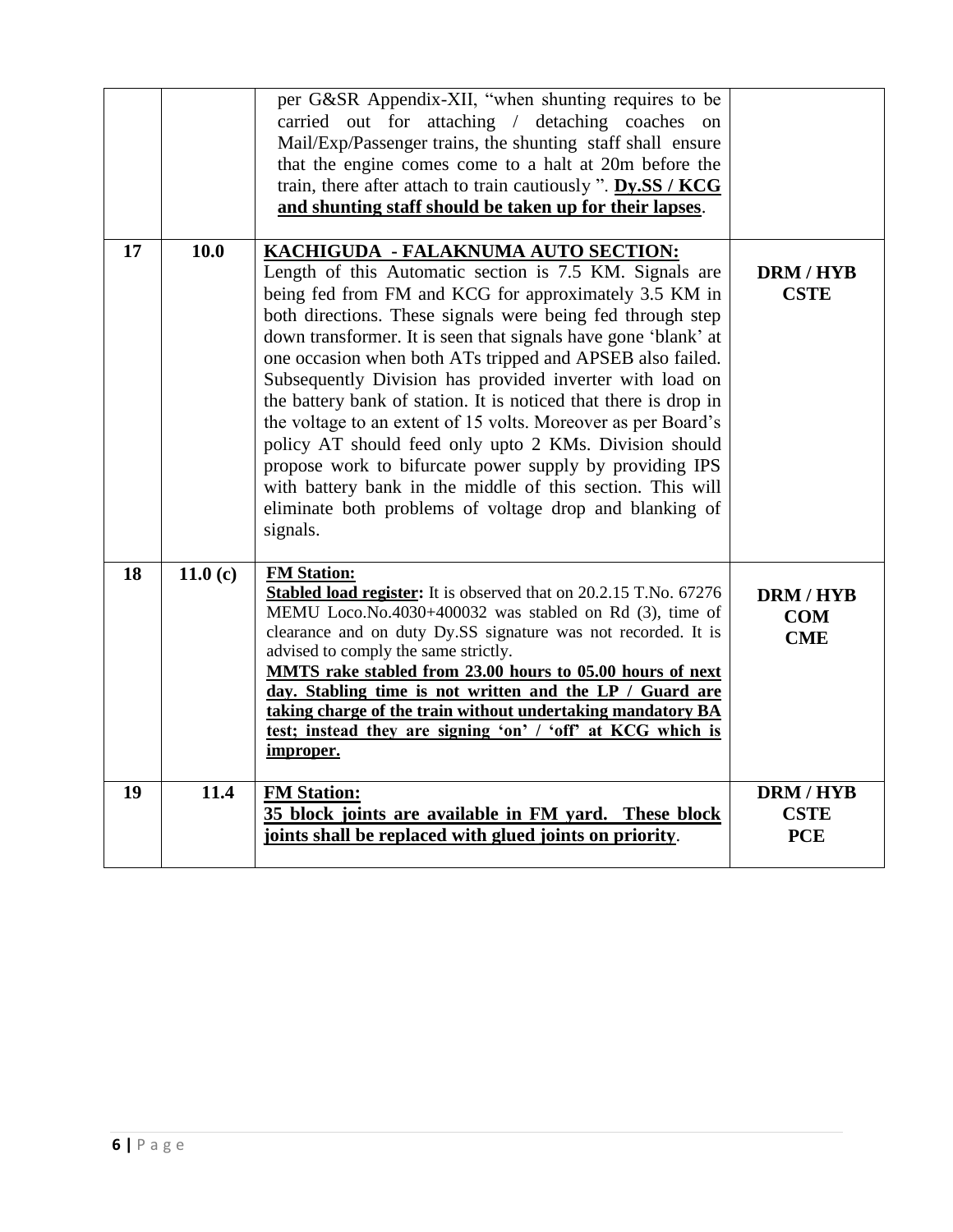## **BI-MONTHLY SAFETY AUDIT INSPECTION OF BOLARUM – MALKAJGIRI – KACHEGUDA – FALAKNUMA STATIONS OF HYDERABAD DIVISION FOR THE PERIOD JANUARY & FEBRUARY 2015 ON 20.02.2015**

| Para | <b>Subject / Topic</b>                                                                                                                                                                                                                                                                                                                                                                                                                                                                                                                                                                                                                                                                                                                                                                            |  |  |  |  |  |  |
|------|---------------------------------------------------------------------------------------------------------------------------------------------------------------------------------------------------------------------------------------------------------------------------------------------------------------------------------------------------------------------------------------------------------------------------------------------------------------------------------------------------------------------------------------------------------------------------------------------------------------------------------------------------------------------------------------------------------------------------------------------------------------------------------------------------|--|--|--|--|--|--|
| 1.0  | <b>STPD</b> station:                                                                                                                                                                                                                                                                                                                                                                                                                                                                                                                                                                                                                                                                                                                                                                              |  |  |  |  |  |  |
|      | c. On PF1 (KCG side) one vertical pipe protruding - spiking on the floor of<br>platform was found which is dangerous for the safety of passengers. This should                                                                                                                                                                                                                                                                                                                                                                                                                                                                                                                                                                                                                                    |  |  |  |  |  |  |
|      | be removed immediately before it causes any injury to the passengers.                                                                                                                                                                                                                                                                                                                                                                                                                                                                                                                                                                                                                                                                                                                             |  |  |  |  |  |  |
|      | d. On the pathway connecting PF $2 \& 3$ (island PF) towards KCG end, one<br>removed pillar basement with vertical rods protruding & obstructing the free                                                                                                                                                                                                                                                                                                                                                                                                                                                                                                                                                                                                                                         |  |  |  |  |  |  |
|      | movement of passengers was noticed. This should be removed on priority.                                                                                                                                                                                                                                                                                                                                                                                                                                                                                                                                                                                                                                                                                                                           |  |  |  |  |  |  |
|      |                                                                                                                                                                                                                                                                                                                                                                                                                                                                                                                                                                                                                                                                                                                                                                                                   |  |  |  |  |  |  |
| 1.1  | Checked the heights of PF $2 \& 3$ and found 84cm $\&$ 85cm against 76cm-84cm.                                                                                                                                                                                                                                                                                                                                                                                                                                                                                                                                                                                                                                                                                                                    |  |  |  |  |  |  |
| 1.2  | <b>Train No. CSO Special:</b><br>a. Loco No 13408/WDG3A/MLY was <b>overdue for Schedule</b> on 19/02/15 (Monthly)<br>same was permitted by DLS vide message No. D/20/1.<br>LP Sri.Roop Singh .P and ALP Sri.R.Lakshmi Narayana were found Sober in<br>b.<br>uniform and possession of valid competency certificates.<br>c. LP was issued with CBC Key.<br>d. Inspection of BV of Officer's Special:<br>• Sri. J. V. M. Rama Rao, Guard/KCG was booked to work the train and was in<br>possession of valid competency certificates.<br>Formation contain 2 coaches, they are SC SLR 14742 and Observation Car No.<br>11214.<br>BPC NO.099496 of 20.02.2015; LOAD-2/4.<br>SC SLR 14742- BP&FP Calibration date is not available.<br>Only <b>THREE</b> padlocks are available against four required. |  |  |  |  |  |  |
| 2.0  | <b>Inspection of MLY / Gate Cabin:</b>                                                                                                                                                                                                                                                                                                                                                                                                                                                                                                                                                                                                                                                                                                                                                            |  |  |  |  |  |  |
|      | Sri. B. Sudarshan, Dy.SS and Sri. Md. Rahim, Pointsman were in uniform and in<br>a.                                                                                                                                                                                                                                                                                                                                                                                                                                                                                                                                                                                                                                                                                                               |  |  |  |  |  |  |
|      | possession of valid competency certificates.                                                                                                                                                                                                                                                                                                                                                                                                                                                                                                                                                                                                                                                                                                                                                      |  |  |  |  |  |  |
|      | <b>S&amp;T Failure Register:</b> The following were noticed;<br>b.                                                                                                                                                                                                                                                                                                                                                                                                                                                                                                                                                                                                                                                                                                                                |  |  |  |  |  |  |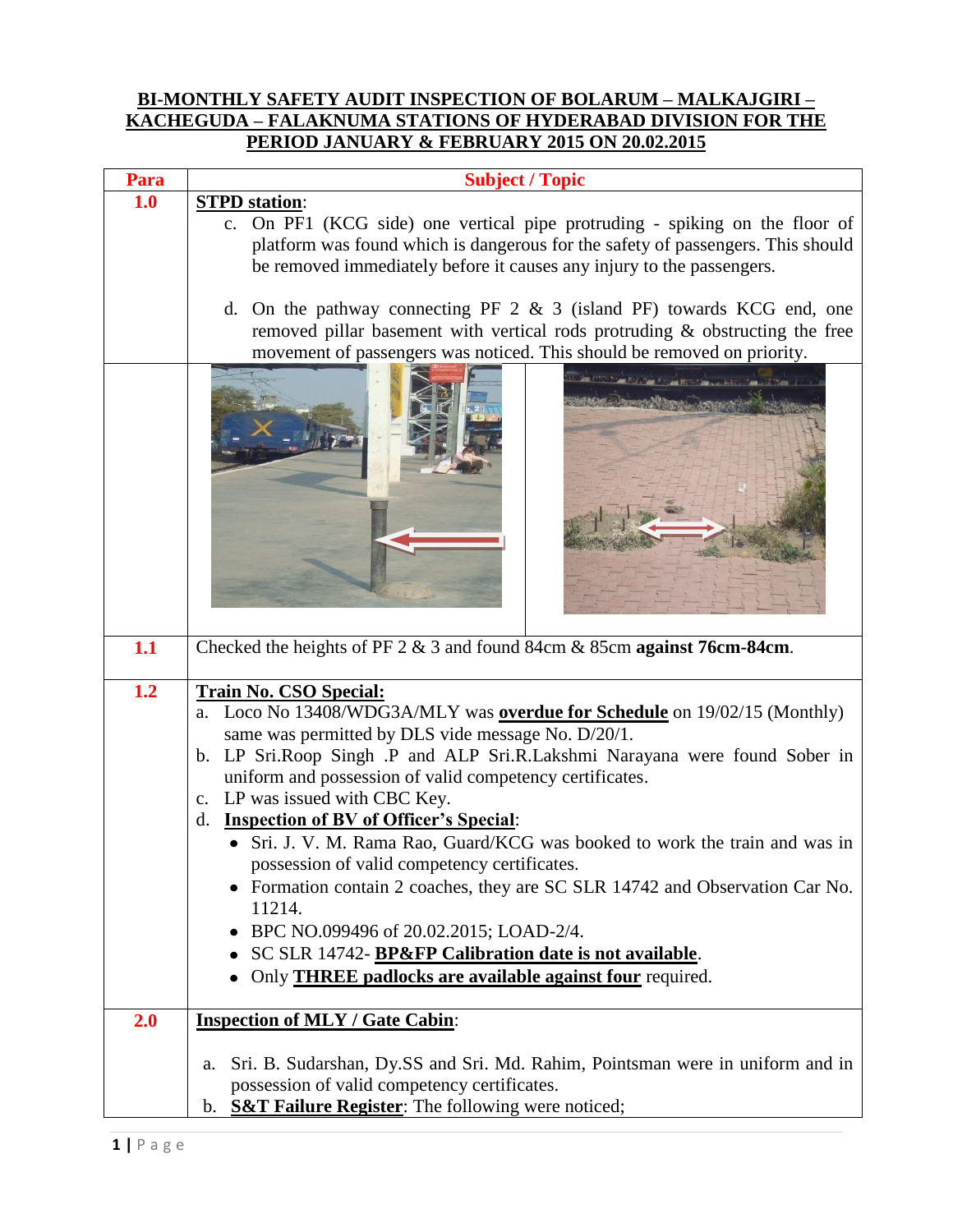|                | Month & Year                                                                      | <b>Nature of Failure</b>                                                                                                      | <b>Total</b> |  |  |  |  |
|----------------|-----------------------------------------------------------------------------------|-------------------------------------------------------------------------------------------------------------------------------|--------------|--|--|--|--|
|                | October - 2014                                                                    | <b>Track Failure</b>                                                                                                          | 01           |  |  |  |  |
|                | November $-2014$                                                                  | <b>NIL</b>                                                                                                                    | <b>NIL</b>   |  |  |  |  |
|                | December - 2014                                                                   | <b>NIL</b>                                                                                                                    | <b>NIL</b>   |  |  |  |  |
|                | Janauray - 2015                                                                   | Point Failure                                                                                                                 | 01           |  |  |  |  |
|                | February - 2015                                                                   | NIL as on date of inspection.                                                                                                 | <b>NIL</b>   |  |  |  |  |
|                |                                                                                   | On checking the train passing documents and TSR, it was observed that T. No.                                                  |              |  |  |  |  |
|                |                                                                                   | 12976 Express was dealt on PLCT during the Track Circuit Failure on 01.10.2014.                                               |              |  |  |  |  |
|                |                                                                                   | PLCT document is not available in the book.                                                                                   |              |  |  |  |  |
| $\mathbf{c}$ . |                                                                                   | <b>Joint Inspection of Points and Crossings Register:</b>                                                                     |              |  |  |  |  |
|                |                                                                                   | It is not conducted in the $1st$ quarter for the year 2015. However, it was noticed that                                      |              |  |  |  |  |
|                |                                                                                   | SSE/P. Way has not signed for the $4th$ quarter of 2014. This indicates that the joint                                        |              |  |  |  |  |
|                |                                                                                   | inspection is not being carried out in real terms.                                                                            |              |  |  |  |  |
| $d_{\cdot}$    | <b>Bio-data Register:</b>                                                         |                                                                                                                               |              |  |  |  |  |
|                |                                                                                   | None are due for Refresher Course Training. Sri. D. Nagesh, SM is due for PME on                                              |              |  |  |  |  |
|                |                                                                                   | 01.03.2015; he should be directed for the same on time.                                                                       |              |  |  |  |  |
| e.             | <b>Safety Gradation Register:</b>                                                 |                                                                                                                               |              |  |  |  |  |
|                |                                                                                   | Sri. Siva Shankar Pointsman was given gradation 'C'. He should be monitored by                                                |              |  |  |  |  |
|                | SM/MJF and TI/MJF.                                                                |                                                                                                                               |              |  |  |  |  |
| f.             | <b>Disaster Management Display Board:</b>                                         |                                                                                                                               |              |  |  |  |  |
|                | Disaster Management Board is maintained as per guidelines. Cross checked phone    |                                                                                                                               |              |  |  |  |  |
|                |                                                                                   | number 040-23712229 pertaining to Private Crane Operator and found not working.                                               |              |  |  |  |  |
|                |                                                                                   | SS/MLY (GC) has to check and rectify the telephone contact numbers once in a                                                  |              |  |  |  |  |
|                | fortnight and keep a record of the same about the actual status during the random |                                                                                                                               |              |  |  |  |  |
|                | check made.                                                                       |                                                                                                                               |              |  |  |  |  |
| g.             |                                                                                   | Presently on duty Pointsmen are utilised for shunting operations in MLY Car Shed.                                             |              |  |  |  |  |
|                |                                                                                   | There is no separate mention of this in the SWR. Sr.DOM/HYB during last                                                       |              |  |  |  |  |
|                |                                                                                   | inspection on 08.11.2014 stressed the creation of Pointsmen at Car Shed. Hence,                                               |              |  |  |  |  |
|                | Division is advised to correct the same.                                          |                                                                                                                               |              |  |  |  |  |
| h.             |                                                                                   | It was seen that Gatemen working in LC Gate No. 2/T at KMs 2/5-6 between MLY                                                  |              |  |  |  |  |
|                |                                                                                   | (GC)-MJF-AMQ block section is on EI roster which deals the traffic of both SC                                                 |              |  |  |  |  |
|                |                                                                                   | and HYB divisions. HYB division may look into for conducting work study at this                                               |              |  |  |  |  |
|                |                                                                                   | LC Gate since Gate Men of LC gates between MLY (GC)-AMQ of SC division are                                                    |              |  |  |  |  |
|                | covered under Continuous roster.                                                  |                                                                                                                               |              |  |  |  |  |
| 1.             |                                                                                   | During the inspection the following parting case was brought out;                                                             |              |  |  |  |  |
|                |                                                                                   | T.No. UP VSCG left 'C' cabin at 03.10 hrs.                                                                                    |              |  |  |  |  |
|                | $\bullet$                                                                         | Before passing Home signal No.20 train parted due to coupling breakage                                                        |              |  |  |  |  |
|                |                                                                                   | $52nd$ (SWR BOXNL<br>between $51st$ (SEC BOXNL 12140438145) and                                                               |              |  |  |  |  |
|                | 12150312681).                                                                     |                                                                                                                               |              |  |  |  |  |
|                |                                                                                   | 1 <sup>st</sup> portion with 51 wagons moved to SNF which passed MLY Gate Cabin at                                            |              |  |  |  |  |
|                | 07.40hrs.                                                                         |                                                                                                                               |              |  |  |  |  |
|                |                                                                                   | $2nd$ portion with 08 wagons was moved to CHZ station at 05.28hrs                                                             |              |  |  |  |  |
|                |                                                                                   | Subsequently both the portions were clubbed at SNF station and the VCSG                                                       |              |  |  |  |  |
|                |                                                                                   |                                                                                                                               |              |  |  |  |  |
|                |                                                                                   |                                                                                                                               |              |  |  |  |  |
|                |                                                                                   | goods was started with 58+1 load to Seram station.<br>BPC NO 7152 was issued at FPY/VFTS, E.Co.R. on 17.02.2015 for 12+3 days |              |  |  |  |  |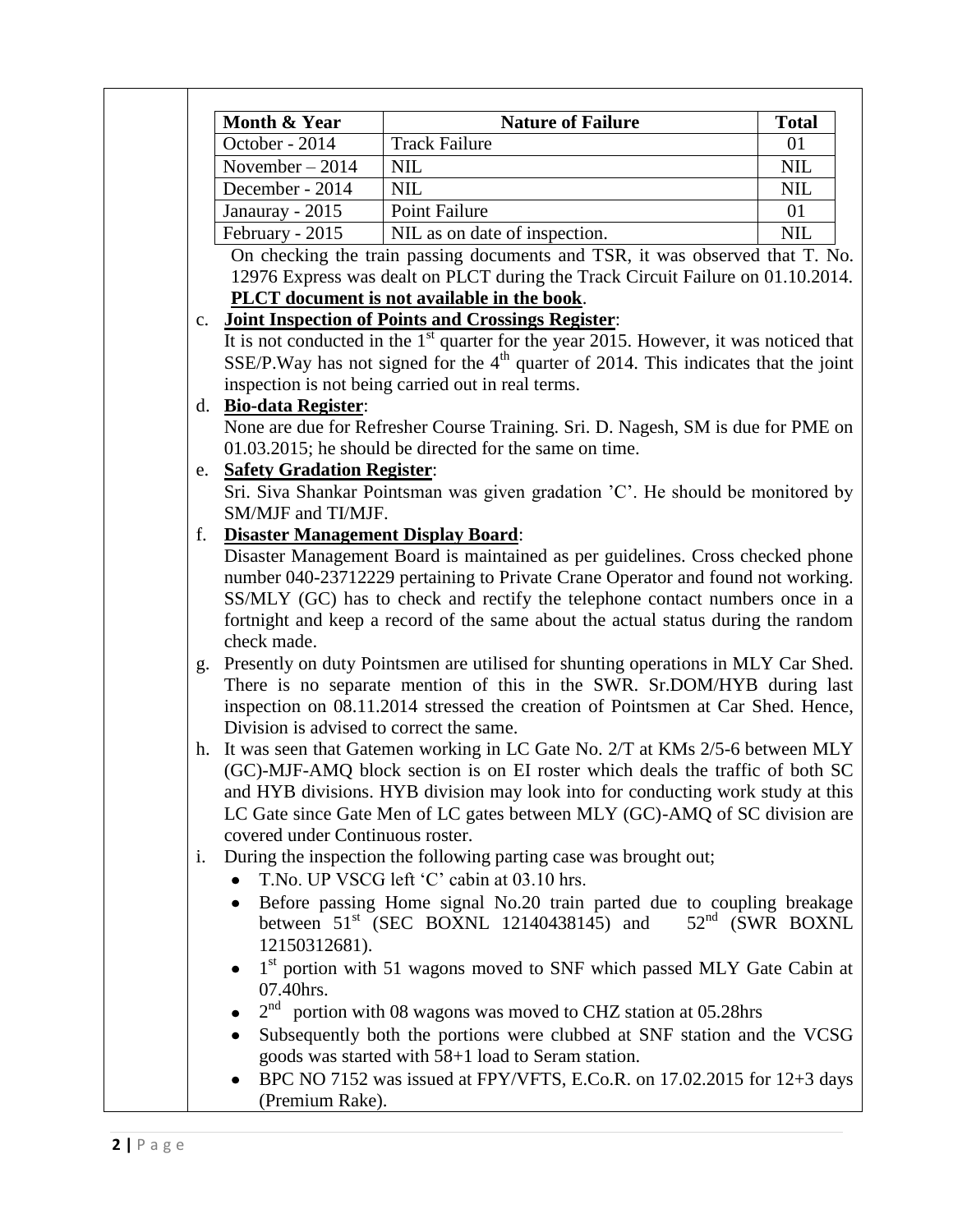| 3.0 | <b>Inspection of LC Gate No.255/T of MJF at KMs 616/7-8:</b>                                                                                                                                                                                                                                                                                                                                                                                                                                                                                                                                                                                                                                                                                                                                                                                                                                                                                  |
|-----|-----------------------------------------------------------------------------------------------------------------------------------------------------------------------------------------------------------------------------------------------------------------------------------------------------------------------------------------------------------------------------------------------------------------------------------------------------------------------------------------------------------------------------------------------------------------------------------------------------------------------------------------------------------------------------------------------------------------------------------------------------------------------------------------------------------------------------------------------------------------------------------------------------------------------------------------------|
|     | Sri. Pandu Ramaiah Pointsman 'A' working as gateman was in uniform and in<br>a.<br>possession of valid competency certificate.<br>Duty Roster of the Gatemen is <b>not displayed</b> at the LC gate lodge.<br>$\mathbf{b}$ .<br>TVUs-123082: Date of Census-16.11.2012; O&E was done on16.11.2012 (Down<br>$\mathbf{c}$ .<br>Line) and 17.11.2012 (UP LINE)<br>Wheel Flange channels for all the lines are not cleaned.<br>d.<br>Road Sign Boards towards Goutham Nagar end are not provided as per IRPWM.<br>e.<br>Census particulars as per 16.11.2012 should be updated in the GWI.<br>f.<br>Out of 3 HS Lamps, one is not working.<br>g.<br>10 detonators of 2006 are available. These may be replaced with fresh stock.<br>h.<br>Windows of the gate lodge are in broken condition and these may be replaced.<br>i.<br>E.O.L Panel Operation chamber Glasses were broken on all the three sides should<br>$\mathbf{i}$ .<br>be replaced. |
| 4.0 | <b>Inspection of Bolarum:</b>                                                                                                                                                                                                                                                                                                                                                                                                                                                                                                                                                                                                                                                                                                                                                                                                                                                                                                                 |
|     | Sri. P. V. Ramana, Dy.SS was on duty in uniform with valid competency certificates.                                                                                                                                                                                                                                                                                                                                                                                                                                                                                                                                                                                                                                                                                                                                                                                                                                                           |
| 4.1 | TSR (Train Signal Register) details was perused and noticed that the SMs are not<br>writing the clearance time of trains into CVB which is unsafe and incorrect.<br>SMR/BMO and section TI should have noticed this basic failure on the part of SMs<br>and rectified the same.                                                                                                                                                                                                                                                                                                                                                                                                                                                                                                                                                                                                                                                               |
| 4.2 | <b>Signal Failure Register:</b>                                                                                                                                                                                                                                                                                                                                                                                                                                                                                                                                                                                                                                                                                                                                                                                                                                                                                                               |
|     | $\overline{a}$ . On 13 <sup>th</sup> February 2015, between 22.30 and 23.10 hours, UP Advanced Starter<br>Signal No.7 towards CVB station was defective. The remark for the failure was<br>written by S&T Officials was "auto signals became blank 1 Amp fuse blown".<br>During this failure, Train No. 17214 and 57562 were dispatched by the<br>SM/BMO by issuing T.369 (3b) + Caution Order. This signal failed after cable<br>meggering work in the day time.                                                                                                                                                                                                                                                                                                                                                                                                                                                                             |
|     | In this connection, it is brought to the notice of Divisional Authorities that<br>it is not proper to deal the traffic by issuing the above said documents since<br>they will suffice only the requirement of passing LSS on double line at 'ON'<br>as per SR 3.12. Instead, it is proper to treat the situation under 'prolonged<br>failure of signals on double line' by issuing T/D 912 as authority to proceed<br>by introducing line clear system, i.e., suspending Automatic Block System<br>and introducing Absolute Block System.<br>b. $\overline{On 26}$ <sup>th</sup> January 2015, between 10.05 to 10.40 hours, S-4 Starter (loopline) and<br>S-7 Advanced Starter (UP) failed and Train No. 57131 Passenger was<br>dispatched with a detention of 5 minutes. Cause for the failure as written by the<br>S&T Officials was "since during shunting, route held up and unable to cancel –<br>offering high resistence".            |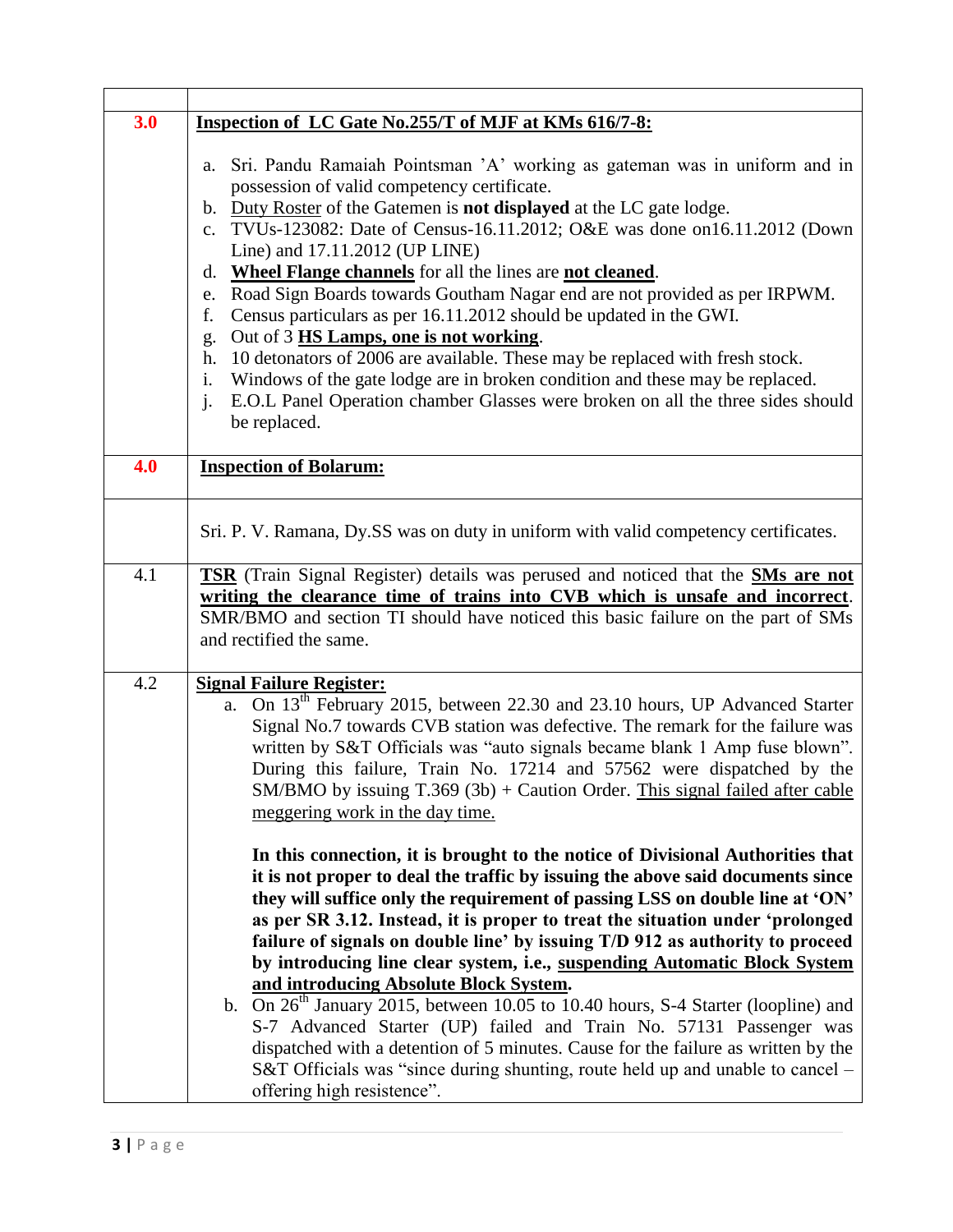|     |                                                                                                                                                                  |                                |                                           |                        |                                                                        | c. On 27 <sup>th</sup> December 2014, between 12.47 and 12.52 hours, route held up after run |  |  |  |
|-----|------------------------------------------------------------------------------------------------------------------------------------------------------------------|--------------------------------|-------------------------------------------|------------------------|------------------------------------------------------------------------|----------------------------------------------------------------------------------------------|--|--|--|
|     |                                                                                                                                                                  |                                |                                           |                        |                                                                        | through of light engine and the fault was kept under observation. However,                   |  |  |  |
|     |                                                                                                                                                                  |                                |                                           |                        |                                                                        |                                                                                              |  |  |  |
|     |                                                                                                                                                                  |                                |                                           |                        |                                                                        | failure memo was not prepared and not acknowledged by the S&T                                |  |  |  |
|     |                                                                                                                                                                  |                                |                                           |                        | Officials but no remark to that effect is made in the register.        |                                                                                              |  |  |  |
|     | d. On $19^{th}$ December 2014, between 10.38 and 10.43 hours, route held up. The<br>failure was recorded after passage of Tower Car to SC and the fault was kept |                                |                                           |                        |                                                                        |                                                                                              |  |  |  |
|     |                                                                                                                                                                  |                                |                                           |                        |                                                                        |                                                                                              |  |  |  |
|     | under observation. Even for this failure, failure memo was not prepared and                                                                                      |                                |                                           |                        |                                                                        |                                                                                              |  |  |  |
|     | no remark to that effect is made by the S&T Officials. On the same day                                                                                           |                                |                                           |                        |                                                                        |                                                                                              |  |  |  |
|     | between 09.05 and 09.50 hours, S-4 Loopline Starter failed for Train No. 17063                                                                                   |                                |                                           |                        |                                                                        |                                                                                              |  |  |  |
|     | and the cause for the failure was written as "HR not picked up"                                                                                                  |                                |                                           |                        |                                                                        |                                                                                              |  |  |  |
|     |                                                                                                                                                                  |                                |                                           |                        |                                                                        |                                                                                              |  |  |  |
| 4.3 |                                                                                                                                                                  | <b>Cable meggering of BMO:</b> |                                           |                        |                                                                        |                                                                                              |  |  |  |
|     |                                                                                                                                                                  |                                |                                           |                        |                                                                        |                                                                                              |  |  |  |
|     |                                                                                                                                                                  |                                |                                           |                        |                                                                        | On 13 <sup>th</sup> February 2015 from 10.00 hours to 13.10 hours, cable meggering work was  |  |  |  |
|     |                                                                                                                                                                  |                                |                                           |                        |                                                                        | taken up and during this perios, certain shortfalls were noticed such as; provision of NI    |  |  |  |
|     |                                                                                                                                                                  |                                |                                           |                        |                                                                        | Home as per Para 2 (e) of Appendix III of G&SR was not ensured. Secondly, the                |  |  |  |
|     |                                                                                                                                                                  | Home Signal was kept 'blank'.  |                                           |                        |                                                                        |                                                                                              |  |  |  |
|     |                                                                                                                                                                  |                                |                                           |                        |                                                                        |                                                                                              |  |  |  |
| 4.3 | <b>Relay Room:</b>                                                                                                                                               |                                |                                           |                        |                                                                        |                                                                                              |  |  |  |
|     |                                                                                                                                                                  |                                |                                           |                        |                                                                        | Checked relay room key register and found that relay room is opened during Oct 2014          |  |  |  |
|     |                                                                                                                                                                  |                                |                                           |                        |                                                                        | - 2 Times, Nov 2014 - 2 times, Dec 2014 - 4 times , Jan 2015-4 times and Feb 2015-           |  |  |  |
|     |                                                                                                                                                                  | (as on date) 7 times.          |                                           |                        |                                                                        |                                                                                              |  |  |  |
|     |                                                                                                                                                                  |                                |                                           |                        |                                                                        |                                                                                              |  |  |  |
| 4.4 |                                                                                                                                                                  | Various checks made at BMO:    |                                           |                        |                                                                        |                                                                                              |  |  |  |
|     |                                                                                                                                                                  |                                |                                           |                        |                                                                        |                                                                                              |  |  |  |
|     |                                                                                                                                                                  | a. Loco related checks:        |                                           |                        |                                                                        |                                                                                              |  |  |  |
|     |                                                                                                                                                                  |                                |                                           |                        |                                                                        | • Loco No 18737/WDM3A/PA working 57129 Passenger loco log book it was                        |  |  |  |
|     |                                                                                                                                                                  |                                |                                           |                        | logged that water leakage from Joint between Expansion Tank and        |                                                                                              |  |  |  |
|     |                                                                                                                                                                  | Water gauge.                   |                                           |                        |                                                                        |                                                                                              |  |  |  |
|     |                                                                                                                                                                  |                                |                                           |                        |                                                                        | • ALP Nisha Oraon did not possess the Diesel Competency Certificate in                       |  |  |  |
|     |                                                                                                                                                                  |                                | spite of undergoing training at DTTC/GTL. |                        |                                                                        |                                                                                              |  |  |  |
|     |                                                                                                                                                                  |                                |                                           |                        |                                                                        | b. <b>Status of mobile phone of loco crew</b> : Random check was made to know                |  |  |  |
|     |                                                                                                                                                                  |                                |                                           |                        |                                                                        | whether the LP & ALPs are switching 'off' their CUG and personal mobile                      |  |  |  |
|     |                                                                                                                                                                  |                                |                                           |                        | phones after signing 'on' or not and found with the following results: |                                                                                              |  |  |  |
|     | <b>SL</b>                                                                                                                                                        | Train No                       | Mobile No                                 | LP/ALP                 | <b>TIME/PLAC</b>                                                       | Mobile 'ON' or                                                                               |  |  |  |
|     | N <sub>o</sub>                                                                                                                                                   |                                |                                           |                        | E                                                                      | 'OFF'                                                                                        |  |  |  |
|     | $\mathbf{1}$                                                                                                                                                     | 57129 PASS                     | 9701341463                                | $\mathbf{L}\mathbf{P}$ | 10:15 Hrs                                                              | <b>OFF</b>                                                                                   |  |  |  |
|     | $\mathfrak{2}$                                                                                                                                                   | 57129 PASS                     | 9704512270                                | <b>ALP</b>             | To                                                                     | <b>OFF</b>                                                                                   |  |  |  |
|     | 3                                                                                                                                                                | 77686 PASS                     | 9701341516                                | LP                     | 11:00 Hrs                                                              | <b>OFF</b>                                                                                   |  |  |  |
|     | $\overline{4}$                                                                                                                                                   | 77686 PASS                     | 9704512156                                | <b>ALP</b>             | <b>Checked at</b>                                                      | <b>OFF</b>                                                                                   |  |  |  |
|     |                                                                                                                                                                  |                                |                                           |                        | <b>BMO</b>                                                             |                                                                                              |  |  |  |
|     | 5                                                                                                                                                                | 57474 PASS                     | 9701341468                                | LP                     | 14:15 Hrs                                                              | <b>OFF</b>                                                                                   |  |  |  |
|     | 6                                                                                                                                                                | 57474 PASS                     | 9704902858                                | <b>ALP</b>             | To                                                                     | <b>OFF</b>                                                                                   |  |  |  |
|     | 7                                                                                                                                                                | 17058 EXP                      | 9701341695                                | LP                     | 15:15 Hrs                                                              | <b>OFF</b>                                                                                   |  |  |  |
|     | 8                                                                                                                                                                | 17058 EXP                      | 9701341693                                | <b>ALP</b>             | Checked                                                                | <b>OFF</b>                                                                                   |  |  |  |
|     | 9                                                                                                                                                                | 77679                          | 9701341421                                | LP                     | from Crew                                                              | <b>OFF</b>                                                                                   |  |  |  |
|     |                                                                                                                                                                  | <b>DEMU</b>                    |                                           |                        | <b>Lobby KCG</b>                                                       |                                                                                              |  |  |  |
|     |                                                                                                                                                                  |                                |                                           |                        |                                                                        |                                                                                              |  |  |  |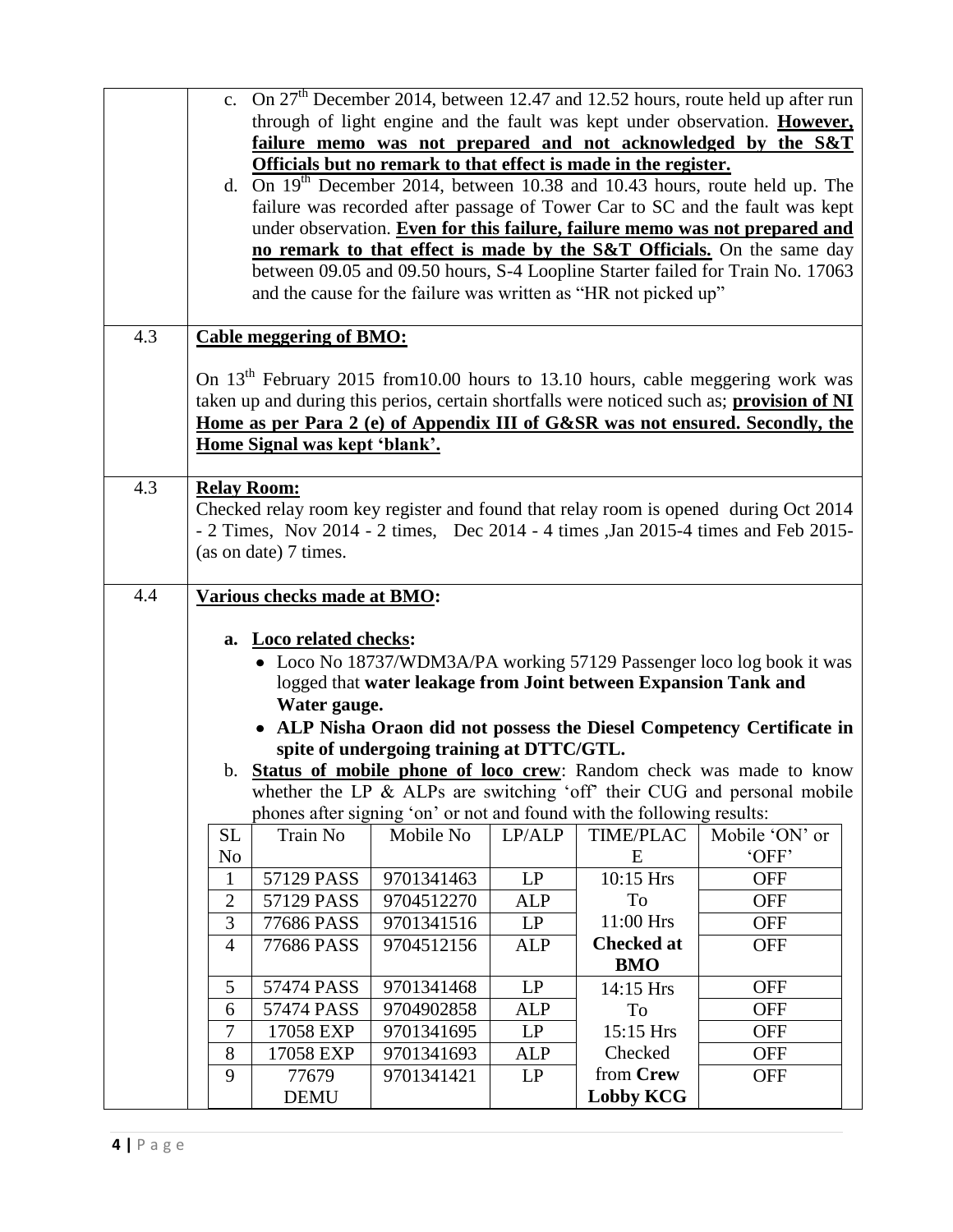|            |                                                                                                                                                                                                                                                                                                                                                                                                                                                                                                                                                                                                                                                                                                                                                                                                                                                                                 | <b>PASS</b>                        |         |                 |            |                      |                                                                                                                                                                                                                                                                            |
|------------|---------------------------------------------------------------------------------------------------------------------------------------------------------------------------------------------------------------------------------------------------------------------------------------------------------------------------------------------------------------------------------------------------------------------------------------------------------------------------------------------------------------------------------------------------------------------------------------------------------------------------------------------------------------------------------------------------------------------------------------------------------------------------------------------------------------------------------------------------------------------------------|------------------------------------|---------|-----------------|------------|----------------------|----------------------------------------------------------------------------------------------------------------------------------------------------------------------------------------------------------------------------------------------------------------------------|
|            | 10                                                                                                                                                                                                                                                                                                                                                                                                                                                                                                                                                                                                                                                                                                                                                                                                                                                                              | <b>EMPTY</b>                       |         | 9701342790      | LP         |                      | ON                                                                                                                                                                                                                                                                         |
|            |                                                                                                                                                                                                                                                                                                                                                                                                                                                                                                                                                                                                                                                                                                                                                                                                                                                                                 | <b>RAKE</b>                        |         |                 |            |                      |                                                                                                                                                                                                                                                                            |
|            | 11                                                                                                                                                                                                                                                                                                                                                                                                                                                                                                                                                                                                                                                                                                                                                                                                                                                                              | 57447 PASS                         |         | 9701341458      | LP         |                      | <b>OFF</b>                                                                                                                                                                                                                                                                 |
|            | 12                                                                                                                                                                                                                                                                                                                                                                                                                                                                                                                                                                                                                                                                                                                                                                                                                                                                              | 57447 PASS                         |         | 9704512401      | <b>ALP</b> |                      | <b>OFF</b>                                                                                                                                                                                                                                                                 |
|            |                                                                                                                                                                                                                                                                                                                                                                                                                                                                                                                                                                                                                                                                                                                                                                                                                                                                                 |                                    |         |                 |            |                      | Division shall investigate and take appropriate action against the LP shown under                                                                                                                                                                                          |
|            | <b>S. No.10.</b>                                                                                                                                                                                                                                                                                                                                                                                                                                                                                                                                                                                                                                                                                                                                                                                                                                                                |                                    |         |                 |            |                      |                                                                                                                                                                                                                                                                            |
|            | $c_{\cdot}$                                                                                                                                                                                                                                                                                                                                                                                                                                                                                                                                                                                                                                                                                                                                                                                                                                                                     | check;                             |         |                 |            |                      | Working of VCDs in the locos were checked and following are the results of the                                                                                                                                                                                             |
|            |                                                                                                                                                                                                                                                                                                                                                                                                                                                                                                                                                                                                                                                                                                                                                                                                                                                                                 |                                    | Sl. No. | Loco No. & base |            | <b>Status of VCD</b> |                                                                                                                                                                                                                                                                            |
|            |                                                                                                                                                                                                                                                                                                                                                                                                                                                                                                                                                                                                                                                                                                                                                                                                                                                                                 |                                    |         | <b>Depot</b>    |            |                      |                                                                                                                                                                                                                                                                            |
|            |                                                                                                                                                                                                                                                                                                                                                                                                                                                                                                                                                                                                                                                                                                                                                                                                                                                                                 |                                    | 01      | 13408/MLY       |            | Working              |                                                                                                                                                                                                                                                                            |
|            |                                                                                                                                                                                                                                                                                                                                                                                                                                                                                                                                                                                                                                                                                                                                                                                                                                                                                 |                                    | 02      | 13254/GTL       |            | Working              |                                                                                                                                                                                                                                                                            |
|            |                                                                                                                                                                                                                                                                                                                                                                                                                                                                                                                                                                                                                                                                                                                                                                                                                                                                                 |                                    | 03      | 13244/MLY       |            | Working              |                                                                                                                                                                                                                                                                            |
|            |                                                                                                                                                                                                                                                                                                                                                                                                                                                                                                                                                                                                                                                                                                                                                                                                                                                                                 |                                    | 04      | 18737/PA        |            | Working              |                                                                                                                                                                                                                                                                            |
|            |                                                                                                                                                                                                                                                                                                                                                                                                                                                                                                                                                                                                                                                                                                                                                                                                                                                                                 |                                    |         |                 |            |                      |                                                                                                                                                                                                                                                                            |
|            |                                                                                                                                                                                                                                                                                                                                                                                                                                                                                                                                                                                                                                                                                                                                                                                                                                                                                 |                                    |         |                 |            |                      |                                                                                                                                                                                                                                                                            |
| 4.5<br>4.6 | <b>SWR Assurance Register:</b><br>SWR assurance register checked & observed that BMO/SWR No.657 was issued<br>a.<br>and brought in to force on 27.01.13 and 12.03.13 respectively. Subsequently two<br>(2) amendments are issued and brought into force. A fresh assurance was obtained<br>in the register without mentioning the date together for SWR as well as both<br>Amendments from all the staff (5 SM/ASMs & 11PMs).<br>b. Date of assurance recorded in the register is 12.03.13. Whenever fresh assurance<br>is obtained from the staff that particular date to be indicated.<br>The assurance register is maintained in (3) parts (Part-I, regular station staff<br>$c_{\cdot}$<br>assurance, Part-II for assurance of amendments and Part-III for out station staff/<br>staff absent from duty for 15 days & more. This is contrary to the extant<br>instructions. |                                    |         |                 |            |                      |                                                                                                                                                                                                                                                                            |
|            | <b>Staff Safety Gradation Register:</b><br>Gradation of staff was done on 01.01.15. All SM/ASMs (05) were graded "A", out of 11 Points<br>men, 9 graded as "A" & remaining 2 graded as 'B". It is observed that the said register is not<br>having designation & grade pay details.                                                                                                                                                                                                                                                                                                                                                                                                                                                                                                                                                                                             |                                    |         |                 |            |                      |                                                                                                                                                                                                                                                                            |
| 4.7        | obtained.                                                                                                                                                                                                                                                                                                                                                                                                                                                                                                                                                                                                                                                                                                                                                                                                                                                                       | <b>Safety literature:</b>          |         |                 |            |                      | The safety literature like; Vigil Sep '14, Fly leaf No.1/15& Bi-monthly Safety bulletin<br>Nov/Dec'14 including Rule of the month(Feb'15) $G \& SR 5.23$ action to be taken by<br>SM/Traffic staff when load/ train is stabled are available. Acknowledgement of staff was |
| 4.8        |                                                                                                                                                                                                                                                                                                                                                                                                                                                                                                                                                                                                                                                                                                                                                                                                                                                                                 | effective fusing in case of fault. |         |                 |            |                      | On PF No. 2 & 3 NZB end, for lighting poles copper wire is used as fuse wire with more<br>number of turns in kitkat type fuse. Only proper rating of fuse wire should be used for                                                                                          |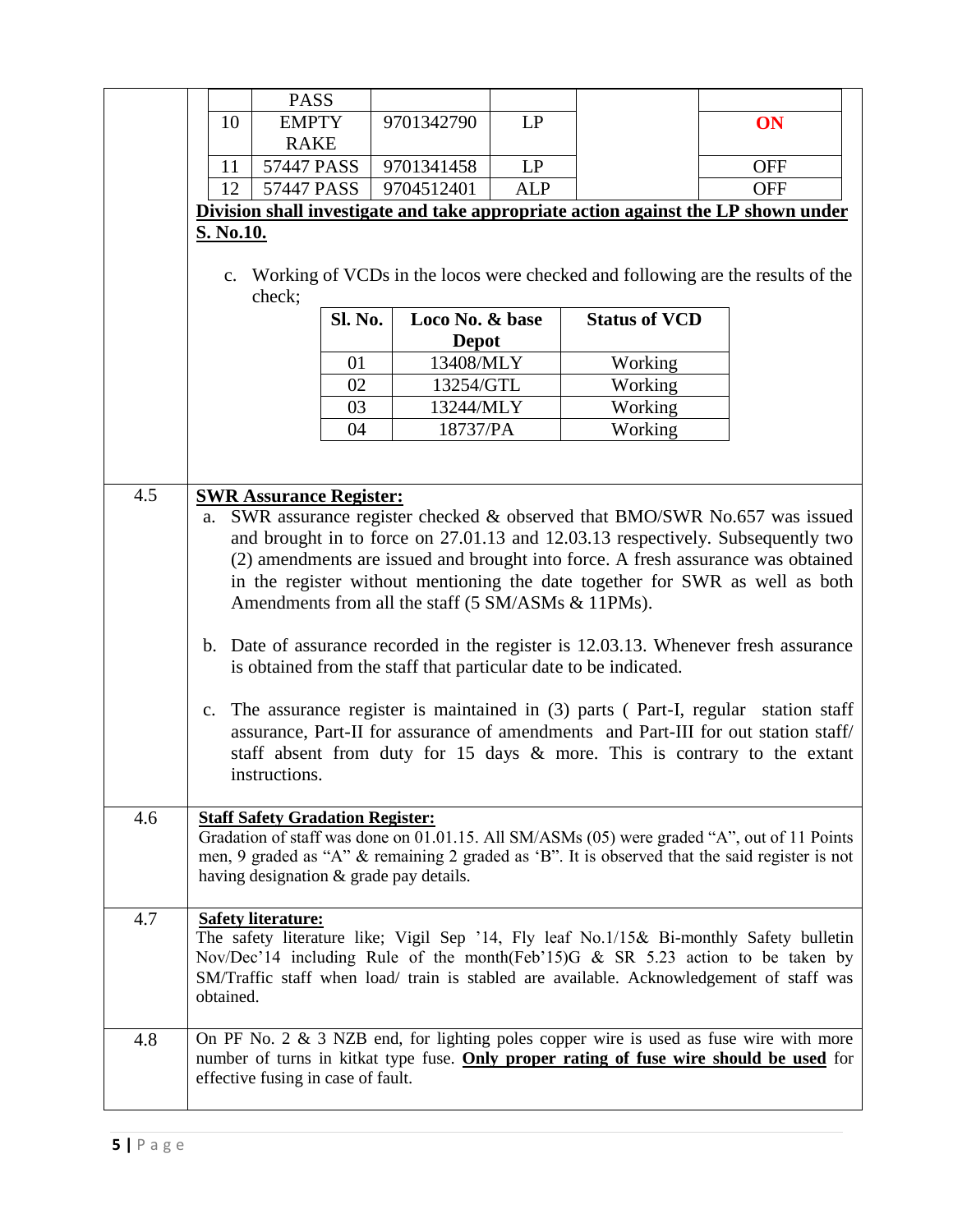| 4.9  | <b>Inspection of Point:</b>                                                                    |
|------|------------------------------------------------------------------------------------------------|
|      | Point Nos.24A & 24B tested for 5 mm obstruction test, out of correspondence test<br>a.         |
|      | and track locking test and found to be responded correctly. However, Point No.                 |
|      | 24A Tongue rail Opening RH side is 109 mm and LH side is 103 mm.<br>This                       |
|      | should be attended for 115 mm.                                                                 |
|      | Track Circuit No. 24TF and 23ATF checked all electrical readings, were within<br>$\mathbf b$ . |
|      | limits.                                                                                        |
|      | Electrical readings of Down Home Signal S40 RG was 105 V / 137 mA which are<br>$C_{\bullet}$   |
|      | within limits.                                                                                 |
|      |                                                                                                |
| 4.10 | UP side, S6142 (A) automatic signal was tested for negative test and responded                 |
|      | correctly. The electrical readings of the S6142 (A) RG aspect 108.4 $v / 137$ mA are           |
|      | within limits.                                                                                 |
|      |                                                                                                |
| 4.11 | At KM 607/0-1- on LH & RH side, SKV welds are provided with Joggled fish plates                |
|      | with far end bolts. 'X' marks are available on field, but there is no record for RH            |
|      | weld. SSE/P.W/MED explained that RH weld OBSW mark is old one & it is provided                 |
|      | joggled fish plate long back but failed to produce the details of USFD test results.           |
|      |                                                                                                |
| 4.12 | <u> Cable meggering of Automatic signals between BMO – CVB stations:</u>                       |
|      | d. The work of cable meggering of Automatic Stop Signals between BMO – CVB                     |
|      | stations was taken up between 09.50 hours to 13.25 hours of 12.12.2014 by                      |
|      | issuing T. 351 (S&T Disconnection Notice).                                                     |
|      | During this period, 3 passenger carrying trains were dispatched towards CVB<br>e.              |
|      | station by issuing T.369 (3b), they are Train No. 57131 at 10.25 hours, 77680 at               |
|      | 11.05 hours and 57308 at 13.10 hours.                                                          |
|      | Details were further collected and found that cable meggering of Automatic<br>f.               |
|      | Stop Signals between                                                                           |
|      | $CVB - MIF$ stations was carried out on 04.12.2014                                             |
|      | $\bullet$                                                                                      |
|      | MJF - STPD stations was carried out on 01.02.2014<br>$\bullet$                                 |
|      | STPD – KCG stations was carried out on 14.9.2014 and                                           |
|      | $KCG$ – FM stations was carried out on 8/22-6-2014                                             |
|      |                                                                                                |
|      | It appears that during the cable meggering of Automatic Stop Signals between two               |
|      | reporting stations, the trains were dealt only by issuing T.369 (3b) to pass LSS               |
|      | instead of suspending Automatic Block System and introducing line clear system,                |
|      | treating it as Absolute Block System; and the trains should have been issued with              |
|      | T/D 912 which was not issued at BMO as noticed during the Safety Audit.                        |
|      |                                                                                                |
|      | Division shall initiate corrective action to follow the laid down rules since cable            |
|      | meggering is a programmed work in each direction or both directions on the same                |
|      | day or other day/s.                                                                            |
| 4.13 |                                                                                                |
|      | <b>Calling-ON Signal Route Cancellation Register:</b>                                          |
|      | Records was perused and noticed that the SMs are not writing the clear reasons for             |
|      | using Calling-ON Signal, i.e., whether the train is admitted on obstructed line or due to      |
|      | Home Signal failure.                                                                           |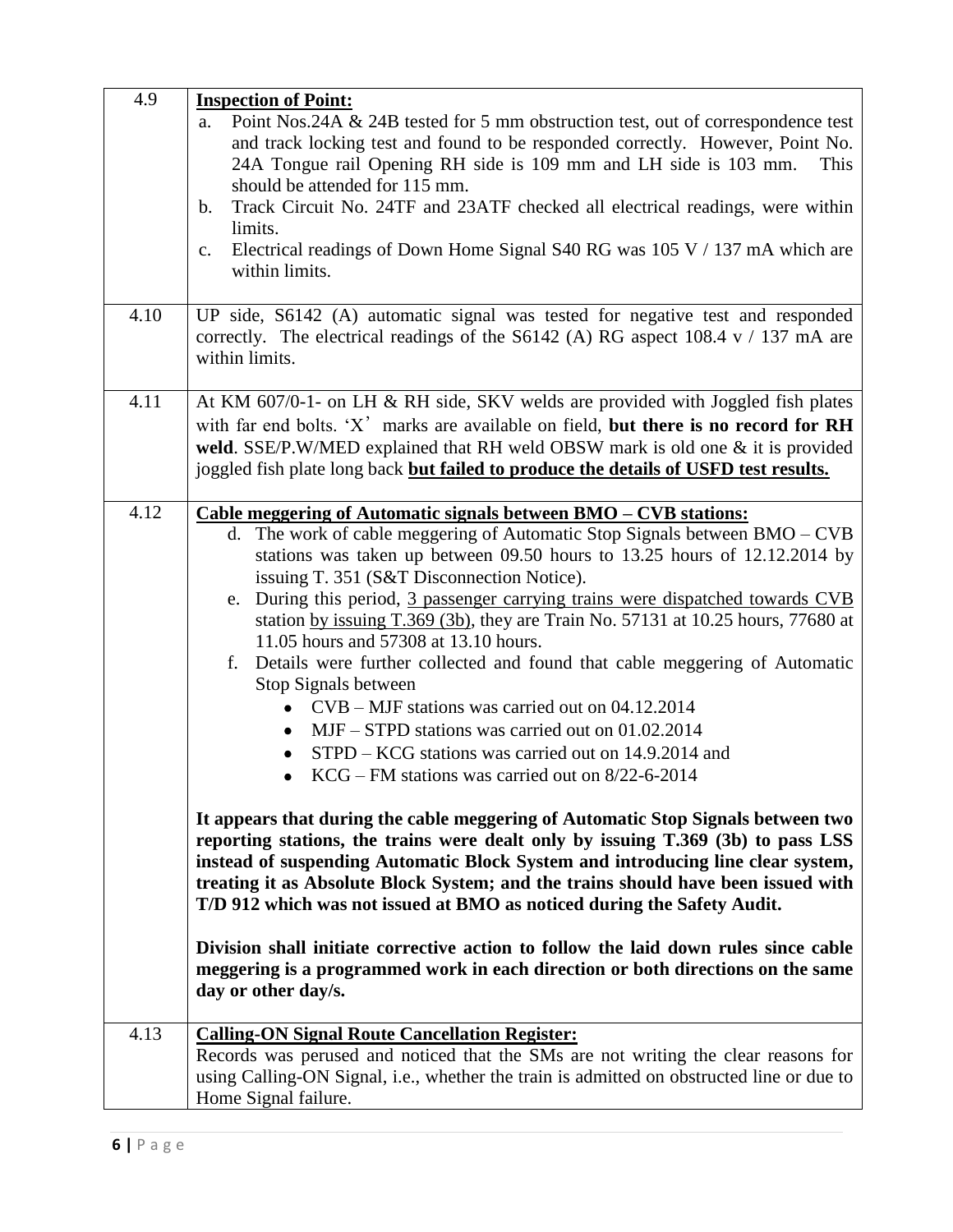|      | It was noticed that two separate counters exist, one for initiation of Calling-ON signal<br>and another for cancellation. Two separate registers also exist and the Dy SS has to                                                                                                                                                                                                                                                                                                                                                                                                                                                                                                                                                                                                                                                                                                                                                                                                                                            |
|------|-----------------------------------------------------------------------------------------------------------------------------------------------------------------------------------------------------------------------------------------------------------------------------------------------------------------------------------------------------------------------------------------------------------------------------------------------------------------------------------------------------------------------------------------------------------------------------------------------------------------------------------------------------------------------------------------------------------------------------------------------------------------------------------------------------------------------------------------------------------------------------------------------------------------------------------------------------------------------------------------------------------------------------|
|      | make entry in both the registers. Instead, it is suggested to provide one additional<br>column in one register itself and eliminate one register.                                                                                                                                                                                                                                                                                                                                                                                                                                                                                                                                                                                                                                                                                                                                                                                                                                                                           |
|      |                                                                                                                                                                                                                                                                                                                                                                                                                                                                                                                                                                                                                                                                                                                                                                                                                                                                                                                                                                                                                             |
| 4.14 | <b>Stabled Load Register:</b><br>On $10^{th}$ February 2015, between 05.52 hours to 11.40 hours, empty rake of 16569 was<br>stabled and Guard signature was not obtained which is essential.                                                                                                                                                                                                                                                                                                                                                                                                                                                                                                                                                                                                                                                                                                                                                                                                                                |
| 4.15 | <b>Empty rakes worked by Pointsman as Guard in Automatic Block System:</b>                                                                                                                                                                                                                                                                                                                                                                                                                                                                                                                                                                                                                                                                                                                                                                                                                                                                                                                                                  |
|      | Following unsafe practices were noticed which needs to be rectified;<br>Venkatadri Express (12797):<br>$\mathbf{c}$ .                                                                                                                                                                                                                                                                                                                                                                                                                                                                                                                                                                                                                                                                                                                                                                                                                                                                                                       |
|      | After primary maintenance, the rake is moved to MED / BMO and brought<br>back to KCG before the schedule departure from KCG by deputing one<br>Pointsman to work the rake as Guard from KCG to MED / BMO and back<br>to KCG which is in violation of SR 4.25.<br>BPC is given from KCG – MED/BMO and from MED/BMO to CTO.<br>$\bullet$<br>Secondly, whether the Pointsman is <b>permitted to work the train in</b><br><b>Automatic Block System</b> (KCG-BMO-KCG) without competency?<br>Thirdly, he is not in possession of full complement of personal safety<br>equipments as per SR $4.19$ other than hand signals $\&$ detonators making it<br>difficult to manage in case of unusual / accident.<br>Fourthly, the <b>Shunter is signing the BPC</b> for the LP and the Pointsman is<br>٠<br>signing the BPC for the Guard which is incorrect.<br>Division shall think of an alternate solution by modifying the Guards link such that<br>the outgoing Guard of Train No. 12797 (Venkatadri) should sign 'on' and take |
|      | charge of the empty rake and work the train from MED to CTO or depute Goods<br>Guards to work the empty rake from $KCG - MED - KCG$ instead of the<br>Pointsman. Also, the Division to split the issue of BPCs, separately for empty rake<br>and for actual train so that the actual crew who work the train from KCG are made<br>to sign the BPC.                                                                                                                                                                                                                                                                                                                                                                                                                                                                                                                                                                                                                                                                          |
|      | Double decker:<br>d.                                                                                                                                                                                                                                                                                                                                                                                                                                                                                                                                                                                                                                                                                                                                                                                                                                                                                                                                                                                                        |
|      | <b>KCG - MDU / MAQ non-daily Express:</b><br>e.<br>The empty rake of this train is moved from $KCG - CVB - KCG$ .                                                                                                                                                                                                                                                                                                                                                                                                                                                                                                                                                                                                                                                                                                                                                                                                                                                                                                           |
|      | Division needs to rectify this irregularity before any untoward incident takes<br>place.                                                                                                                                                                                                                                                                                                                                                                                                                                                                                                                                                                                                                                                                                                                                                                                                                                                                                                                                    |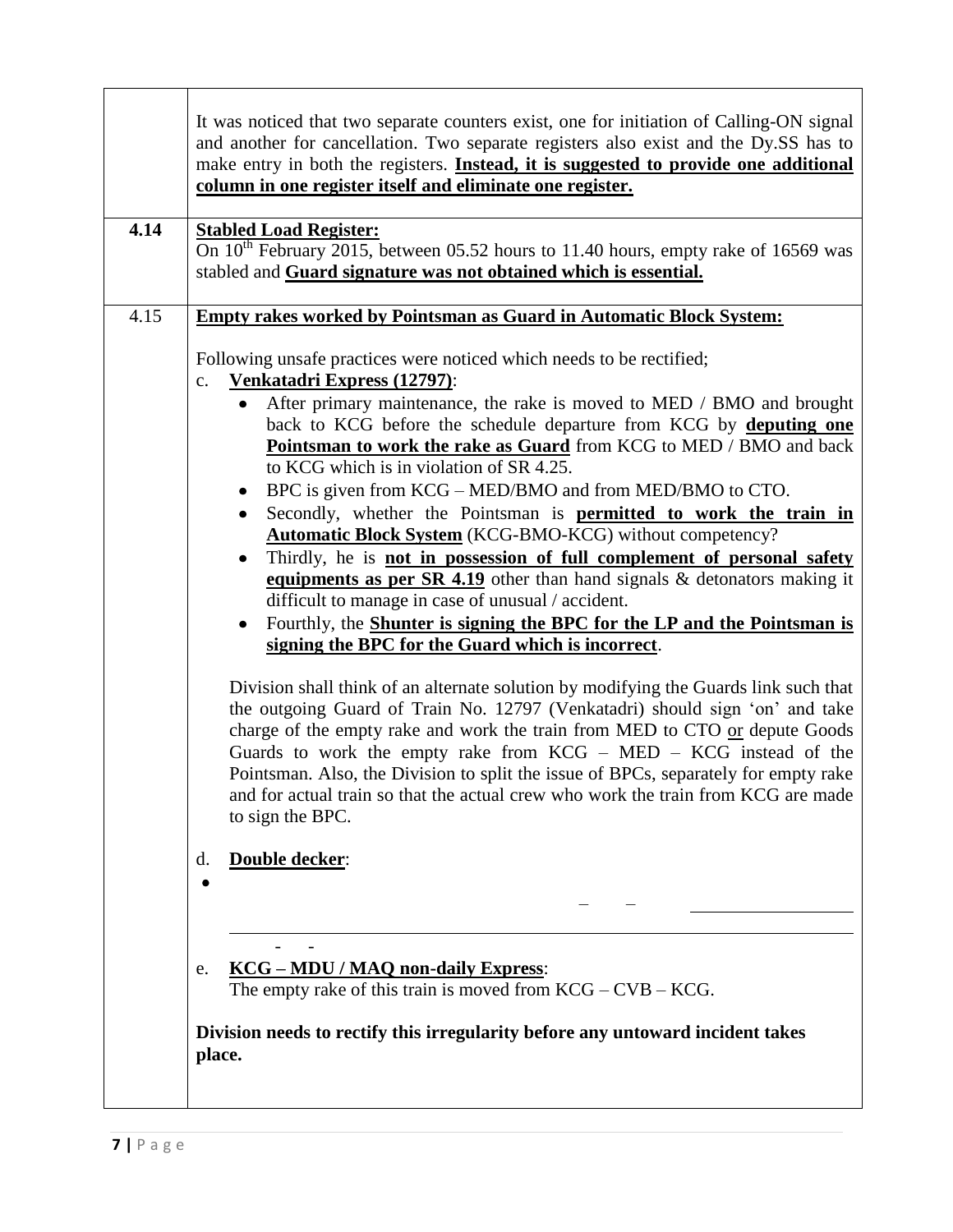| 4.16 | Inspection of Point No.24B at KM 606/9-607/0 at BMO:                                                                                                                                                                                                                                                                                                                                                                |
|------|---------------------------------------------------------------------------------------------------------------------------------------------------------------------------------------------------------------------------------------------------------------------------------------------------------------------------------------------------------------------------------------------------------------------|
|      | Vertical clearances of leading, 1 <sup>st</sup> following & 2 <sup>nd</sup> following stretcher bars are 3, 3<br>a.<br>& 0 against 1.5mm-3.0mm.<br>CMS crossing laid on 05/2006. Crossing joint gaps are 6, 12mm against 'zero'.<br>b.<br>GR pads have been very thin/missing, needs to be provided with new 10mm GR<br>c.<br>pads.<br>d. S&T bond wires are connected to CMS crossing by Exo-thermic weld which is |
|      | not permitted. On CMS crossings as a part of design, separate lugs along with<br>pre-drilled holes are provided to facilitate connecting S&T bond wires. (Ref:<br>CTE/SC Lr.No.W/509/TC/Zig-zag welding, of dated 9.3.12).                                                                                                                                                                                          |
|      |                                                                                                                                                                                                                                                                                                                                                                                                                     |
|      | e. LH stock rail SRJ portion scabbed, need to be reconditioned / replaced.<br>This point was last checked by ADEN/KCG on 05.1.15 & previously checked by<br>f.                                                                                                                                                                                                                                                      |
|      | SSE/P.Way/BMO on 07.11.14. But all the readings i.e., Gauge, Cross levels &                                                                                                                                                                                                                                                                                                                                         |
|      | versines on main line & turn-out, stretcher bar lengths / clearances etc., do                                                                                                                                                                                                                                                                                                                                       |
|      | not tally with existing readings.                                                                                                                                                                                                                                                                                                                                                                                   |
|      | Gauge at station no.4 (+10mm), station no.5 (-8mm) $\&$ station no.11 (-8mm) on<br>g.<br>main line needs to be attended. Cross levels on turnout side also need to be                                                                                                                                                                                                                                               |
|      | attended.                                                                                                                                                                                                                                                                                                                                                                                                           |
|      | h. LH stock rail is scabbed, need to be reconditioned.                                                                                                                                                                                                                                                                                                                                                              |
| 4.17 | <b>Mechanical Department Observations:</b>                                                                                                                                                                                                                                                                                                                                                                          |
|      |                                                                                                                                                                                                                                                                                                                                                                                                                     |
|      | <b>Train No.57474:</b><br>a.                                                                                                                                                                                                                                                                                                                                                                                        |
|      | LOCO No. 13254 DSL/GTL was checked and found the VCD in working<br>None of the LPs/ALPs are due for training courses.<br>order.                                                                                                                                                                                                                                                                                     |
|      | Guard's Cabin - Coach SCSLR 92721. Guard was in possession of all relevant<br>$\bullet$                                                                                                                                                                                                                                                                                                                             |
|      | certificates not due for RC & PME. He has not yet been supplied with OTL                                                                                                                                                                                                                                                                                                                                            |
|      | braking tool.                                                                                                                                                                                                                                                                                                                                                                                                       |
|      | BV Equipment was checked and following are the observations:<br>No Stretcher.<br>i.                                                                                                                                                                                                                                                                                                                                 |
|      | ii. OTL (One time lock) was not sealed.                                                                                                                                                                                                                                                                                                                                                                             |
|      | iii. ACP for coach Nos. $09425$ , $93447 \& 57474$ was checked and found in                                                                                                                                                                                                                                                                                                                                         |
|      | working order.                                                                                                                                                                                                                                                                                                                                                                                                      |
|      | Train No. 57686 KCG – NZB Fast Passenger: Load 7 coaches.<br>$\mathbf{b}$ .<br>Loco.No.13244/DSL/MLY and VCD found in working order. LPs and ALPs                                                                                                                                                                                                                                                                   |
|      | are not due for training courses.                                                                                                                                                                                                                                                                                                                                                                                   |
|      | Loco No. 13244 BV was checked and found OK. ACP checked in Coach 89719                                                                                                                                                                                                                                                                                                                                              |
|      | and found in working order. Driver responded by giving whistle.                                                                                                                                                                                                                                                                                                                                                     |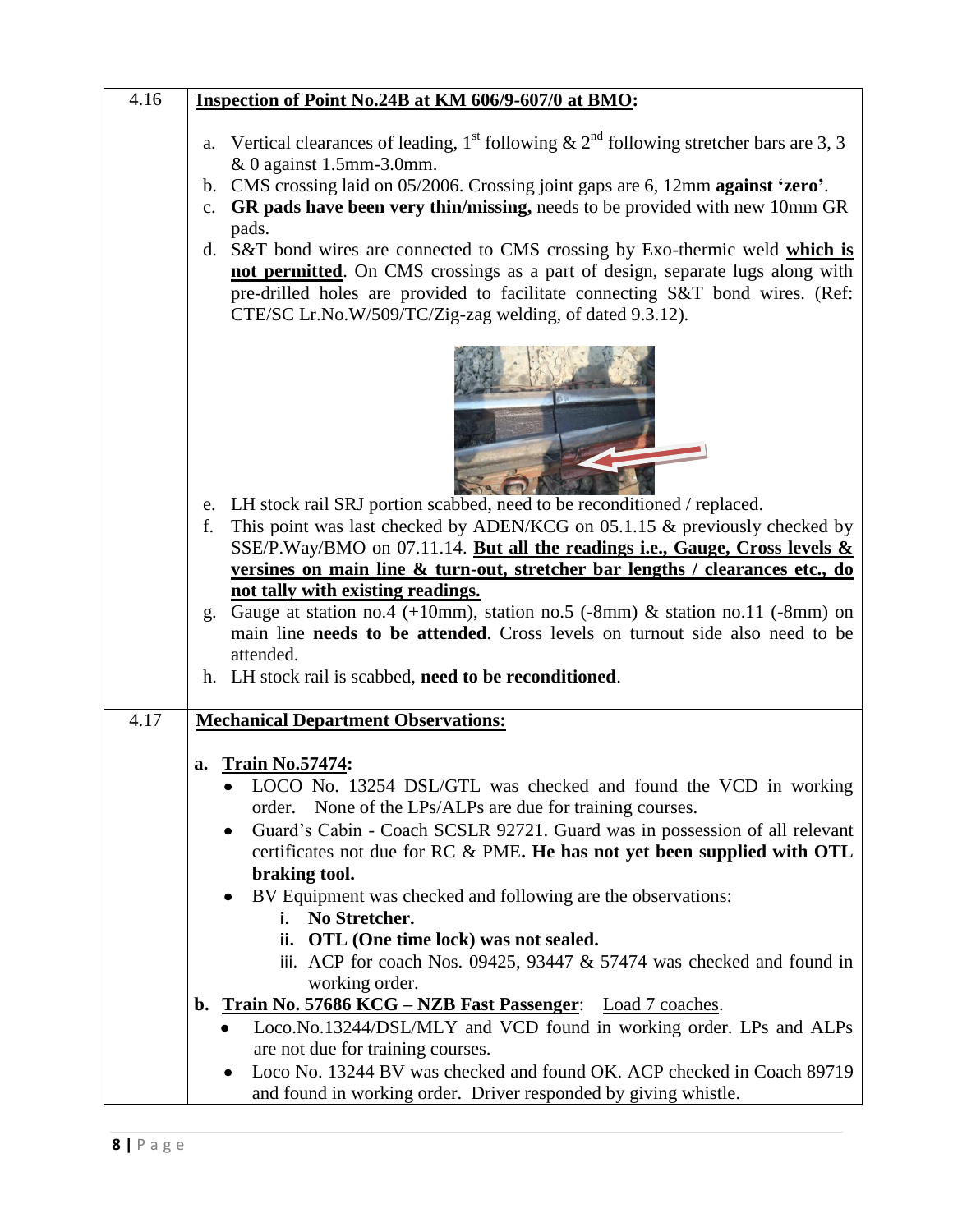|     |               | Guard was not due for RC and PME. His personal equipment available.<br>$\bullet$          |  |  |
|-----|---------------|-------------------------------------------------------------------------------------------|--|--|
|     |               | BV Equipment of SC SLR 89719- OTL break open. Found intact. Spare OTL                     |  |  |
|     |               | provided.                                                                                 |  |  |
|     |               | Guard has not yet been supplied with OTL breaking tool.                                   |  |  |
|     | $c_{\bullet}$ | Train No. 57130 BMO - HYB Passenger:                                                      |  |  |
|     |               | • Loco No. 18737 SLR 97798. ACP Pulled for coaches 00438, 92489, 98537,                   |  |  |
|     |               | 12438, 01482 found in working order.                                                      |  |  |
|     |               | Train no 57130 PASS BMO- HYB on RD1<br>$\bullet$                                          |  |  |
|     |               |                                                                                           |  |  |
|     |               | Brake van equipment of SCSLR 04712<br>٠                                                   |  |  |
|     |               | Coach Nos. SC GS 00439, 92489, 12428, 01482 ACP pulled and found in<br>$\bullet$          |  |  |
|     |               | working condition.                                                                        |  |  |
|     |               | Train no 57130 Passenger checked ACP done for the following coaches with                  |  |  |
|     |               | Load meter SCGS 04228 - 10 Kg, SCGS 98537- 9 Kg, SCGS 04229 -10 Kg                        |  |  |
|     |               | pull is within limits.                                                                    |  |  |
|     |               | d. Train No 77180 DEMU was checked.                                                       |  |  |
|     |               | ACP done for 15509 and 15056 found 10 kg pull.<br>$\bullet$                               |  |  |
|     |               | Modification on automatic fire preventive systems not provided in the<br>$\bullet$        |  |  |
|     |               | Power Car of the above train.                                                             |  |  |
|     |               | Loose insulated wires were packed with PVC cable casings and tightened with               |  |  |
|     |               | tags.                                                                                     |  |  |
|     |               |                                                                                           |  |  |
| 5.0 |               | Inspection of Traffic LC No.250 'Special' class at KM 607/0-1 between BMO -               |  |  |
|     |               | <b>CVB</b> stations:                                                                      |  |  |
|     |               |                                                                                           |  |  |
|     |               |                                                                                           |  |  |
|     |               |                                                                                           |  |  |
|     | a.            | TVUs 182852, RVU 2689, O&E 7.2.13.                                                        |  |  |
|     | $\mathbf b$ . | Sri G.Nanda Kishore, Gateman was on duty in uniform and possessing valid                  |  |  |
|     |               | competency certificate but PME certificate was not available.                             |  |  |
|     | c.            | On 13.02.15 the gate was non-interlocked due to failure at 13.00 hrs and for closing the  |  |  |
|     |               | gate for T.No.17058 Exp the on duty APM Sri. Khajamia exchanged PN with on duty           |  |  |
|     |               | SM/BMO. It is noticed that the PN given by SM was 98 but written as 59 in PN              |  |  |
|     |               | exchange register. It is advised that SS/TI to counsel the Gateman for proper exchange of |  |  |
|     |               | PNs and ensure correct entries. Even the train numbers are being recorded incorrectly.    |  |  |
|     | d.            | Over shoot of the 3rd loop line towards MJF end across this LC gate is badly maintained.  |  |  |
|     | e.            | Encroachment adjacent to the LC gate. Immediate attention is required.                    |  |  |
|     |               |                                                                                           |  |  |
|     |               |                                                                                           |  |  |
|     |               |                                                                                           |  |  |
|     |               |                                                                                           |  |  |
|     |               |                                                                                           |  |  |
|     |               |                                                                                           |  |  |
|     |               |                                                                                           |  |  |
|     |               |                                                                                           |  |  |
|     | f.            | When gate was in 'closed' condition two wheelers are crossing the road in spite           |  |  |
|     |               |                                                                                           |  |  |
|     |               | of repeated warning by the Gatemen.                                                       |  |  |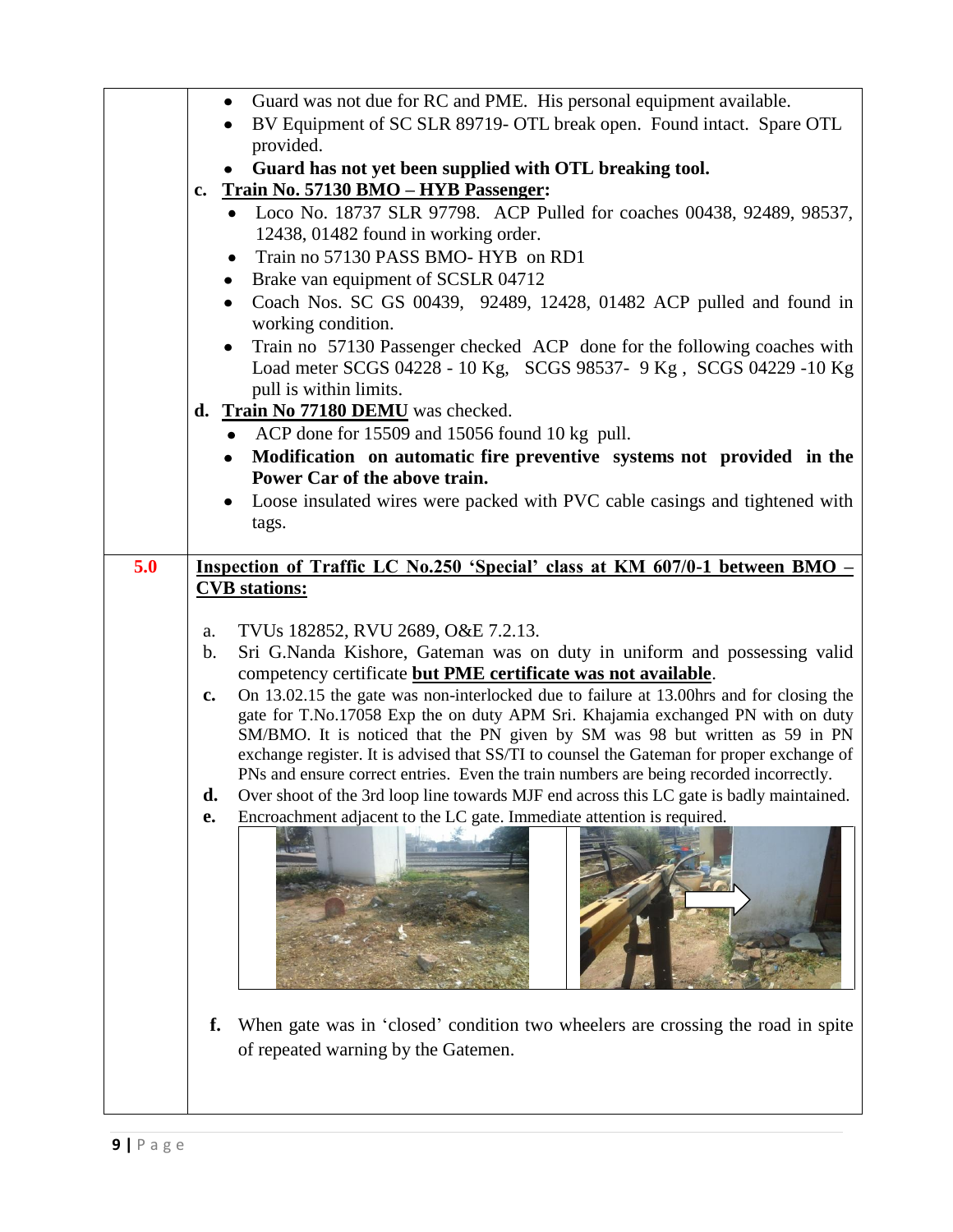| 6.0 | Inspection of Bridge No.739 (RUB) at KM 609/3-4between BMO-CVB stations:                                                                                                                                                                                                                                                                                                                                                                                                                                                                                                                                                                                                                                                                                                                                                                                                                                                                                                                                                                                                                                                                                                                                                                          |
|-----|---------------------------------------------------------------------------------------------------------------------------------------------------------------------------------------------------------------------------------------------------------------------------------------------------------------------------------------------------------------------------------------------------------------------------------------------------------------------------------------------------------------------------------------------------------------------------------------------------------------------------------------------------------------------------------------------------------------------------------------------------------------------------------------------------------------------------------------------------------------------------------------------------------------------------------------------------------------------------------------------------------------------------------------------------------------------------------------------------------------------------------------------------------------------------------------------------------------------------------------------------|
|     | The vertical clearance of RUB (from road surface to bottom of slab) is 3.40m. Vertical                                                                                                                                                                                                                                                                                                                                                                                                                                                                                                                                                                                                                                                                                                                                                                                                                                                                                                                                                                                                                                                                                                                                                            |
|     |                                                                                                                                                                                                                                                                                                                                                                                                                                                                                                                                                                                                                                                                                                                                                                                                                                                                                                                                                                                                                                                                                                                                                                                                                                                   |
|     | clearance of height gauges on Alwal side is $3.40m \& BMO$ side is $3.50m$ against the                                                                                                                                                                                                                                                                                                                                                                                                                                                                                                                                                                                                                                                                                                                                                                                                                                                                                                                                                                                                                                                                                                                                                            |
|     | requirement of 3.25m. Same to be attended as per standards. (The vertical clearance of                                                                                                                                                                                                                                                                                                                                                                                                                                                                                                                                                                                                                                                                                                                                                                                                                                                                                                                                                                                                                                                                                                                                                            |
|     | height gauge should be 150mm below the bottom of slab).                                                                                                                                                                                                                                                                                                                                                                                                                                                                                                                                                                                                                                                                                                                                                                                                                                                                                                                                                                                                                                                                                                                                                                                           |
|     |                                                                                                                                                                                                                                                                                                                                                                                                                                                                                                                                                                                                                                                                                                                                                                                                                                                                                                                                                                                                                                                                                                                                                                                                                                                   |
| 7.0 | <b>Inspection of MJF:</b>                                                                                                                                                                                                                                                                                                                                                                                                                                                                                                                                                                                                                                                                                                                                                                                                                                                                                                                                                                                                                                                                                                                                                                                                                         |
|     | On 12 <sup>th</sup> February 2015 at 17.20 hours, Train No. 77615 was received on Calling-ON                                                                                                                                                                                                                                                                                                                                                                                                                                                                                                                                                                                                                                                                                                                                                                                                                                                                                                                                                                                                                                                                                                                                                      |
|     |                                                                                                                                                                                                                                                                                                                                                                                                                                                                                                                                                                                                                                                                                                                                                                                                                                                                                                                                                                                                                                                                                                                                                                                                                                                   |
|     | Signal but the line number on which that train was received is neither written in                                                                                                                                                                                                                                                                                                                                                                                                                                                                                                                                                                                                                                                                                                                                                                                                                                                                                                                                                                                                                                                                                                                                                                 |
|     | the register nor in the TSR by the SM. Secondly, failure entry in the S&T Failure                                                                                                                                                                                                                                                                                                                                                                                                                                                                                                                                                                                                                                                                                                                                                                                                                                                                                                                                                                                                                                                                                                                                                                 |
|     | Register is not made and failure memo was also not served which is in violation of                                                                                                                                                                                                                                                                                                                                                                                                                                                                                                                                                                                                                                                                                                                                                                                                                                                                                                                                                                                                                                                                                                                                                                |
|     | rule provisions. However, Calling-on cancellation entry is made in the register.                                                                                                                                                                                                                                                                                                                                                                                                                                                                                                                                                                                                                                                                                                                                                                                                                                                                                                                                                                                                                                                                                                                                                                  |
|     |                                                                                                                                                                                                                                                                                                                                                                                                                                                                                                                                                                                                                                                                                                                                                                                                                                                                                                                                                                                                                                                                                                                                                                                                                                                   |
| 7.1 | <b>Signal Failure Register:</b><br>On $9th$ February 2015, from 21.35 hours to 23.55 hours, slot failure occurred<br>a.<br>between MJF station and bye-pass Cabin and the cause of the failure was written as<br>"circuit contact high resistance".<br>b. On 28 <sup>th</sup> November 2014, between 15.20 hours and 15.35 hours, S-38 signal failed<br>and Train No. 67927 was dealt; cause of the failure was written as "routing unit<br>LED terminal wire loose".<br>c. On $27th$ November 2014, between 22.50 hours to 23.50 hours, Point No. 29 failed<br>in "N" position. While tracing the fault, "N" indication appeared and no fault<br>noticed by ESM but SSE/Signals passed a remark that "detection contact<br>spring lost tension".<br>On 26.10.2014, between 05.58 hours to 07.00 hours, S-10 Advanced Starter Signal<br>d.<br>flown back for Train No. 17406 which was detained for 20 minutes and Train No.<br>12650 for one minute. Cause of the failure was written as "anchor bolt on screw<br>bridge shorting +ve rail intermittently".<br>On 21 <sup>st</sup> October 2014, between 18.35 hours to 19.05 hours (30 minutes), all<br>e.<br>signals became 'blank' and Train No. 57687 suffered a detention of 50 minutes and |
|     | Train No. 57473 for 15 minutes and the cause of the failure was written as<br>"inverter fault". In this connection, it is brought to the notice of Divisional S&T                                                                                                                                                                                                                                                                                                                                                                                                                                                                                                                                                                                                                                                                                                                                                                                                                                                                                                                                                                                                                                                                                 |
|     | Officials that it is not desirable to allow a failure to lead to a situation where in                                                                                                                                                                                                                                                                                                                                                                                                                                                                                                                                                                                                                                                                                                                                                                                                                                                                                                                                                                                                                                                                                                                                                             |
|     | <b>all signals become 'blank'.</b> Also, allowing signals to go 'blank' is against the                                                                                                                                                                                                                                                                                                                                                                                                                                                                                                                                                                                                                                                                                                                                                                                                                                                                                                                                                                                                                                                                                                                                                            |
|     | Railway Board guidelines.                                                                                                                                                                                                                                                                                                                                                                                                                                                                                                                                                                                                                                                                                                                                                                                                                                                                                                                                                                                                                                                                                                                                                                                                                         |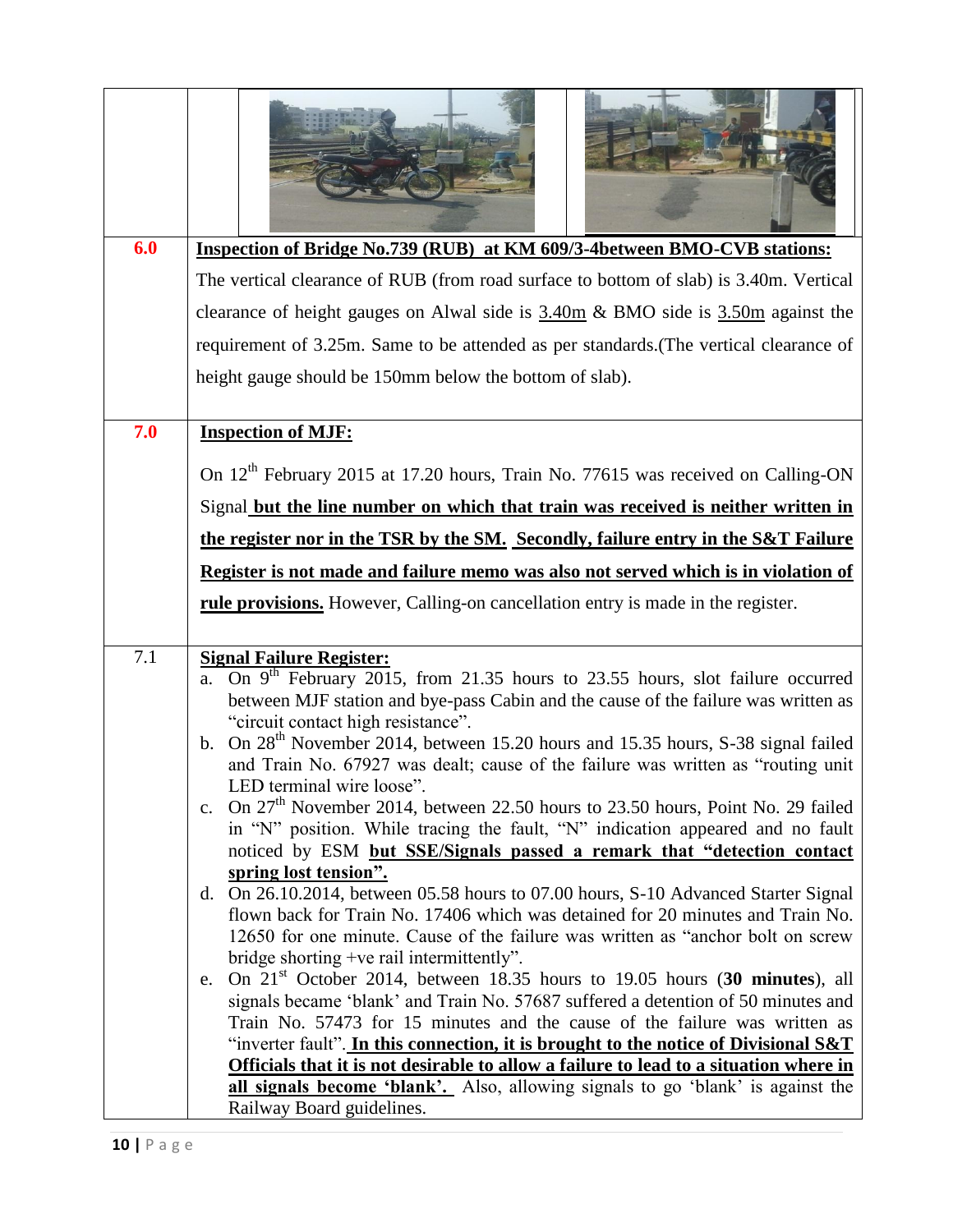|      | On 2 <sup>nd</sup> September 2014, between 21.50 hours to 22.30 hours (100 minutes), Point<br>f.<br>No. 23 failed in "R" position and Train No. 57620 was detained for 25 minutes and<br>the cause of the failure was written as "circuit contact high resistance".                                                                                                                                                                                          |
|------|--------------------------------------------------------------------------------------------------------------------------------------------------------------------------------------------------------------------------------------------------------------------------------------------------------------------------------------------------------------------------------------------------------------------------------------------------------------|
| 7.2  | Point / Signal / Gate Control switch positions on the panel are not matching with<br>the indications exhibited on the panel. This needs to be rectified immediately.                                                                                                                                                                                                                                                                                         |
|      |                                                                                                                                                                                                                                                                                                                                                                                                                                                              |
| 7.3  | Trap Point No.27A (1in 8 $\frac{1}{2}$ ) is on wooden sleepers which are perished partially.<br>Need to be replaced with PSC lay out.                                                                                                                                                                                                                                                                                                                        |
| 7.4  | Inspection of Point No.28A at KM 617/15-17, 1 in 12 FSL, laid on 03/2006:<br>Gauge readings are within limits, cross level at SRJ & TOS (10RL & 11RL) needs<br>a.<br>to be attended.<br>b. RH side housing only 2 sleepers, LH side opening 110mm. Both needs to be<br>improved.                                                                                                                                                                             |
| 7.5  | Provision of single coil spring washers was found deficient in points and crossings and<br>SEJ areas. These washers must be provided invariably for all the plate screws to ensure<br>proper tightening.                                                                                                                                                                                                                                                     |
| 7.6  | Tested the Red lamp protection of Home signal S6 by making the UP Main line Starter<br>signal 'blank' and found effective.                                                                                                                                                                                                                                                                                                                                   |
| 7.7  | Tested DN Goods loop Starter S35 with routing. Route LED conductors in the signal<br>unit were shorted and found that fuse blown off. Responded correctly.                                                                                                                                                                                                                                                                                                   |
| 7.8  | Checked the signal implantation of S7 and fund clear of infringement (2.66 m).                                                                                                                                                                                                                                                                                                                                                                               |
| 7.9  | Inspection of Location Box No.16 at KM 617/15-17 at MJF yard:<br>Earth pit no.16, ER 4.7 $\Omega$ , date of installation was on 29.12.14.<br>a.<br>The lateral distance from centre of track of main line to S7 signal foundation is<br>b.<br>2.38m & signal post is 2.66m which are within limits.<br>S7, RG 7 & 8 cables are removed due to defect, terminated to another conductor.<br>$c_{\cdot}$<br>Circuit diagram on the location box is not updated. |
| 7.10 | <b>Safety Meeting Register:</b><br>Only 21 out of 27 staff is acknowledging. It will be proper to ensure all the staff<br>acknowledge                                                                                                                                                                                                                                                                                                                        |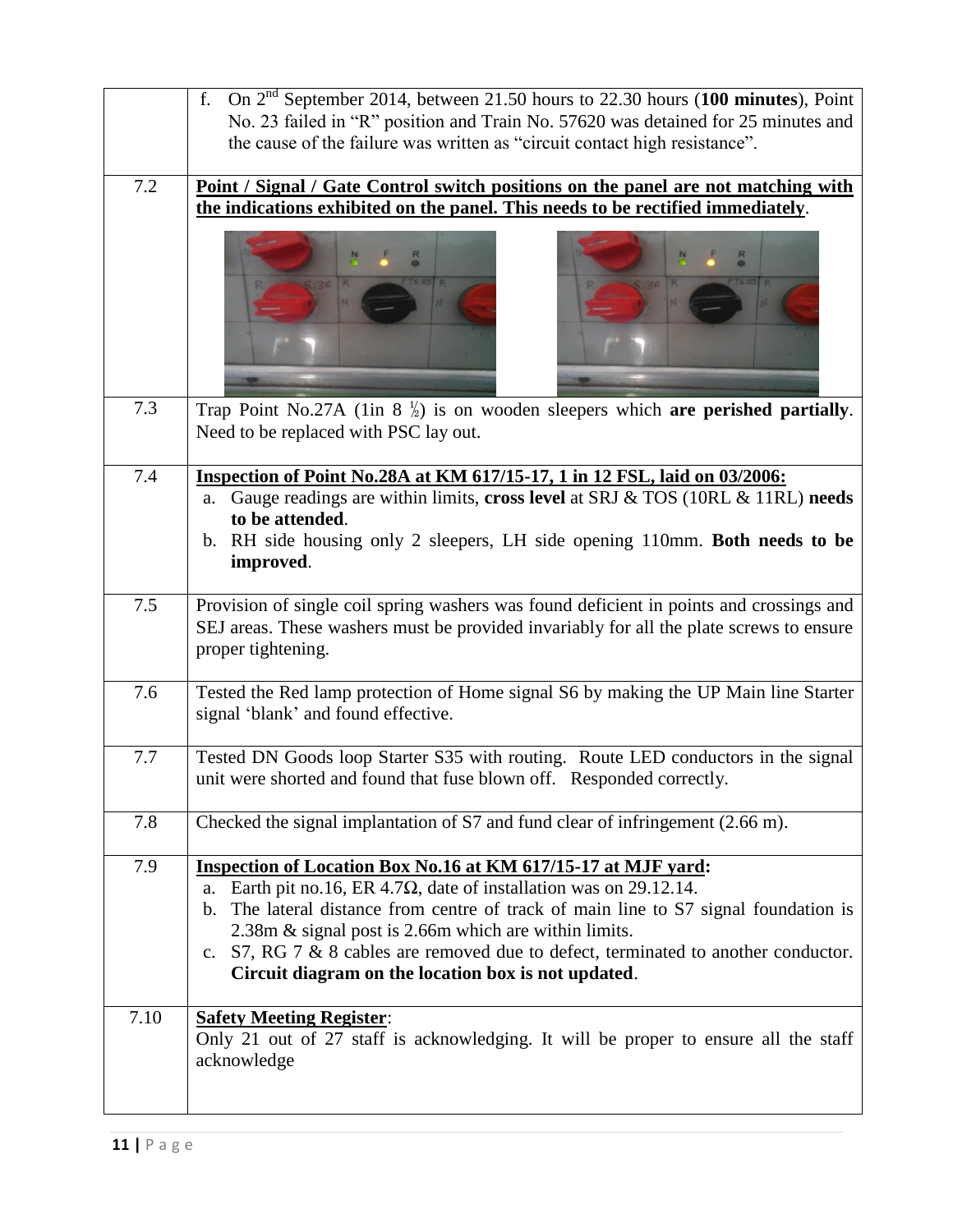| 7.11 | <b>Weather Warning Register:</b>                                                                                                                                                    |
|------|-------------------------------------------------------------------------------------------------------------------------------------------------------------------------------------|
|      | Following messages were received;                                                                                                                                                   |
|      | At 18.00 hrs of on 18.09.2014 was handed over at 20.00 hrs after 2 hours.<br>a.                                                                                                     |
|      | At 14.30hrs on 20.09.2014 was handed over at <b>17.00</b> hrs after 2 <sup>1</sup> / <sub>2</sub> hours.<br>$\mathbf{b}$ .                                                          |
|      | SMs shall ensure that the messages are handed over without any delay.                                                                                                               |
|      |                                                                                                                                                                                     |
| 7.12 | <b>Safety Gradation Register:</b>                                                                                                                                                   |
|      | Staff gradation was done on 01.01.15. All SS/SM/ASMs (11) & Pointsmen (15) were                                                                                                     |
|      | graded as 'A'. It is advised that a realistic assessment to be done in awarding gradation                                                                                           |
|      | of staff instead of blanket awarding of 'A" grade to all the staff.                                                                                                                 |
|      |                                                                                                                                                                                     |
| 7.13 | Route (UG) of S35 Starter MLY side after taking off signal, terminal was shorted on                                                                                                 |
|      | post. Fuse was blown 'off', which responded correctly for negative test.                                                                                                            |
|      |                                                                                                                                                                                     |
| 7.14 | Amar Raja make IPS was provided at this station.                                                                                                                                    |
|      |                                                                                                                                                                                     |
|      | The specific gravity, voltages are noted for some of IPS batteries of 300 AH of Make                                                                                                |
|      | Southern are shown below along with their respective Nos. out of the total 56 numbers                                                                                               |
|      | that were provided. DOI: 27-05-2011.                                                                                                                                                |
|      |                                                                                                                                                                                     |
|      | (1) $1140/2.03$ V (2) $1170/2.03$ V, (3) $1200/2.03$ V                                                                                                                              |
|      | (4) 1210/2.04 V, (5) 1200/2.04 V, (8) 1240/2.03V,                                                                                                                                   |
|      | (16) 1220/2.02 V, (24) 1230/2.0V, (32) 1180/2.04 V, (44) 1210/2.03 V,                                                                                                               |
|      | (48) 1240/2.04 V, (52) 1180/2.04 V.                                                                                                                                                 |
|      | The specific gravity of batteries below 1180 should be recharged or replaced.                                                                                                       |
|      |                                                                                                                                                                                     |
| 7.15 | In power panel, 110V AC tracks SC end digital volt meter, 110V AC tracks BMO end                                                                                                    |
|      | digital ammeter and 110V DC points digital ammeter not working.                                                                                                                     |
|      |                                                                                                                                                                                     |
| 7.16 | EC Socket KM 614/0-1 between CVB-MJF tested with SCOR and found working and                                                                                                         |
|      | voice is clear.                                                                                                                                                                     |
|      |                                                                                                                                                                                     |
| 7.17 | <b>Electrical Department Observations:</b>                                                                                                                                          |
|      | a. 10 KVA Auxiliary Transformer towards Dayanandnagar station side was checked and                                                                                                  |
|      | found rewirable fuses are available. MCBs need to be provided as per RDSO drawing.<br>"Live Line Height stagger check equipment" was demonstrated, with this height & stagger<br>b. |
|      | of the OHE equipment can be checked without taking power block. For doing good work a                                                                                               |
|      | group award of Rs. 2000/- is sanctioned to the OHE staff of KCG depot.                                                                                                              |
|      | c. CLS panel checked, found working normal.                                                                                                                                         |
|      | d. Isolator register available in key box checked, found isolator is operated on 21.01.2015 at                                                                                      |
|      | 18.45 Hrs due to break down. The reason for operating the isolator may be recorded in the                                                                                           |
|      | register.                                                                                                                                                                           |
|      |                                                                                                                                                                                     |
| 8.0  | Inspection of LC Gate No.256/E at KM 618/1-3:                                                                                                                                       |
|      | Gateman Sri Anjaiah Bhoomaiah was alert, in uniform and having valid PME/RC<br>a.                                                                                                   |
|      | Certificates.                                                                                                                                                                       |
|      | TVUs 446913, RVUs 6477 as per census taken on 29.10.2012, DOH 27.2.2013.<br>$\mathbf b$ .                                                                                           |
|      | Tested EOLB and found in good working condition.<br>c.                                                                                                                              |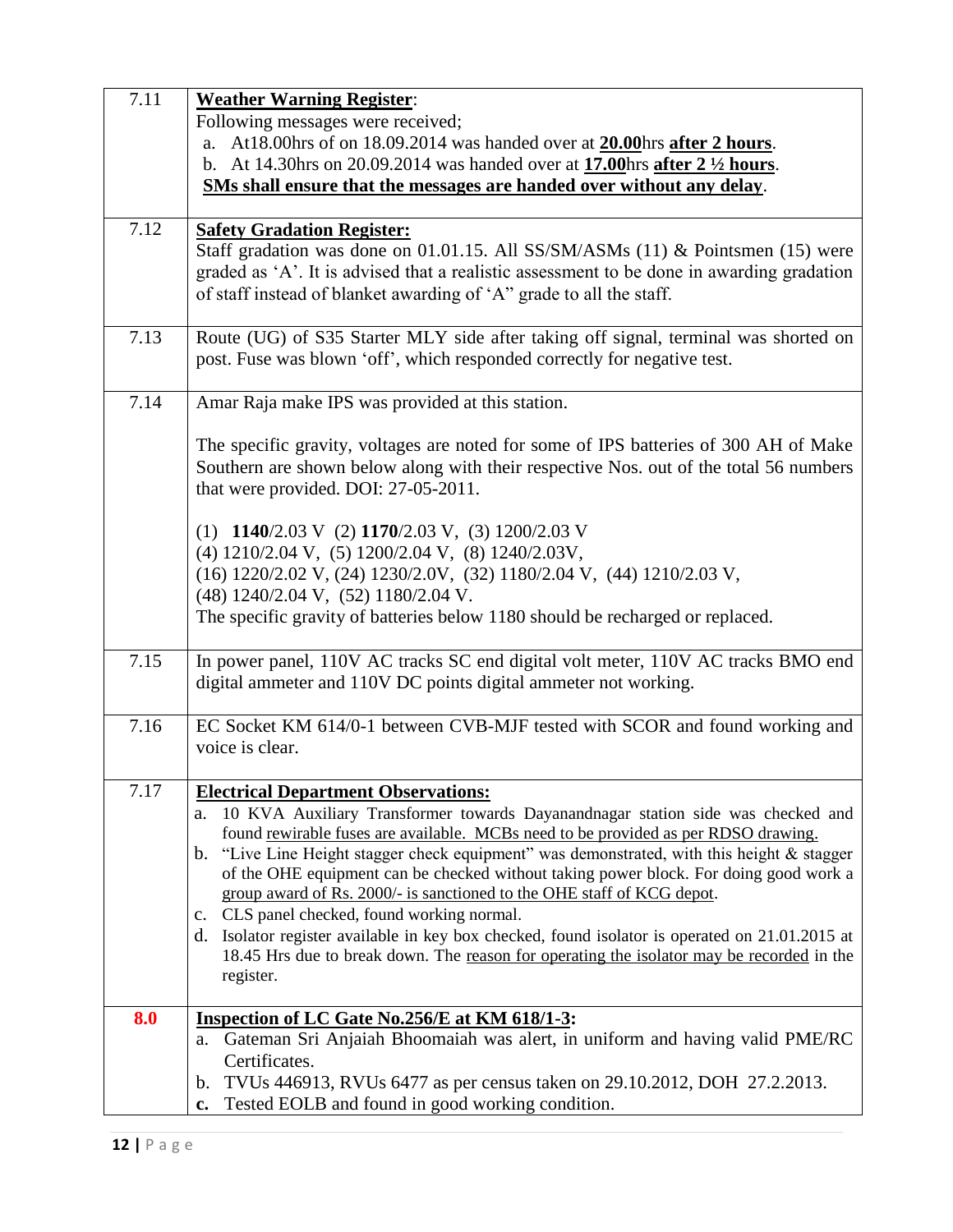|     | d. Approach track portion – cushioning needs to be improved.                                                                                               |
|-----|------------------------------------------------------------------------------------------------------------------------------------------------------------|
|     | e. Out of 3 Tricolour Torch $-1$ Plain Torch is available. Same to be replaced.                                                                            |
|     | f.<br><b>Electrical Observations:</b>                                                                                                                      |
|     | Both sides of gate lights are available.<br>$\bullet$                                                                                                      |
|     | LC Gate Height gauge is checked found 4.60 Meters which is within<br>$\bullet$                                                                             |
|     | permissible limit.                                                                                                                                         |
|     | Height of the OHE contact wire from track is measured and found 5.77 Meters<br>$\bullet$                                                                   |
|     | which is within permissible limit.                                                                                                                         |
|     |                                                                                                                                                            |
| 9.0 | <b>Inspection of KCG Station:</b>                                                                                                                          |
|     | <b>Inspection of Panel:</b>                                                                                                                                |
|     | a. Sri. P. R. Srinivasa Rao, Dy.SS was on duty in uniform and was in possession of                                                                         |
|     | valid BCC and electrical isolator competency certificates. His knowledge was                                                                               |
|     | tested in the number of amendment slips given to G&SR and found that he was not                                                                            |
|     | able to recall any of the Amendment Slips Nos.12,13,14,15 and the latest                                                                                   |
|     | <b>Operating Bulletins.</b>                                                                                                                                |
|     | b. Signal Failure Register:                                                                                                                                |
|     | • On 15 <sup>th</sup> February 2015, between 20.05 hours to 20.20 hours, S-38 Starter Signal                                                               |
|     | failed and Train No. 57688 suffered a detention of 10 minutes and the cause of                                                                             |
|     | the failure was written as "UCR picked up".                                                                                                                |
|     | On 7 <sup>th</sup> December 2014, between 16.10 hours and 16.40 hours, Point No. 25 was                                                                    |
|     | flashing and Train No. 17652 suffered a detention of 5 minutes and the cause of                                                                            |
|     | the failure was written as "relay not picked up".                                                                                                          |
|     |                                                                                                                                                            |
|     | On 1 <sup>st</sup> October 2014, between 11.20 hours and 11.50 hours, 40 AT/T shown                                                                        |
|     | danger and as a result of that Train No. 47157 suffered a detention of 15                                                                                  |
|     | minutes and Train No. 77609 for 10 minutes for piloting. Cause of the failure<br>was written as "Engineering Staff working without intimation to S&T at KM |
|     | 8/5-7", new cable provided and rectified apart from issuing 'all concern                                                                                   |
|     | message'.                                                                                                                                                  |
|     |                                                                                                                                                            |
|     | For the month of August 2014, there were 5 signal failures.                                                                                                |
|     | c. Route Cancellations:                                                                                                                                    |
|     | On $3^{rd}$ February 2015, at 12.52 hours, Shunt Signal No. 28 route held up.                                                                              |
|     | On 8 <sup>th</sup> February 2015, at 18.30 hours, Shunt Signal No. 48 route held up.                                                                       |
|     | On 8 <sup>th</sup> February 2015, at 18.42 hours, Shunt Signal No. 41 route held up.                                                                       |
|     | On 10 <sup>th</sup> January 2015, at 18.08 hours, Shunt Signal No. 48 route held up.                                                                       |
|     | On $7th$ January 2015, at 09.08 hours, Shunt Signal No. 34 route held up.                                                                                  |
|     | In all the above cases, route cancellations were applied but failure entry was                                                                             |
|     | not made in the S&T Failure Register and failure memos were not prepared.<br>It is necessary for the SMs to understand that route held up cases are to be  |
|     | treated as failures and failure entry shall be made. Facility of route                                                                                     |
|     | cancellation is only to reset the system and continue the movements but the                                                                                |
|     | S&T Officials will not investigate the reason for the route held up cases unless                                                                           |
|     | the failure entry is made in the register. In this connection, COM/SC also                                                                                 |
|     | advised all the Divisions to invariably make failure entry.                                                                                                |
|     |                                                                                                                                                            |
|     | <b>d. SWR:</b> Date of issue of SWR was 18.4.2013 and brought into force w.e.f.                                                                            |
|     | 06.5.2013 but Appendix "G" (electrified section working precautions) are of                                                                                |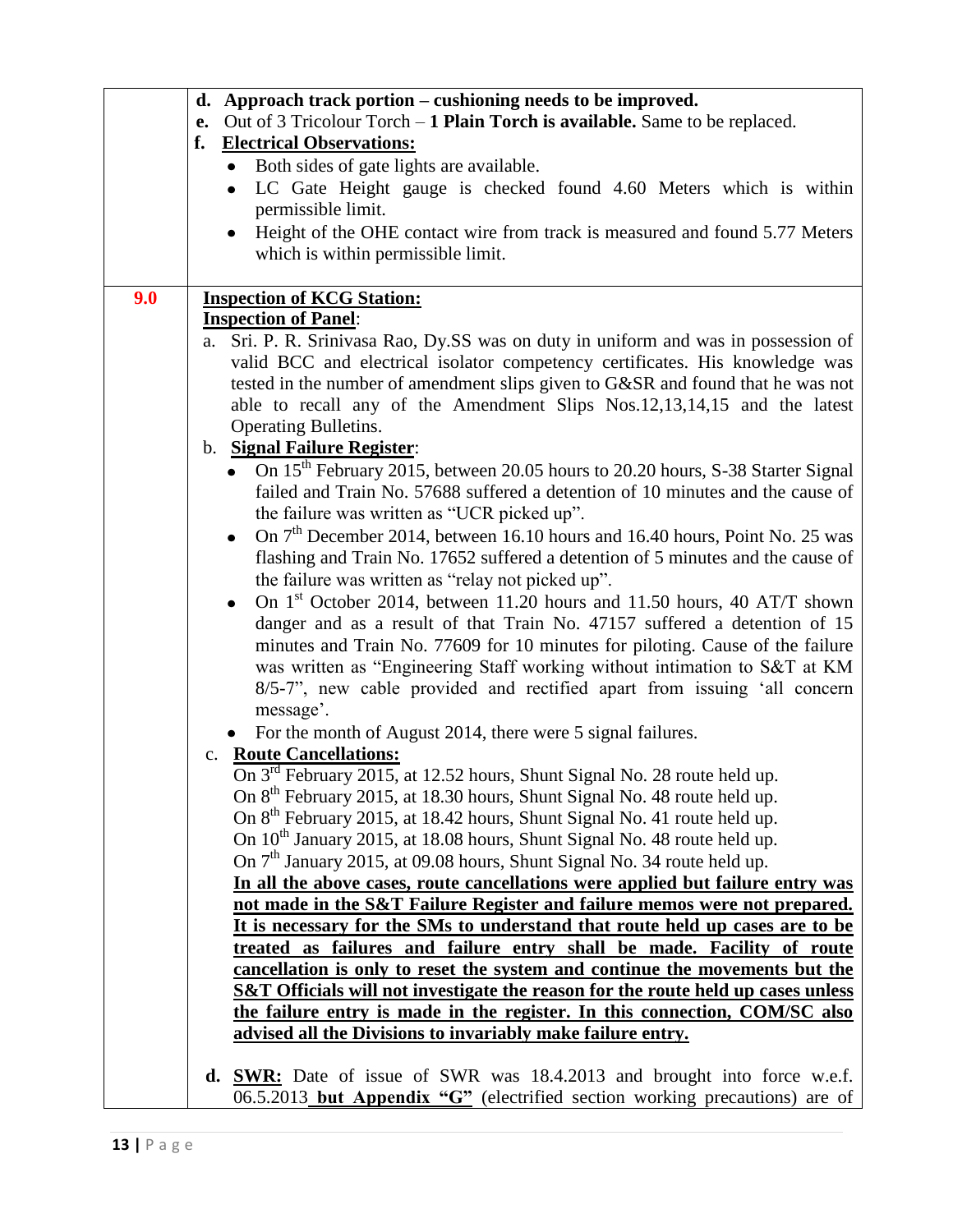|     | 2012. It is necessary for the Division to ensure that all Appendices are a part             |
|-----|---------------------------------------------------------------------------------------------|
|     | of SWR and there shall not be any variation in the dates and shall be kept as               |
|     | one book.                                                                                   |
|     | e. The Joint Inspection of Points & Crossings was done for the $3rd$ Quarter on             |
|     | 12.08.2014 and $4th$ Quarter on 28.11.2014 and all the deficiencies that were noted         |
|     | have been attended. 1 <sup>st</sup> Quarter of 2015 was done on 16.02.2015 and the          |
|     | deficiencies noted were nil.                                                                |
|     | The Joint Inspection of Track Circuits was done for the $3rd$ Quarter on 12.08.2014<br>f.   |
|     | and $4th$ Quarter on 28.11.2014 and all the deficiencies that were noted have been          |
|     | attended. $1st$ Quarter of 2015 was done on 16.02.2015 and the following                    |
|     | deficiencies noted are yet to be attended:-                                                 |
|     | Road No $3 \& 5$ : Mud and muck to be cleared (apron work is sanctioned, but work           |
|     | is yet to be started. The same is noted in $4th$ Quarter also.                              |
|     |                                                                                             |
|     | g. Checked relay room key register and found that relay room is opened during Oct           |
|     | 2014 - 12 Times, Nov 2014 - 8 times, Dec 2014 - 4 times, Jan 2015 - 19 times                |
|     | and Feb 2015-(as on date) 8 times. During Oct. 2014 & Jan. 2015 opening of relay            |
|     | room is on high side. This should be minimized.                                             |
|     | h. TSR: It is observed the entries were made in red ink in the TSR for Exp Trains and LE    |
|     | movements. It is advised that TI/SS to counsel the staff strictly to adhere to the BWM part |
|     | A-2.6, B-2.6 & C-2.7.                                                                       |
|     | Checked relay room, wiring is neatly bunched and all the particulars are<br>i.              |
|     | clearly painted. Checked working of Dual Fuse Auto Changeover system and                    |
|     | found effective.                                                                            |
|     | The Joint Inspection of Track Circuits was done for the $3rd$ Quarter on 12.08.2014<br>j.   |
|     | and $4th$ Quarter on 28.11.2014 and all the deficiencies that were noted have been          |
|     | attended. $1st$ Quarter of 2015 was done on 16.02.2015 and the following                    |
|     | deficiencies noted are yet to be attended:-Road No $3 \& 5$ : Mud and muck to be            |
|     | cleared (apron work is sanctioned, but work is yet to be started). The same                 |
|     | was noted in 4 <sup>th</sup> Quarter also.                                                  |
|     | k. Annual cable meggering of KCG, Auto section towards FM side and auto section             |
|     | towards SC side were completed in the months of November'14, June'14 &                      |
|     | September'14 respectively.                                                                  |
|     |                                                                                             |
| 9.1 | <b>Coaching trains received on obstructed lines:</b>                                        |
|     |                                                                                             |
|     | It was seen from the Calling-on Cancellation Register that number of entries are made       |
|     | due to reception of a trains on obstructed line.                                            |
|     |                                                                                             |
|     | As many as 66 times it was used in the month of February till date of inspection,           |
|     | 91 times in January 2015 and 110 times during December 2014.                                |
|     |                                                                                             |
|     | In this connection, it is suggested to the station and Divisional Authorities that unless   |
|     | there is absolute exigency to receive a coaching train with passengers on to an             |
|     | obstructed line the number of such movements may be restricted. Even when it is             |
|     | decided to receive it on occupied line, all the rule provisions under GR 5.09 shall         |
|     | scrupulously be followed without any deviation.                                             |
|     |                                                                                             |
|     |                                                                                             |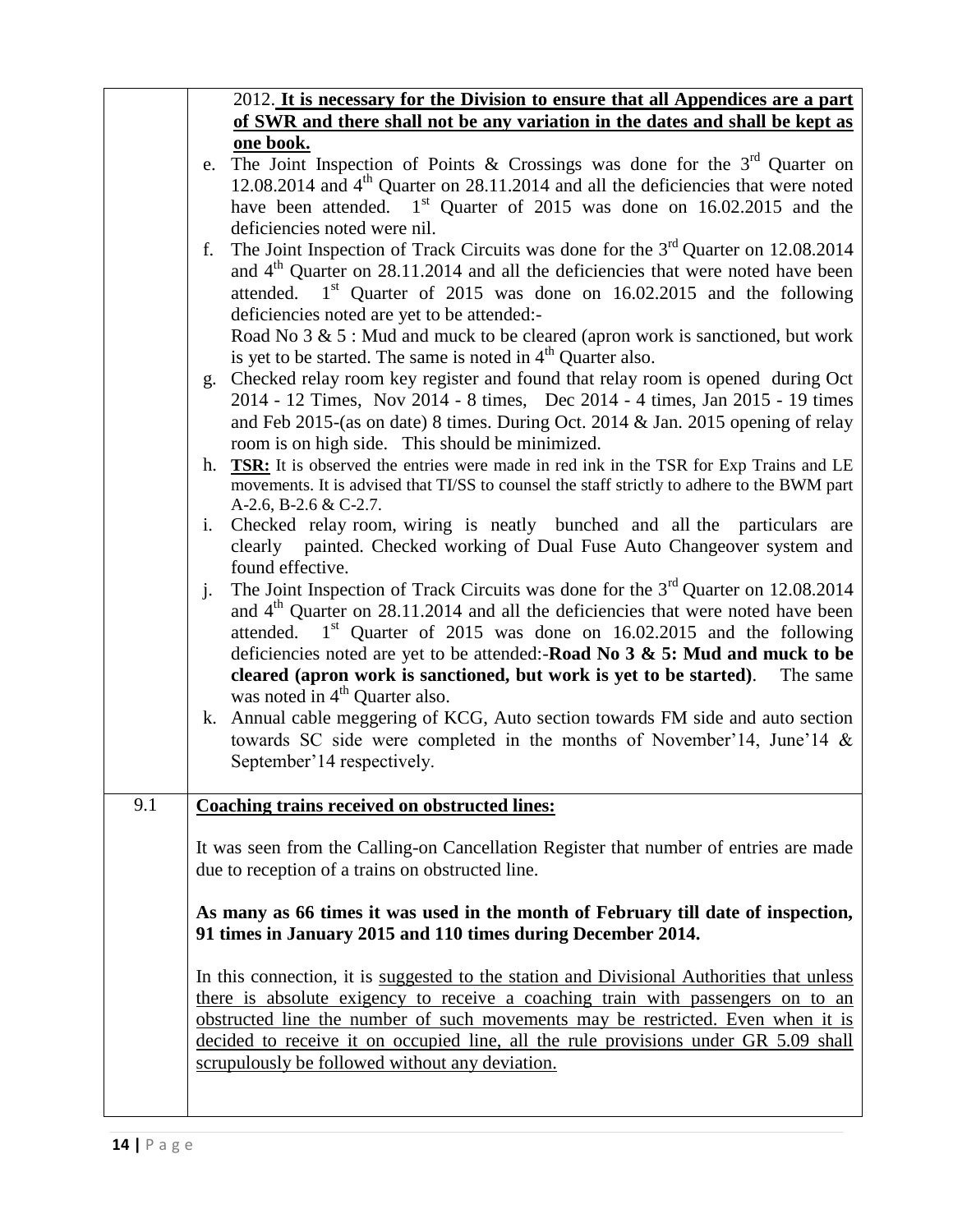| 9.2 | <b>Security arrangements at KCG:</b>                                                  |
|-----|---------------------------------------------------------------------------------------|
|     | c. It was noticed that the metal detectors though provided, but the same is not       |
|     | continuously manned which was not at KCG.                                             |
|     | d. Though KCG is one of the most important stations with heavy influx of floating     |
|     | public, the security arrangements are not adequate as desired as per the class of the |
|     | station.                                                                              |
|     |                                                                                       |
| 9.3 | <b>Pathway to Panel Room:</b>                                                         |
|     | There is no proper pathway to the Panel Room. It is suggested to make a way with      |
|     | wicket gate provision from the wall immediately at the end of the FOB.                |
|     |                                                                                       |
| 9.4 | A big civil structure near the Panel Room as Booking Office was noticed closed        |
|     | and abandoned which can otherwise be utilized effectively.                            |
| 9.5 | <b>Inspection of Combined Crew Lobby at KCG:</b>                                      |
|     |                                                                                       |
|     | c. Signal Defect Register,                                                            |
|     | • On 14.2.15, LP of 57602 passed a remark that DN KCG Home signal (for loop           |
|     | line) was put back suddenly,. LP & ALP applied emergency brakes and                   |
|     | stopped the train. SSE/Signals/KCG passed a remark on 19.2.15 that                    |
|     | 'According to datalogger report, CASM put back the reception signal suddenly          |
|     | to facilitate other movements in the yard'. Putting back reception signals on         |
|     | the face of an approaching train shall be resorted by the SM only to avert            |
|     | the accident and certainly not to facilitate change in the planning. Division         |
|     | shall sensitise the SMs on this aspect.                                               |
|     | • On 12.2.15, LP of POH coaches passed a remark that between MLY yard -               |
|     | MLY Shed, Shunt Signal No.41 below the S-46 is not visible due to tree                |
|     | branches, same reported to TLC but no feedback till date.                             |
|     | d. BA Equipment was Checked and found that On 12.01.2015 at 16:17 Hrs in              |
|     | which crew ID was not entered instead 0000 was entered and found                      |
|     | 22MG/100 ML in the blood. Division has said that Control message was given            |
|     | but no proof was shown at that time of inspection. Same to be scrutinized and         |
|     | take appropriate action on the earring staff.                                         |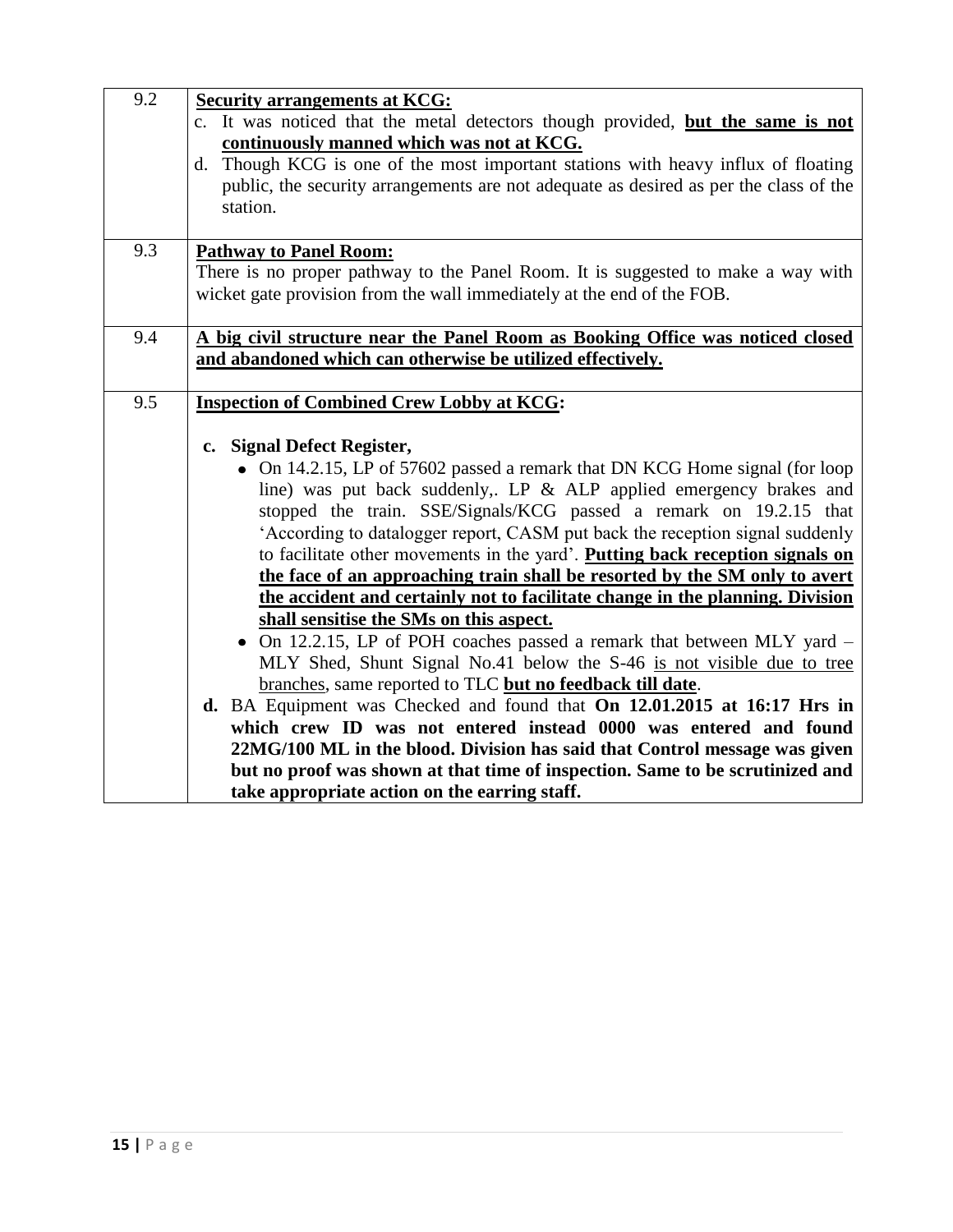$CAL$  $IEST$ NO.  $39378$ <br> $12/01/20$ DATE TIME  $16:17.HR$  $A$  $2.2 - M G \leq 1.1$ GREN I.D. DOCC **IRAIN VEHICLE** TESTE NAME LOCATION WITNESS **INSPECTOR** INSPECIOR **IITNESS** 

- **e. Nomination of Track Machine Operators regarding counseling / section LR in HYB Division - 21 Operators are attached to this Crew Lobby. During the month of January, all the operators were counseled by nominated CLIs, but in February, only 8 Operators were counseled. Division to closely monitor this activity which is essential.**
- **f. Spare BA equipment Display was very DIM.**

**g. Safety literature:** The safety literature like, Vigil Sept'14, Fly leaf No.1/15& Bi-monthly safety bulletin Nov/Dec'14 including Rule of the month(Feb'15) G& SR 5.23 action to be taken by SM/traffic staff when load/ train is stabled are available. The acknowledgement staff was obtained. Only 80% of Guards were acknowledged. It is advised to obtain the acknowledgement of all the Guards to update their knowledge on latest rules.

#### **h. Staff position Guards at Crew lobby:**

Following is the staff position of Guards at KCG Crew lobby.

| Category     | <b>Sanction</b> | <b>Actual</b> | <b>Vacancy</b> |
|--------------|-----------------|---------------|----------------|
| Exp.Guards   | 45              | 43            | 02             |
| Pass Guards  | 86              | 61            | 25             |
| Goods Guards | 48              | 38            | 10             |
| <b>Total</b> | 179             | 142           | 37             |

The promotion from Goods Guars to Passenger Guards to be processed immediately.

### **i. Mechanical Department Observations**

- Inspected crew lobby two working breath analysers are available One which is  $\bullet$ due for calibration on 03.12.15 and other due on 12.01.2016.
- Safety literature acknowledgement register not completely acknowledged by  $\bullet$ Running staff, the staff who have not gone through the safety bulletins, safety literature, orders, circulars…etc. may acknowledge after going through it.
- Checked the meditation register of running staff, the number of staff availing  $\bullet$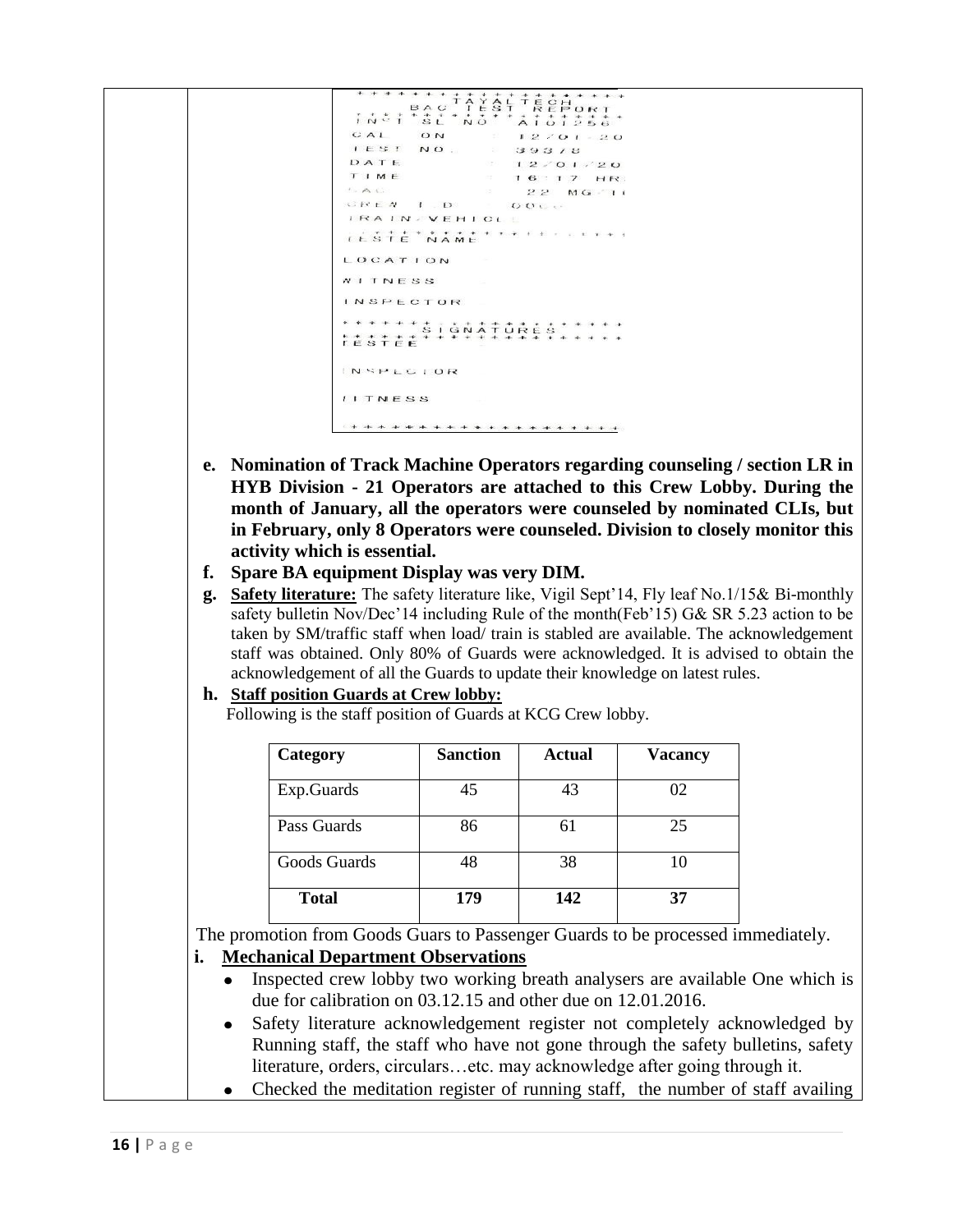| meditation facility is very less, meditation may be encouraged so that Running<br>staff can improve their concentration at the workplace and safety is maintained.<br>Checked the available two CMS which are in working order.<br>٠<br>Checked the Track Defect Register and Signal Defect Register. Most of the<br>$\bullet$<br>entries are Nil. In Signal Defect Register, reporting and feedback upto<br>Crew Lobby is received on Action Taken. Action taken by S&T is sent<br>through SMS to LP but his Acknowledgement is not obtained. In this<br>regard, SC division had developed a Software called SOON which relays<br>the observation made by LP on run immediately to SSE/Signals or<br>SSE/P.Way along with other Officers involved in maintenance.<br><b>The</b><br>feedback is received by SMS and relayed to the LP who can respond to the<br>SMS, thus acknowledging receipt. This Software could be implemented by<br>the Division.<br>9.6<br><b>Inspection of Dy.SS/PF / KCG:</b><br>a. Caution Order Message Register:<br>• SR 60 KMPH was imposed by SSE/P.Way/KCG on 24.04.2013 at KMs 21/0-<br>22/0 in Budvel station yard 'on Point No.13B FM end turnout taking off from<br>transition. This SR should have been converted as PSR.<br>• Similarly, SR 60 KMPH was imposed by SSE/P.Way/KCG on 26.08.2013 at<br>KMs 27/2-3 between BDVL-UR stations 'on Point No.7B turnout taking off<br>from transition. This SR also should have been converted as PSR by this time.<br>b. Safety Gradation Register:<br>Two Pointsmen were given Gradation 'B'. They should be monitored by SMR<br>& TI/KCG station and improve his performance.<br>c. SMR's Night Inspection Register:<br>Presently SMR is conducting SNIs at Panel Cabin and station. He should cover<br>other activity centres under his control such as yard operations, Crew Lobby,<br>Coaching Depot, etc., during night inspection.<br>d. Bio-data Register:<br>Sri Ramachander-Pointsman is due for PME on 25.02.2015; he should be<br>directed for the same on time. Similarly Sri D.P.R.Swamy-SS/KCG is also due<br>for PME on 07.02.2015, he should be directed for PME immediately on<br>resuming from Ex-India leave.<br>e. At 14.50 hours, it was observed that in Station Yard on $Rd(2)$ , while EOT for<br>T.No.57305 KCG-GNT Passenger, the shunting staff not observed the shunting<br>precautions as per G&SR Appendix-XII, "when shunting requires to be carried<br>out for attaching / detaching coaches on Mail/Exp/Passenger trains, the shunting<br>staff shall ensure that the engine comes come to a halt at 20m before the train,<br>there after attach to train cautiously ". Dy.SS / KCG and shunting staff should<br>be taken up for their lapses.<br>9.7<br><b>Inspection of Coaching Depot/ IOH Shed/ KCG:</b><br>Inspected Coach No. GS 97432 at IOH Shed which was under IOH attention, and<br>following are the observations:<br>The coach was lifted and kept on Trussels. Thorough inspection is observed on<br>the underframe for corrosion repairs with chipping hammer and LED Light. |  |
|--------------------------------------------------------------------------------------------------------------------------------------------------------------------------------------------------------------------------------------------------------------------------------------------------------------------------------------------------------------------------------------------------------------------------------------------------------------------------------------------------------------------------------------------------------------------------------------------------------------------------------------------------------------------------------------------------------------------------------------------------------------------------------------------------------------------------------------------------------------------------------------------------------------------------------------------------------------------------------------------------------------------------------------------------------------------------------------------------------------------------------------------------------------------------------------------------------------------------------------------------------------------------------------------------------------------------------------------------------------------------------------------------------------------------------------------------------------------------------------------------------------------------------------------------------------------------------------------------------------------------------------------------------------------------------------------------------------------------------------------------------------------------------------------------------------------------------------------------------------------------------------------------------------------------------------------------------------------------------------------------------------------------------------------------------------------------------------------------------------------------------------------------------------------------------------------------------------------------------------------------------------------------------------------------------------------------------------------------------------------------------------------------------------------------------------------------------------------------------------------------------------------------------------------------------------------------------------------------------------------------------------------------------------------------------------------------------------------------------------------------------------------------------------------------------------------------------------------------------------------------------------------------------------------------------------------------------------------------------------------------------------------------------------------------------------------------------------------------------------|--|
|                                                                                                                                                                                                                                                                                                                                                                                                                                                                                                                                                                                                                                                                                                                                                                                                                                                                                                                                                                                                                                                                                                                                                                                                                                                                                                                                                                                                                                                                                                                                                                                                                                                                                                                                                                                                                                                                                                                                                                                                                                                                                                                                                                                                                                                                                                                                                                                                                                                                                                                                                                                                                                                                                                                                                                                                                                                                                                                                                                                                                                                                                                              |  |
|                                                                                                                                                                                                                                                                                                                                                                                                                                                                                                                                                                                                                                                                                                                                                                                                                                                                                                                                                                                                                                                                                                                                                                                                                                                                                                                                                                                                                                                                                                                                                                                                                                                                                                                                                                                                                                                                                                                                                                                                                                                                                                                                                                                                                                                                                                                                                                                                                                                                                                                                                                                                                                                                                                                                                                                                                                                                                                                                                                                                                                                                                                              |  |
|                                                                                                                                                                                                                                                                                                                                                                                                                                                                                                                                                                                                                                                                                                                                                                                                                                                                                                                                                                                                                                                                                                                                                                                                                                                                                                                                                                                                                                                                                                                                                                                                                                                                                                                                                                                                                                                                                                                                                                                                                                                                                                                                                                                                                                                                                                                                                                                                                                                                                                                                                                                                                                                                                                                                                                                                                                                                                                                                                                                                                                                                                                              |  |
|                                                                                                                                                                                                                                                                                                                                                                                                                                                                                                                                                                                                                                                                                                                                                                                                                                                                                                                                                                                                                                                                                                                                                                                                                                                                                                                                                                                                                                                                                                                                                                                                                                                                                                                                                                                                                                                                                                                                                                                                                                                                                                                                                                                                                                                                                                                                                                                                                                                                                                                                                                                                                                                                                                                                                                                                                                                                                                                                                                                                                                                                                                              |  |
|                                                                                                                                                                                                                                                                                                                                                                                                                                                                                                                                                                                                                                                                                                                                                                                                                                                                                                                                                                                                                                                                                                                                                                                                                                                                                                                                                                                                                                                                                                                                                                                                                                                                                                                                                                                                                                                                                                                                                                                                                                                                                                                                                                                                                                                                                                                                                                                                                                                                                                                                                                                                                                                                                                                                                                                                                                                                                                                                                                                                                                                                                                              |  |
|                                                                                                                                                                                                                                                                                                                                                                                                                                                                                                                                                                                                                                                                                                                                                                                                                                                                                                                                                                                                                                                                                                                                                                                                                                                                                                                                                                                                                                                                                                                                                                                                                                                                                                                                                                                                                                                                                                                                                                                                                                                                                                                                                                                                                                                                                                                                                                                                                                                                                                                                                                                                                                                                                                                                                                                                                                                                                                                                                                                                                                                                                                              |  |
|                                                                                                                                                                                                                                                                                                                                                                                                                                                                                                                                                                                                                                                                                                                                                                                                                                                                                                                                                                                                                                                                                                                                                                                                                                                                                                                                                                                                                                                                                                                                                                                                                                                                                                                                                                                                                                                                                                                                                                                                                                                                                                                                                                                                                                                                                                                                                                                                                                                                                                                                                                                                                                                                                                                                                                                                                                                                                                                                                                                                                                                                                                              |  |
|                                                                                                                                                                                                                                                                                                                                                                                                                                                                                                                                                                                                                                                                                                                                                                                                                                                                                                                                                                                                                                                                                                                                                                                                                                                                                                                                                                                                                                                                                                                                                                                                                                                                                                                                                                                                                                                                                                                                                                                                                                                                                                                                                                                                                                                                                                                                                                                                                                                                                                                                                                                                                                                                                                                                                                                                                                                                                                                                                                                                                                                                                                              |  |
|                                                                                                                                                                                                                                                                                                                                                                                                                                                                                                                                                                                                                                                                                                                                                                                                                                                                                                                                                                                                                                                                                                                                                                                                                                                                                                                                                                                                                                                                                                                                                                                                                                                                                                                                                                                                                                                                                                                                                                                                                                                                                                                                                                                                                                                                                                                                                                                                                                                                                                                                                                                                                                                                                                                                                                                                                                                                                                                                                                                                                                                                                                              |  |
|                                                                                                                                                                                                                                                                                                                                                                                                                                                                                                                                                                                                                                                                                                                                                                                                                                                                                                                                                                                                                                                                                                                                                                                                                                                                                                                                                                                                                                                                                                                                                                                                                                                                                                                                                                                                                                                                                                                                                                                                                                                                                                                                                                                                                                                                                                                                                                                                                                                                                                                                                                                                                                                                                                                                                                                                                                                                                                                                                                                                                                                                                                              |  |
|                                                                                                                                                                                                                                                                                                                                                                                                                                                                                                                                                                                                                                                                                                                                                                                                                                                                                                                                                                                                                                                                                                                                                                                                                                                                                                                                                                                                                                                                                                                                                                                                                                                                                                                                                                                                                                                                                                                                                                                                                                                                                                                                                                                                                                                                                                                                                                                                                                                                                                                                                                                                                                                                                                                                                                                                                                                                                                                                                                                                                                                                                                              |  |
|                                                                                                                                                                                                                                                                                                                                                                                                                                                                                                                                                                                                                                                                                                                                                                                                                                                                                                                                                                                                                                                                                                                                                                                                                                                                                                                                                                                                                                                                                                                                                                                                                                                                                                                                                                                                                                                                                                                                                                                                                                                                                                                                                                                                                                                                                                                                                                                                                                                                                                                                                                                                                                                                                                                                                                                                                                                                                                                                                                                                                                                                                                              |  |
|                                                                                                                                                                                                                                                                                                                                                                                                                                                                                                                                                                                                                                                                                                                                                                                                                                                                                                                                                                                                                                                                                                                                                                                                                                                                                                                                                                                                                                                                                                                                                                                                                                                                                                                                                                                                                                                                                                                                                                                                                                                                                                                                                                                                                                                                                                                                                                                                                                                                                                                                                                                                                                                                                                                                                                                                                                                                                                                                                                                                                                                                                                              |  |
|                                                                                                                                                                                                                                                                                                                                                                                                                                                                                                                                                                                                                                                                                                                                                                                                                                                                                                                                                                                                                                                                                                                                                                                                                                                                                                                                                                                                                                                                                                                                                                                                                                                                                                                                                                                                                                                                                                                                                                                                                                                                                                                                                                                                                                                                                                                                                                                                                                                                                                                                                                                                                                                                                                                                                                                                                                                                                                                                                                                                                                                                                                              |  |
|                                                                                                                                                                                                                                                                                                                                                                                                                                                                                                                                                                                                                                                                                                                                                                                                                                                                                                                                                                                                                                                                                                                                                                                                                                                                                                                                                                                                                                                                                                                                                                                                                                                                                                                                                                                                                                                                                                                                                                                                                                                                                                                                                                                                                                                                                                                                                                                                                                                                                                                                                                                                                                                                                                                                                                                                                                                                                                                                                                                                                                                                                                              |  |
|                                                                                                                                                                                                                                                                                                                                                                                                                                                                                                                                                                                                                                                                                                                                                                                                                                                                                                                                                                                                                                                                                                                                                                                                                                                                                                                                                                                                                                                                                                                                                                                                                                                                                                                                                                                                                                                                                                                                                                                                                                                                                                                                                                                                                                                                                                                                                                                                                                                                                                                                                                                                                                                                                                                                                                                                                                                                                                                                                                                                                                                                                                              |  |
|                                                                                                                                                                                                                                                                                                                                                                                                                                                                                                                                                                                                                                                                                                                                                                                                                                                                                                                                                                                                                                                                                                                                                                                                                                                                                                                                                                                                                                                                                                                                                                                                                                                                                                                                                                                                                                                                                                                                                                                                                                                                                                                                                                                                                                                                                                                                                                                                                                                                                                                                                                                                                                                                                                                                                                                                                                                                                                                                                                                                                                                                                                              |  |
|                                                                                                                                                                                                                                                                                                                                                                                                                                                                                                                                                                                                                                                                                                                                                                                                                                                                                                                                                                                                                                                                                                                                                                                                                                                                                                                                                                                                                                                                                                                                                                                                                                                                                                                                                                                                                                                                                                                                                                                                                                                                                                                                                                                                                                                                                                                                                                                                                                                                                                                                                                                                                                                                                                                                                                                                                                                                                                                                                                                                                                                                                                              |  |
|                                                                                                                                                                                                                                                                                                                                                                                                                                                                                                                                                                                                                                                                                                                                                                                                                                                                                                                                                                                                                                                                                                                                                                                                                                                                                                                                                                                                                                                                                                                                                                                                                                                                                                                                                                                                                                                                                                                                                                                                                                                                                                                                                                                                                                                                                                                                                                                                                                                                                                                                                                                                                                                                                                                                                                                                                                                                                                                                                                                                                                                                                                              |  |
|                                                                                                                                                                                                                                                                                                                                                                                                                                                                                                                                                                                                                                                                                                                                                                                                                                                                                                                                                                                                                                                                                                                                                                                                                                                                                                                                                                                                                                                                                                                                                                                                                                                                                                                                                                                                                                                                                                                                                                                                                                                                                                                                                                                                                                                                                                                                                                                                                                                                                                                                                                                                                                                                                                                                                                                                                                                                                                                                                                                                                                                                                                              |  |
|                                                                                                                                                                                                                                                                                                                                                                                                                                                                                                                                                                                                                                                                                                                                                                                                                                                                                                                                                                                                                                                                                                                                                                                                                                                                                                                                                                                                                                                                                                                                                                                                                                                                                                                                                                                                                                                                                                                                                                                                                                                                                                                                                                                                                                                                                                                                                                                                                                                                                                                                                                                                                                                                                                                                                                                                                                                                                                                                                                                                                                                                                                              |  |
|                                                                                                                                                                                                                                                                                                                                                                                                                                                                                                                                                                                                                                                                                                                                                                                                                                                                                                                                                                                                                                                                                                                                                                                                                                                                                                                                                                                                                                                                                                                                                                                                                                                                                                                                                                                                                                                                                                                                                                                                                                                                                                                                                                                                                                                                                                                                                                                                                                                                                                                                                                                                                                                                                                                                                                                                                                                                                                                                                                                                                                                                                                              |  |
|                                                                                                                                                                                                                                                                                                                                                                                                                                                                                                                                                                                                                                                                                                                                                                                                                                                                                                                                                                                                                                                                                                                                                                                                                                                                                                                                                                                                                                                                                                                                                                                                                                                                                                                                                                                                                                                                                                                                                                                                                                                                                                                                                                                                                                                                                                                                                                                                                                                                                                                                                                                                                                                                                                                                                                                                                                                                                                                                                                                                                                                                                                              |  |
|                                                                                                                                                                                                                                                                                                                                                                                                                                                                                                                                                                                                                                                                                                                                                                                                                                                                                                                                                                                                                                                                                                                                                                                                                                                                                                                                                                                                                                                                                                                                                                                                                                                                                                                                                                                                                                                                                                                                                                                                                                                                                                                                                                                                                                                                                                                                                                                                                                                                                                                                                                                                                                                                                                                                                                                                                                                                                                                                                                                                                                                                                                              |  |
|                                                                                                                                                                                                                                                                                                                                                                                                                                                                                                                                                                                                                                                                                                                                                                                                                                                                                                                                                                                                                                                                                                                                                                                                                                                                                                                                                                                                                                                                                                                                                                                                                                                                                                                                                                                                                                                                                                                                                                                                                                                                                                                                                                                                                                                                                                                                                                                                                                                                                                                                                                                                                                                                                                                                                                                                                                                                                                                                                                                                                                                                                                              |  |
|                                                                                                                                                                                                                                                                                                                                                                                                                                                                                                                                                                                                                                                                                                                                                                                                                                                                                                                                                                                                                                                                                                                                                                                                                                                                                                                                                                                                                                                                                                                                                                                                                                                                                                                                                                                                                                                                                                                                                                                                                                                                                                                                                                                                                                                                                                                                                                                                                                                                                                                                                                                                                                                                                                                                                                                                                                                                                                                                                                                                                                                                                                              |  |
|                                                                                                                                                                                                                                                                                                                                                                                                                                                                                                                                                                                                                                                                                                                                                                                                                                                                                                                                                                                                                                                                                                                                                                                                                                                                                                                                                                                                                                                                                                                                                                                                                                                                                                                                                                                                                                                                                                                                                                                                                                                                                                                                                                                                                                                                                                                                                                                                                                                                                                                                                                                                                                                                                                                                                                                                                                                                                                                                                                                                                                                                                                              |  |
|                                                                                                                                                                                                                                                                                                                                                                                                                                                                                                                                                                                                                                                                                                                                                                                                                                                                                                                                                                                                                                                                                                                                                                                                                                                                                                                                                                                                                                                                                                                                                                                                                                                                                                                                                                                                                                                                                                                                                                                                                                                                                                                                                                                                                                                                                                                                                                                                                                                                                                                                                                                                                                                                                                                                                                                                                                                                                                                                                                                                                                                                                                              |  |
|                                                                                                                                                                                                                                                                                                                                                                                                                                                                                                                                                                                                                                                                                                                                                                                                                                                                                                                                                                                                                                                                                                                                                                                                                                                                                                                                                                                                                                                                                                                                                                                                                                                                                                                                                                                                                                                                                                                                                                                                                                                                                                                                                                                                                                                                                                                                                                                                                                                                                                                                                                                                                                                                                                                                                                                                                                                                                                                                                                                                                                                                                                              |  |
|                                                                                                                                                                                                                                                                                                                                                                                                                                                                                                                                                                                                                                                                                                                                                                                                                                                                                                                                                                                                                                                                                                                                                                                                                                                                                                                                                                                                                                                                                                                                                                                                                                                                                                                                                                                                                                                                                                                                                                                                                                                                                                                                                                                                                                                                                                                                                                                                                                                                                                                                                                                                                                                                                                                                                                                                                                                                                                                                                                                                                                                                                                              |  |
|                                                                                                                                                                                                                                                                                                                                                                                                                                                                                                                                                                                                                                                                                                                                                                                                                                                                                                                                                                                                                                                                                                                                                                                                                                                                                                                                                                                                                                                                                                                                                                                                                                                                                                                                                                                                                                                                                                                                                                                                                                                                                                                                                                                                                                                                                                                                                                                                                                                                                                                                                                                                                                                                                                                                                                                                                                                                                                                                                                                                                                                                                                              |  |
|                                                                                                                                                                                                                                                                                                                                                                                                                                                                                                                                                                                                                                                                                                                                                                                                                                                                                                                                                                                                                                                                                                                                                                                                                                                                                                                                                                                                                                                                                                                                                                                                                                                                                                                                                                                                                                                                                                                                                                                                                                                                                                                                                                                                                                                                                                                                                                                                                                                                                                                                                                                                                                                                                                                                                                                                                                                                                                                                                                                                                                                                                                              |  |
|                                                                                                                                                                                                                                                                                                                                                                                                                                                                                                                                                                                                                                                                                                                                                                                                                                                                                                                                                                                                                                                                                                                                                                                                                                                                                                                                                                                                                                                                                                                                                                                                                                                                                                                                                                                                                                                                                                                                                                                                                                                                                                                                                                                                                                                                                                                                                                                                                                                                                                                                                                                                                                                                                                                                                                                                                                                                                                                                                                                                                                                                                                              |  |
|                                                                                                                                                                                                                                                                                                                                                                                                                                                                                                                                                                                                                                                                                                                                                                                                                                                                                                                                                                                                                                                                                                                                                                                                                                                                                                                                                                                                                                                                                                                                                                                                                                                                                                                                                                                                                                                                                                                                                                                                                                                                                                                                                                                                                                                                                                                                                                                                                                                                                                                                                                                                                                                                                                                                                                                                                                                                                                                                                                                                                                                                                                              |  |
|                                                                                                                                                                                                                                                                                                                                                                                                                                                                                                                                                                                                                                                                                                                                                                                                                                                                                                                                                                                                                                                                                                                                                                                                                                                                                                                                                                                                                                                                                                                                                                                                                                                                                                                                                                                                                                                                                                                                                                                                                                                                                                                                                                                                                                                                                                                                                                                                                                                                                                                                                                                                                                                                                                                                                                                                                                                                                                                                                                                                                                                                                                              |  |
|                                                                                                                                                                                                                                                                                                                                                                                                                                                                                                                                                                                                                                                                                                                                                                                                                                                                                                                                                                                                                                                                                                                                                                                                                                                                                                                                                                                                                                                                                                                                                                                                                                                                                                                                                                                                                                                                                                                                                                                                                                                                                                                                                                                                                                                                                                                                                                                                                                                                                                                                                                                                                                                                                                                                                                                                                                                                                                                                                                                                                                                                                                              |  |
|                                                                                                                                                                                                                                                                                                                                                                                                                                                                                                                                                                                                                                                                                                                                                                                                                                                                                                                                                                                                                                                                                                                                                                                                                                                                                                                                                                                                                                                                                                                                                                                                                                                                                                                                                                                                                                                                                                                                                                                                                                                                                                                                                                                                                                                                                                                                                                                                                                                                                                                                                                                                                                                                                                                                                                                                                                                                                                                                                                                                                                                                                                              |  |
|                                                                                                                                                                                                                                                                                                                                                                                                                                                                                                                                                                                                                                                                                                                                                                                                                                                                                                                                                                                                                                                                                                                                                                                                                                                                                                                                                                                                                                                                                                                                                                                                                                                                                                                                                                                                                                                                                                                                                                                                                                                                                                                                                                                                                                                                                                                                                                                                                                                                                                                                                                                                                                                                                                                                                                                                                                                                                                                                                                                                                                                                                                              |  |
|                                                                                                                                                                                                                                                                                                                                                                                                                                                                                                                                                                                                                                                                                                                                                                                                                                                                                                                                                                                                                                                                                                                                                                                                                                                                                                                                                                                                                                                                                                                                                                                                                                                                                                                                                                                                                                                                                                                                                                                                                                                                                                                                                                                                                                                                                                                                                                                                                                                                                                                                                                                                                                                                                                                                                                                                                                                                                                                                                                                                                                                                                                              |  |
|                                                                                                                                                                                                                                                                                                                                                                                                                                                                                                                                                                                                                                                                                                                                                                                                                                                                                                                                                                                                                                                                                                                                                                                                                                                                                                                                                                                                                                                                                                                                                                                                                                                                                                                                                                                                                                                                                                                                                                                                                                                                                                                                                                                                                                                                                                                                                                                                                                                                                                                                                                                                                                                                                                                                                                                                                                                                                                                                                                                                                                                                                                              |  |
|                                                                                                                                                                                                                                                                                                                                                                                                                                                                                                                                                                                                                                                                                                                                                                                                                                                                                                                                                                                                                                                                                                                                                                                                                                                                                                                                                                                                                                                                                                                                                                                                                                                                                                                                                                                                                                                                                                                                                                                                                                                                                                                                                                                                                                                                                                                                                                                                                                                                                                                                                                                                                                                                                                                                                                                                                                                                                                                                                                                                                                                                                                              |  |
|                                                                                                                                                                                                                                                                                                                                                                                                                                                                                                                                                                                                                                                                                                                                                                                                                                                                                                                                                                                                                                                                                                                                                                                                                                                                                                                                                                                                                                                                                                                                                                                                                                                                                                                                                                                                                                                                                                                                                                                                                                                                                                                                                                                                                                                                                                                                                                                                                                                                                                                                                                                                                                                                                                                                                                                                                                                                                                                                                                                                                                                                                                              |  |
|                                                                                                                                                                                                                                                                                                                                                                                                                                                                                                                                                                                                                                                                                                                                                                                                                                                                                                                                                                                                                                                                                                                                                                                                                                                                                                                                                                                                                                                                                                                                                                                                                                                                                                                                                                                                                                                                                                                                                                                                                                                                                                                                                                                                                                                                                                                                                                                                                                                                                                                                                                                                                                                                                                                                                                                                                                                                                                                                                                                                                                                                                                              |  |
|                                                                                                                                                                                                                                                                                                                                                                                                                                                                                                                                                                                                                                                                                                                                                                                                                                                                                                                                                                                                                                                                                                                                                                                                                                                                                                                                                                                                                                                                                                                                                                                                                                                                                                                                                                                                                                                                                                                                                                                                                                                                                                                                                                                                                                                                                                                                                                                                                                                                                                                                                                                                                                                                                                                                                                                                                                                                                                                                                                                                                                                                                                              |  |
|                                                                                                                                                                                                                                                                                                                                                                                                                                                                                                                                                                                                                                                                                                                                                                                                                                                                                                                                                                                                                                                                                                                                                                                                                                                                                                                                                                                                                                                                                                                                                                                                                                                                                                                                                                                                                                                                                                                                                                                                                                                                                                                                                                                                                                                                                                                                                                                                                                                                                                                                                                                                                                                                                                                                                                                                                                                                                                                                                                                                                                                                                                              |  |
|                                                                                                                                                                                                                                                                                                                                                                                                                                                                                                                                                                                                                                                                                                                                                                                                                                                                                                                                                                                                                                                                                                                                                                                                                                                                                                                                                                                                                                                                                                                                                                                                                                                                                                                                                                                                                                                                                                                                                                                                                                                                                                                                                                                                                                                                                                                                                                                                                                                                                                                                                                                                                                                                                                                                                                                                                                                                                                                                                                                                                                                                                                              |  |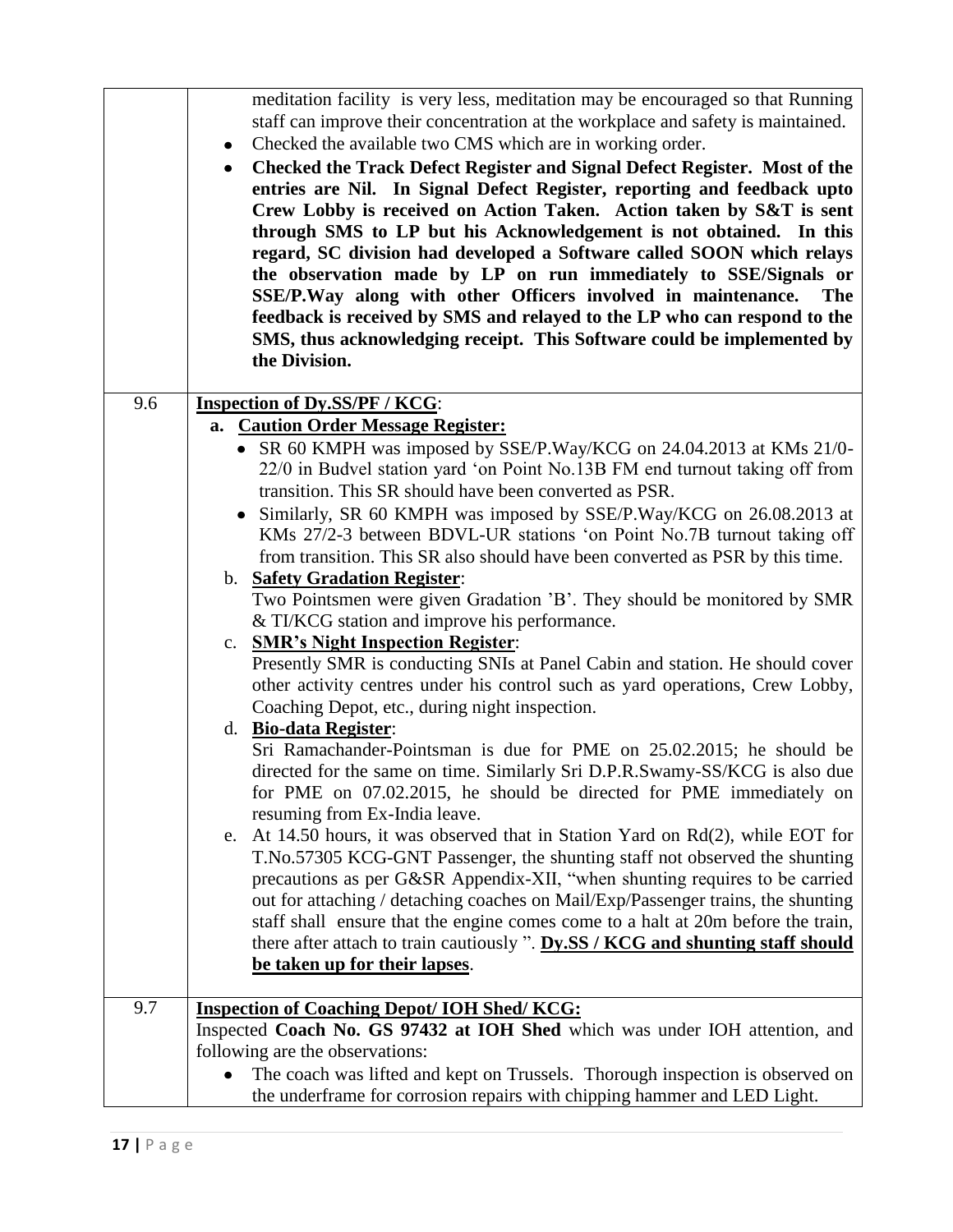|      | All the dimension /measurements are recorded on the coach body before lifting<br>$\bullet$<br>the coach.                                                                |
|------|-------------------------------------------------------------------------------------------------------------------------------------------------------------------------|
|      | Standard IOH checklist is being maintained during IOH attention.                                                                                                        |
|      | ٠<br>Proper earthling is ensured while welding on the coach body/bogie.                                                                                                 |
|      | ٠<br>Single Car Test Rig available in IOH Shed is in good working order.                                                                                                |
|      | Instructions for use are available right in front of operator doing the testing.                                                                                        |
|      | Instructions for use are available right in front of Operator doing the testing.                                                                                        |
|      | Inspected one stopping train. Checked its Loco for safety features and BV for                                                                                           |
|      | equipments. Checked another train for Alarm Chain operation.                                                                                                            |
|      |                                                                                                                                                                         |
| 9.8  | <b>Inspection of pitlines:</b>                                                                                                                                          |
|      | Three Pitlines are available in KCG depot with 24 coach length capacity (560 m)                                                                                         |
|      | out of which only Pitline No. 3 has pitline lighting. Remaining Pitline Nos. 1 &                                                                                        |
|      | 2 do not have pitline lighting arrangement. Staff were seen checking with                                                                                               |
|      | Miner lamps. The floor level in Pitline No.2 is low leading to water stagnation                                                                                         |
|      | during exterior washing. All pitlines are provided with catwalk.                                                                                                        |
|      | Two rake test rigs are available to conduct brake power check and air brake check<br>٠                                                                                  |
|      | during maintenance schedules.                                                                                                                                           |
|      | These test rigs have covering arrangements to protect from sunlight including<br>٠<br>lighting arrangement and display of working instructions near the rig. This helps |
|      | the staff as a ready reckoner for test procedure i.e., they need not use torchlight to                                                                                  |
|      | observe gauge readings.                                                                                                                                                 |
|      | WGSCNSC 10267: Brake shoe adjuster bolt split pin was not split upto 45.<br>$\bullet$                                                                                   |
|      | Same to be ensured.                                                                                                                                                     |
|      | While maintaining rakes, pitlines are protected with scotch block and padlocking in                                                                                     |
|      | addition to danger boards.                                                                                                                                              |
| 9.9  | <b>STORES DEPOT/KCG</b>                                                                                                                                                 |
|      | Inspected the stores as on 20.02.2015. There are no shortage of safety items. However                                                                                   |
|      | the stock position of safety items for three month period is enclosed herewith. This is a                                                                               |
|      | good feature with no out of stock safety items in the depot.                                                                                                            |
| 9.10 | <b>Inspection of ATC/KCG:</b><br>The Area Training Centre/KCG established in 1963 is located behind Kacheguda Railway                                                   |
|      | a.<br>Station. It caters to not only the training needs of Group "D" staff of SC, HYB & NED                                                                             |
|      | Divisions but also Promotional courses conducted for YPs to PM/B, PM/A to Cabinman                                                                                      |
|      | and Goods Guard to Passenger Guard etc.                                                                                                                                 |
|      | Training cum Practical demonstration of Fire Fighting to all the required categories is also<br>$\mathbf{b}$ .                                                          |
|      | imparted. Trainees require more training in the yards to expose them to practical working                                                                               |
|      | than theory.<br><b>Work in progress at ATC/KCG:</b> 3 class rooms, office room & two dormitory renovation<br>c.                                                         |
|      | work completed and 4000L water tank work is under progress. Toilets works are not being                                                                                 |
|      | done in on-going work. Provision of toilets is essential and inescapable for both gender                                                                                |
|      | trainees on priority.                                                                                                                                                   |
|      | <b>Training Aids:</b> Screen for LCD projector and monitor for $2nd$ computer to be provided.<br>d.                                                                     |
|      | Proposal to be submitted before the end of financial year.<br><b>Capacity utilization:</b> The capacity utilization for the year 2013-14: 191% The Capacity<br>e.       |
|      | utilization in the current year up-to jan'15:148% The capacity utilization of ATC/KCG is                                                                                |
|      | satisfactory.                                                                                                                                                           |
|      |                                                                                                                                                                         |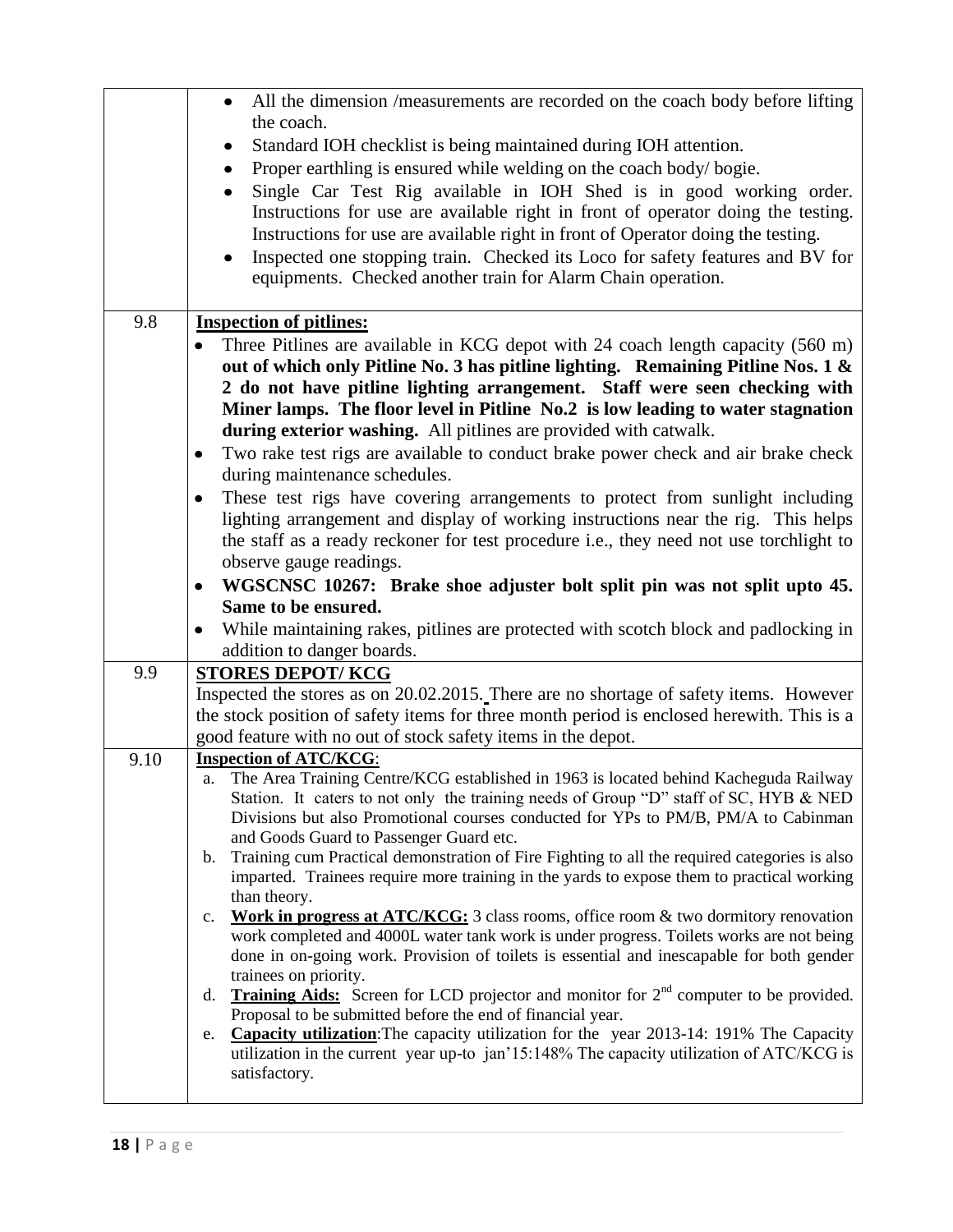| 9.11 | <b>Electrical Department Observations:</b>                                                                                                                                                                                                                                                                                                                                                                                                                                                                                                                                                                                                                                                                                                                                                               |
|------|----------------------------------------------------------------------------------------------------------------------------------------------------------------------------------------------------------------------------------------------------------------------------------------------------------------------------------------------------------------------------------------------------------------------------------------------------------------------------------------------------------------------------------------------------------------------------------------------------------------------------------------------------------------------------------------------------------------------------------------------------------------------------------------------------------|
|      | In Main entrance 4Nos of bay light fitting with 400 w induction lamp are available. Same<br>a.<br>may be replaced with less wattage of Lamps.<br>b. Prepaid meter for Tea stall on PF no 1 on SC end checked, found amount balance is Rs.<br>$6696/-.$<br>c. One tube light fittings on PF no 1 near tea stall is hanging same be attended.<br>d. In AC depot 6 amps and 10 amps HRC fuse consumption during last two months is more<br>compared to previous months.<br>e. In defective lot of 400/315 Amps HRC fuse in stores, some good fuses are also available.<br>The returned fuses by the staff may be rechecked before issue on one to one basis.<br>f. Five coaches in Egmore rake of 17651 Express checked (10715, 13401, 13054, 97102 $\&$<br>01238) Found all coaches are in good condition. |
| 10.0 | KACHIGUDA - FALAKNUMA AUTO SECTION:<br>a. Length of this Automatic section is 7.5 KM. Signals are being fed from FM and<br>KCG for approximately 3.5 KM in both directions. These signals were being fed<br>through step down transformer. It is seen that signals have gone 'blank' at one<br>occasion when both ATs tripped and APSEB also failed. Subsequently Division has<br>provided inverter with load on the battery bank of station. It is noticed that there is<br>drop in the voltage to an extent of 15 volts. Moreover as per Board's policy AT<br>should feed only upto 2 KMs. Division should propose work to bifurcate power<br>supply by providing IPS with battery bank in the middle of this section. This will<br>eliminate both problems of voltage drop and blanking of signals.   |
|      | b. Checked the approach locking of LC No. 5 and found effective.                                                                                                                                                                                                                                                                                                                                                                                                                                                                                                                                                                                                                                                                                                                                         |
|      | Interlocking of LC no.5 with signal no. S222 was tested and found effective.<br>c.<br>Similarly, the approach locking of LC No.5 was tested and found effective.                                                                                                                                                                                                                                                                                                                                                                                                                                                                                                                                                                                                                                         |
| 11.0 | <b>Inspection of FM:</b>                                                                                                                                                                                                                                                                                                                                                                                                                                                                                                                                                                                                                                                                                                                                                                                 |
|      | a. Surprise Night Inspection Register:<br>SS is conducting Night inspections as per schedule. It was noticed that he is signing                                                                                                                                                                                                                                                                                                                                                                                                                                                                                                                                                                                                                                                                          |
|      | in the Station Diary instead of TSR. He may be advised to sign in TSR under the<br>last train dealt before the inspection.                                                                                                                                                                                                                                                                                                                                                                                                                                                                                                                                                                                                                                                                               |
|      | b. Checked relay room key register and found that relay room is opened during Oct<br>2014 - 8 Times, Nov 2014 - 8 times, Dec 2014 - 4 times, Jan 2015 - 6 times and<br>Feb 2015-(as on date) 5 times.                                                                                                                                                                                                                                                                                                                                                                                                                                                                                                                                                                                                    |
|      | <b>Stabled load register:</b> It is observed that on 20.2.15 T.No. 67276 MEMU<br>$c_{\cdot}$<br>Loco.No.4030+400032 was stabled on Rd (3), time of clearance and on duty Dy.SS<br>signature was not recorded. It is advised to comply the same strictly.<br>MMTS rake stabled from 23.00 hours to 05.00 hours of next day. Stabling time is not<br>written and the LP / Guard are taking charge of the train without undertaking<br>mandatory BA test; instead they are signing 'on' / 'off' at KCG which is improper.<br>d. On $2^{nd}$ January 2015, 15 BOBYNL wagons was received and stabled. Out of these,<br>5 wagons are moved to KQQ and fresh BPC was issued vide No. 029656 for                                                                                                                |
|      | remaining 10 wagons with a validity of 30 days?<br>There was a PSR of 15 KMPH while entering FM station from SC direction due to<br>e.<br>the presence of hand point after DN Home Signal. The SR is not written in the                                                                                                                                                                                                                                                                                                                                                                                                                                                                                                                                                                                  |